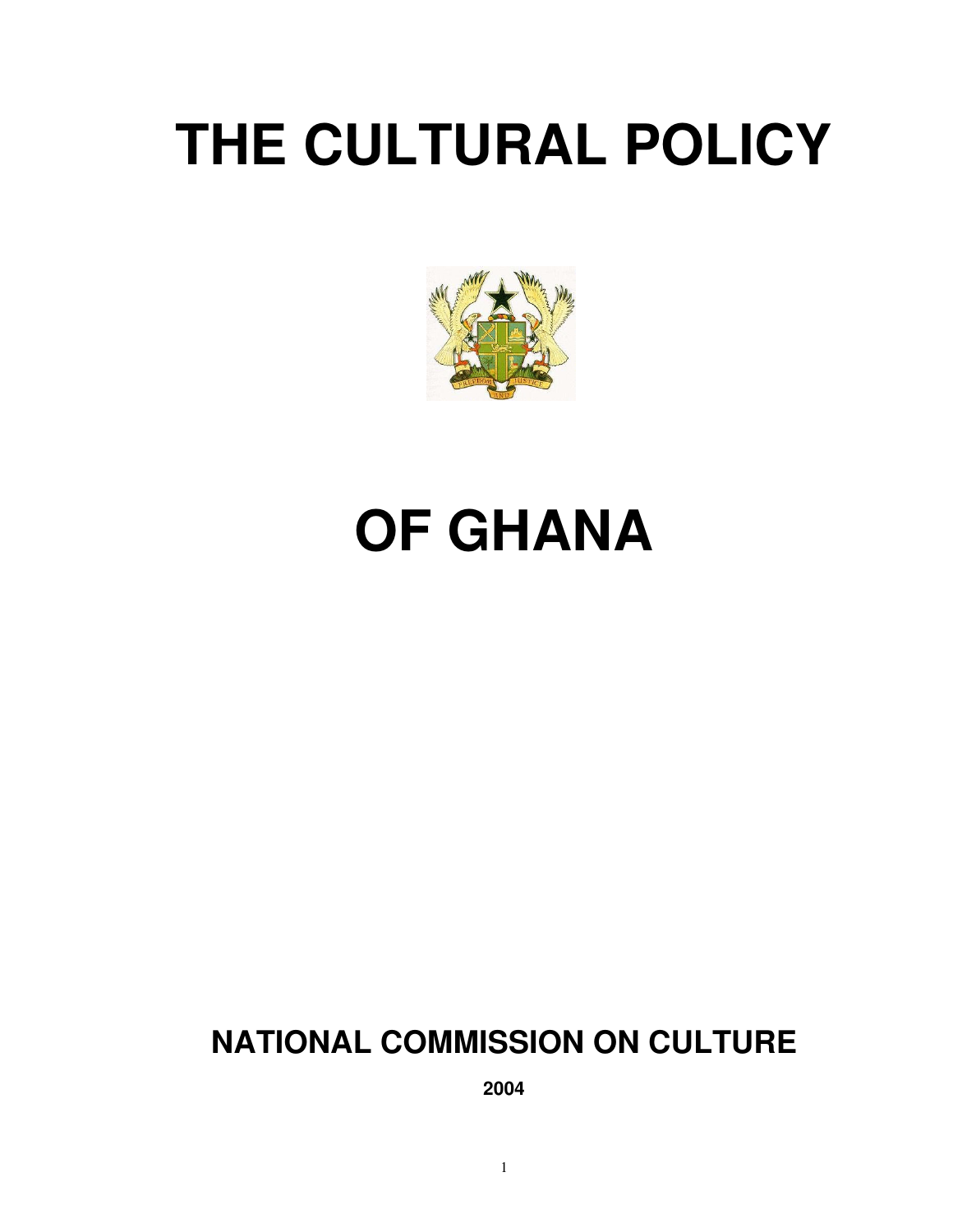#### **FOREWORD**

Our country Ghana was founded on a clear perception that meaningful development must be based on strong cultural foundation. One fascinating attribute of our culture is strength and unity we derive from our diverse cultural background.

I am particularly gratified that the contents of the policy are informative, thought provoking and forward looking. There is something in it for everyone. It is thus my expectation that we shall all, from the national to the community level, acquaint ourselves thoroughly with its contents and be guided by it in our development efforts.

To demonstrate my government's commitment to the National Cultural Policy, I am also pleased to have been able to authorize the establishment of a Culture Trust Fund to give financial backing to the promotion of Ghana's diverse culture.

# **HIS EXCELLENCY JOHN AGYEKUM KUFUOR**

PRESIDENT OF THE REPUBLIC OF GHANA.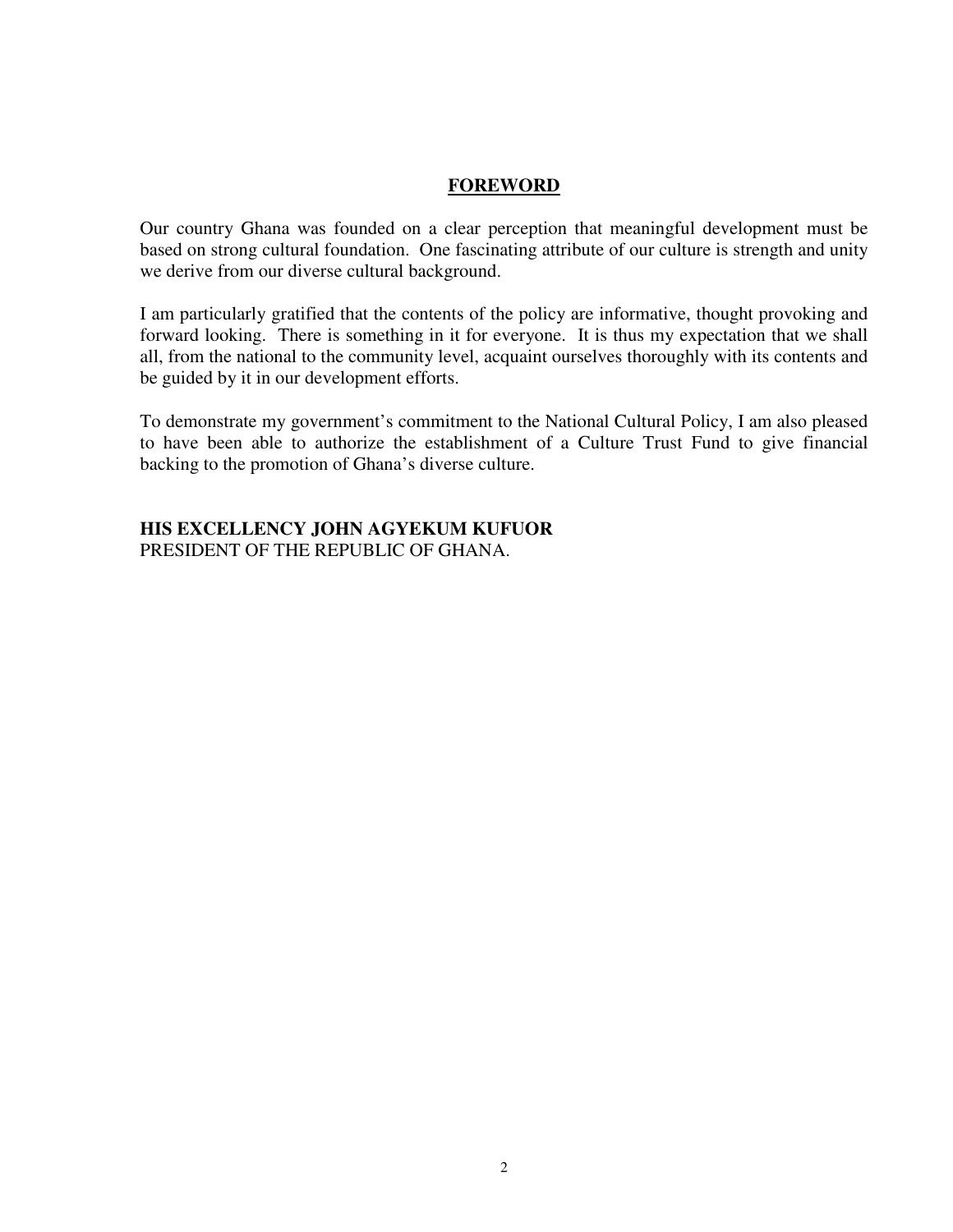#### **DEDICATED**

#### **TO**

#### **THE PEOPLE OF GHANA**

### *For The Promotion Of Unity In Diversity*

The National Commission on Culture dedicates this Cultural Policy to the lasting memory of our Ancestors and Forebears whose vision and relentless efforts bequeathed unto us the landmass of Ghana and its priceless heritage.

We also dedicate this Policy to the Good People of this Country and to all our many traditions and institutions for their pivotal role in sustaining and giving meaning to our Culture.

Finally, we pay homage to the distinguished statesmen and women, policymakers, academics and civil society organizations whose collective ideas and ideals continue to nourish our culture.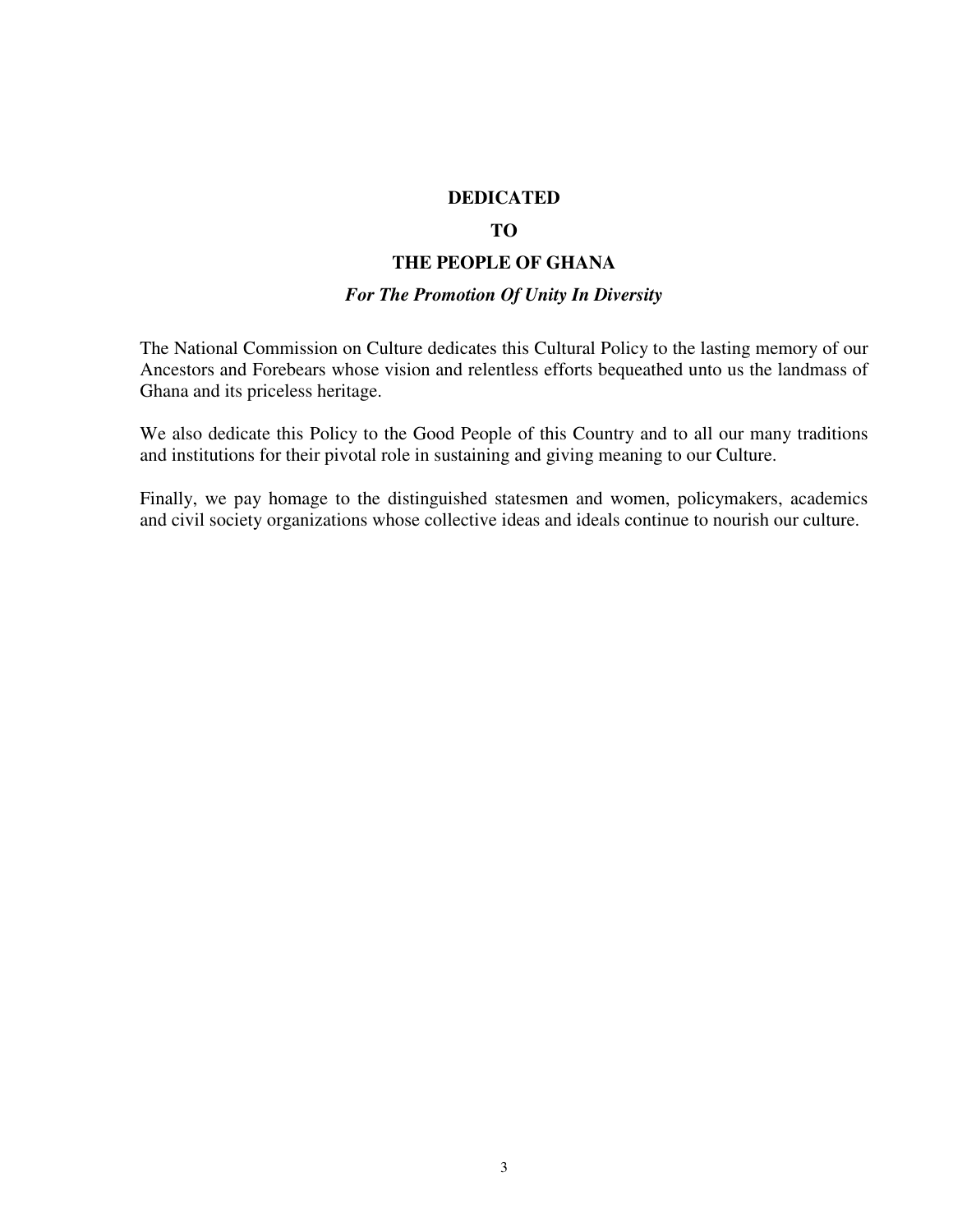#### **ACKNOWLEDGEMENTS**

The National Commission on Culture acknowledges with appreciation, the pioneering effort of Emeritus Prof. J.H. Kwabena Nkekia in fashioning out a Cultural Policy document for Ghana soon after it attained nationhood in 1957. This maiden policy was adopted by UNESCO and since then successive governments have used it as a reference point. In 1983, the first elaborate work on the Policy was made under the political headship of Mr. Asiedu Yirenkyi, the then Secretary for Culture and Tourism in the erstwhile Provisional National Defence Council (PNDC). His successor Dr. Ben Abdalah, ably assisted by Dr. (Mrs.) Esi Sutherland-Addy and Mr. Walter Blege, reviewed the Document when the National Commission on Culture was established by PNDC Law 238 in 1990. Prof Kwame Arhin and his successor Nana Akuaku Sarpong undertook a series of revisions and had the Draft Policy discussed at Cabinet level but it did not receive assent then.

In the year 2001, under the Presidency of His Excellency J. A. Kufuor, George P. Hagan, Chairman, and the Commissioners identified the absence of a policy as a major hindrance to the entire Document culminating in a Stakeholders Workshop in Kumasi. Today, we are happy to note that the efforts of the pioneers have not been in vain. "We Build on the Old", says an adage. The goal of fashioning a Cultural Policy for Ghana has been achieved.

The National Commission on Culture wishes to sincerely acknowledge the invaluable contribution of all statesmen, policy makers, politicians, chiefs and people of Ghana whose combined efforts engineered this Policy and brought it to life. Culture being dynamic, it is an undeniable fact that the Document will from time to time be reviewed to reflect the changing needs of time.

Our special thanks go to the Konrad Adenauer Foundation and the Goethe Institut for sponsoring an International workshop, which brought Stakeholders to Kumasi to share their views on the Policy. To the Members and Staff of the Commision we say *"AYEKOO!"* May God Bless You.

Finally, we wish to thank the President, His Excellency John Agyekum Kufuor for giving his approval to the Policy and for authorising the establishment of a culture Trust fund.

> **HON. GEORGE P. HAGAN**  CHAIRMAN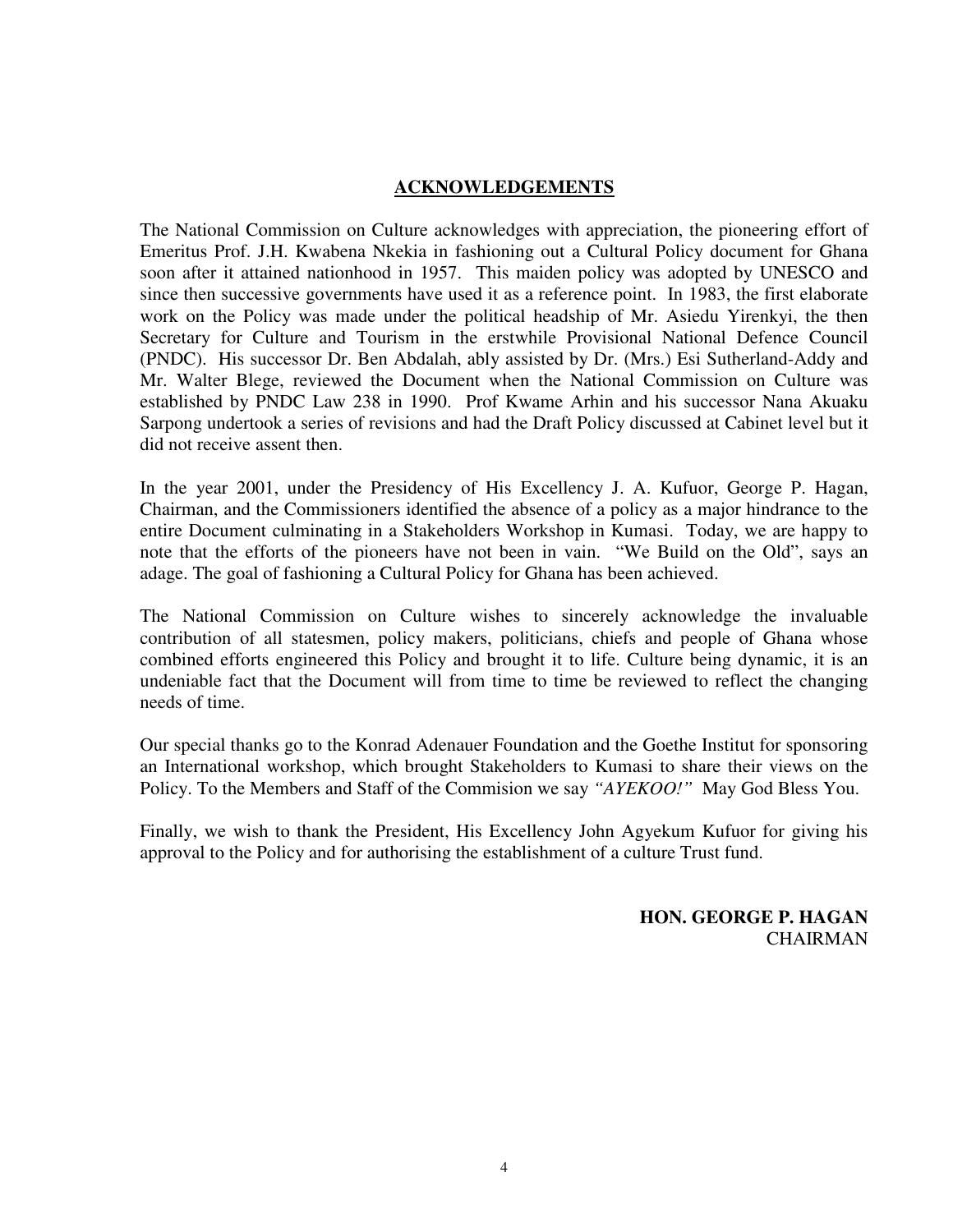#### **MEMBERS OF THE BOARD OF THE NATIONAL COMMISSION ON CULTURE**

|    | 1. Prof. George Panyin Hagan        | Chairman      |
|----|-------------------------------------|---------------|
| 2. | Hon.Samuel Nkrumah-Gyimah           | Vice Chairman |
| 3. | Emeritus Prof. J. H. Kwabena Nketia | Member        |
| 4. | Prof. Kofi Anyidoho                 | Member        |
|    | 5. Prof. Kwesi Yankah               | Member        |
| 6. | Mr.Kwaw Ansah                       | Member        |
|    | 7. Dr. (Mrs) Esi Sutherland-Addy    | Member        |
| 8. | Mr. Haruna Attah                    | Member        |
| 9. | Alhaji Abdulai Bawa                 | Member        |
|    | 10. Mr. Suuribataribum Soyiri       | Member        |
|    | 11. Mr. Mac Tontoh                  | Member        |
|    | 12. Nii Adote Obuor II              | Member        |
|    | 13. Nana Ama Ayensua Saara III      | Member        |
|    | 14. Ms. Marigold Akufo-Addo         | Member        |
|    | 15. Rev. Dr. Mensah Otabil          | Member        |
|    | 16. Nana Kwame Kyeretwie            | Member        |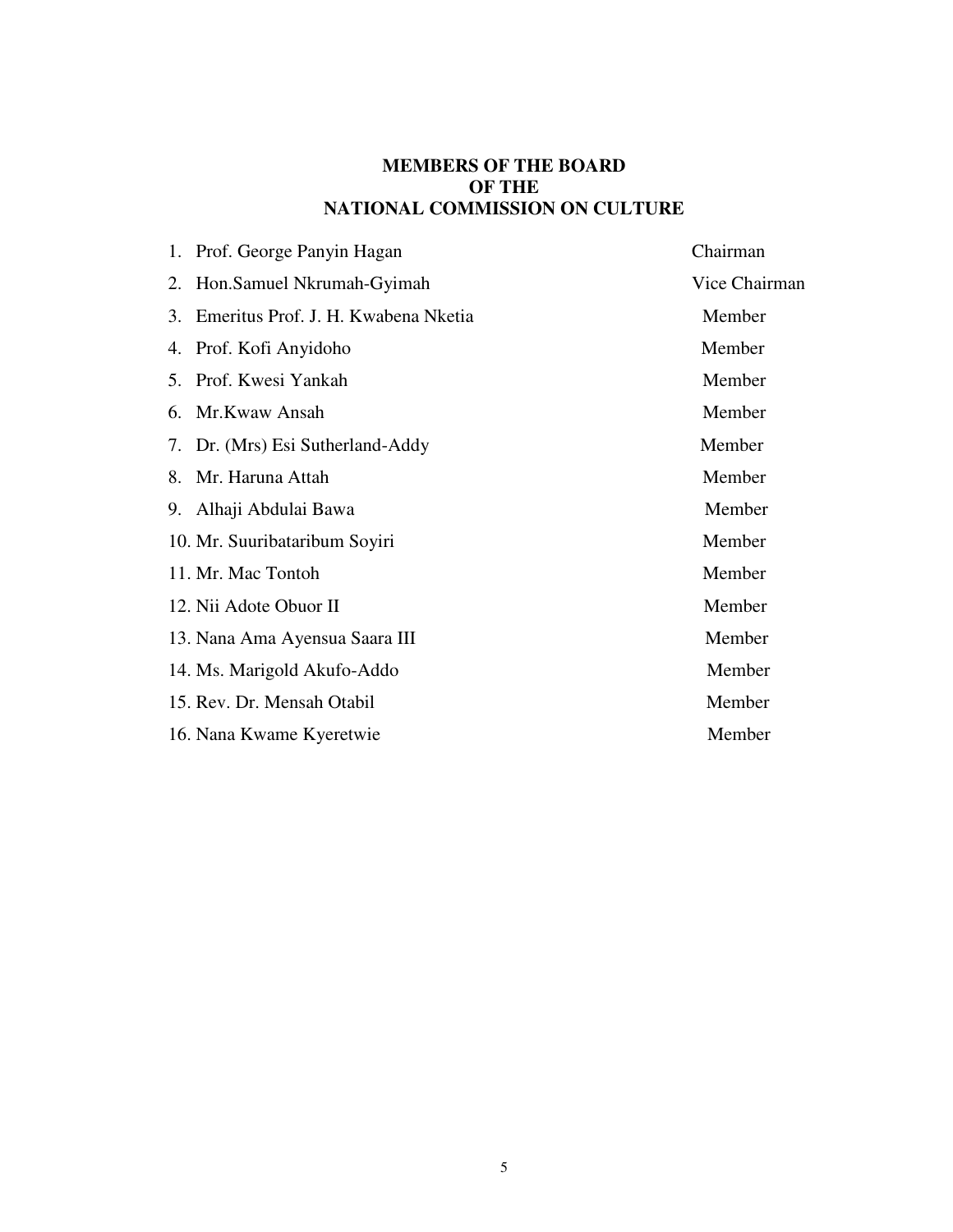# **TABLE OF CONTENTS**

| <b>CHAPTER I</b><br><b>Preamble</b> |                                            | 7<br>7 |
|-------------------------------------|--------------------------------------------|--------|
|                                     |                                            |        |
| 2.0                                 | <b>What Is Our Culture?</b>                | 9      |
| <b>CHAPTER II</b>                   |                                            | 10     |
| 3.0                                 | <b>Objectives Of The Cultural Policy</b>   | 10     |
| 4.0                                 | Implementation                             | 13     |
| 5.0                                 | <b>Approaches</b>                          | 17     |
| <b>CHAPTER III</b>                  |                                            | 23     |
| 6.0                                 | <b>Cultural Education</b>                  | 23     |
| 7.0                                 | <b>Curriculum For Schools And Colleges</b> | 26     |
| <b>CHAPTER IV</b>                   |                                            | 30     |
| 8.0                                 | <b>The Arts</b>                            | 30     |
| <b>CHAPTER V</b>                    |                                            | 35     |
| 9.0                                 | <b>Heritage Assets</b>                     | 35     |
| <b>CHAPTER VI</b>                   |                                            | 42     |
| <b>10.0</b>                         | <b>The Culture Industry</b>                | 42     |
| <b>CHAPTER VII</b>                  |                                            | 46     |
| <b>11.0</b>                         | <b>The Mass Media</b>                      | 46     |
| <b>CHAPTER VIII</b>                 | 49                                         |        |
| <b>12.0</b>                         | <b>Culture, Science And Technology</b>     | 49     |
| <b>13.0</b>                         | <b>Conclusion</b>                          | 49     |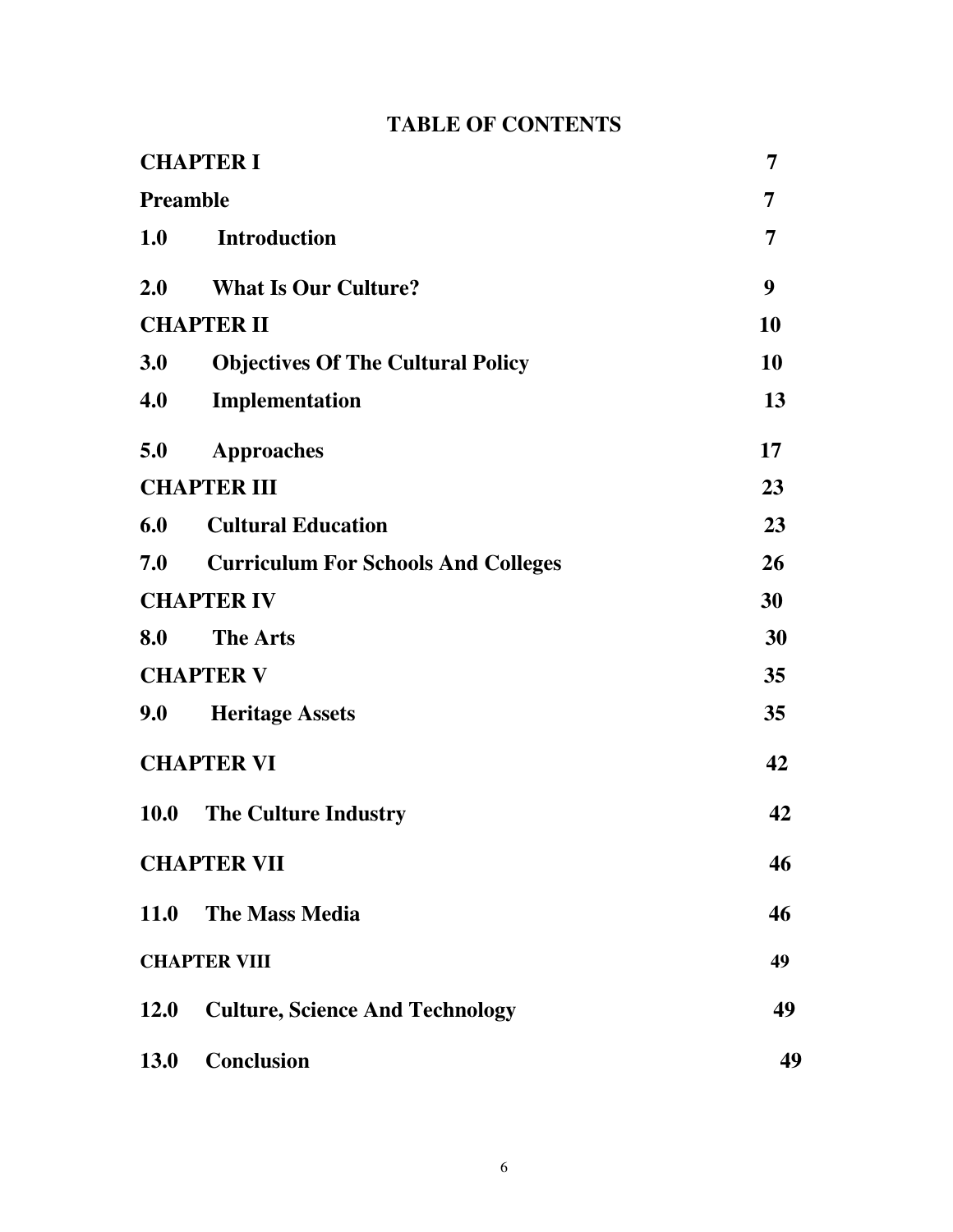### **THE CULTURAL POLICY OF GHANA**

#### **PREAMBLE**

This Cultural Policy Document is the result of many years of deliberation and discussion at several workshops and public fora.

It is dedicated to the realisation of the Vision of the people of Ghana to respect, preserve, harness and use their cultural heritage and resources to develop a united, vibrant and prosperous national community with a distinctive African identity and personality and a collective confidence and pride of place among the comity of Nations.

#### **1.0 INTRODUCTION**

**1.0.1** Ghana has over 50 ethnic groups whose common values and institutions represent our collective national heritage. Each of these ethnic groups brought together by accident of history, has unique cultural features and traditions that give identity, self-respect and pride to the people. Since independence, the emerging civil society of Ghana has recognised the need to promote unity within this cultural diversity, and Ghana has since enjoyed relative unity, stability and peace.

In the era of globalisation and contemporary technological challenges, the people of Ghana must recognise that their culture is the basis of, and the most important factor in the nation's human and material development. Thus our history, cultural values and institutions must continue to exercise a deep influence on the nation's destiny and play a key role in governance and national life.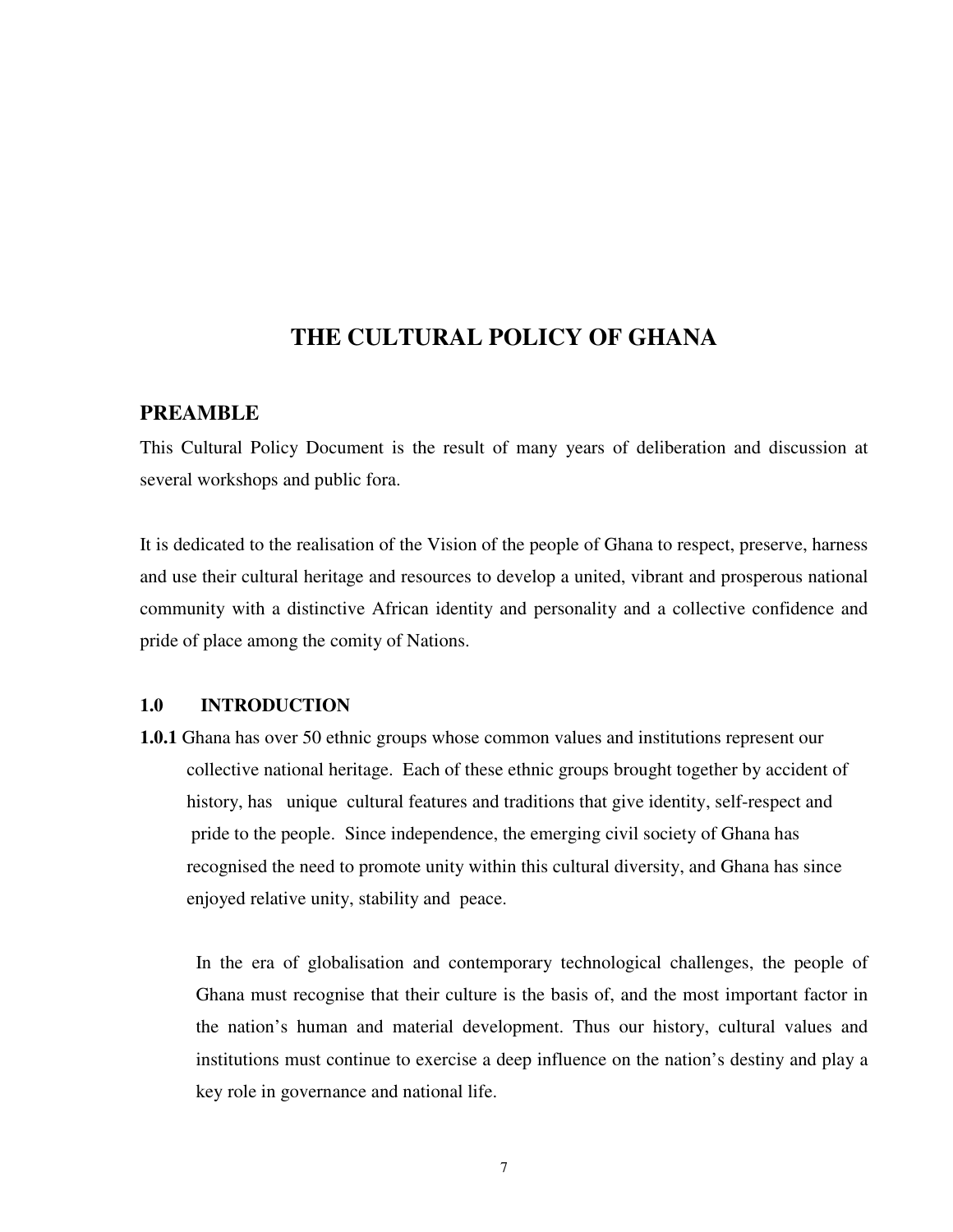The Fourth Republican Constitution (1992) recognizes culture as a necessary tool for national integration and development and, under the Directive Principles of State Policy (Article 39), declares as follows:

*"(1) Subject to clause (2) of this article,* 

*the State shall take steps to encourage integration of appropriate customary values into the fabric of national life through formal and informal education and the conscious Introduction of cultural dimensions to relevant Aspect of national planning.* 

- *(2) The State shall ensure that appropriate customary and cultural values are adapted and developed as an integral part of the growing needs of the society as a whole; and in particular, that traditional practices which are injurious to the health and well being of the person are abolished.*
- *(3) The State shall foster the development of Ghanaian languages and pride in Ghanaian culture.*
- *(4) The State shall endeavour to preserve and protect places of historical interest and artifacts."*
- **1.1.** These principles define the constitutional responsibility of the National Commission on Culture established under PNDC Law 238 (1990). The National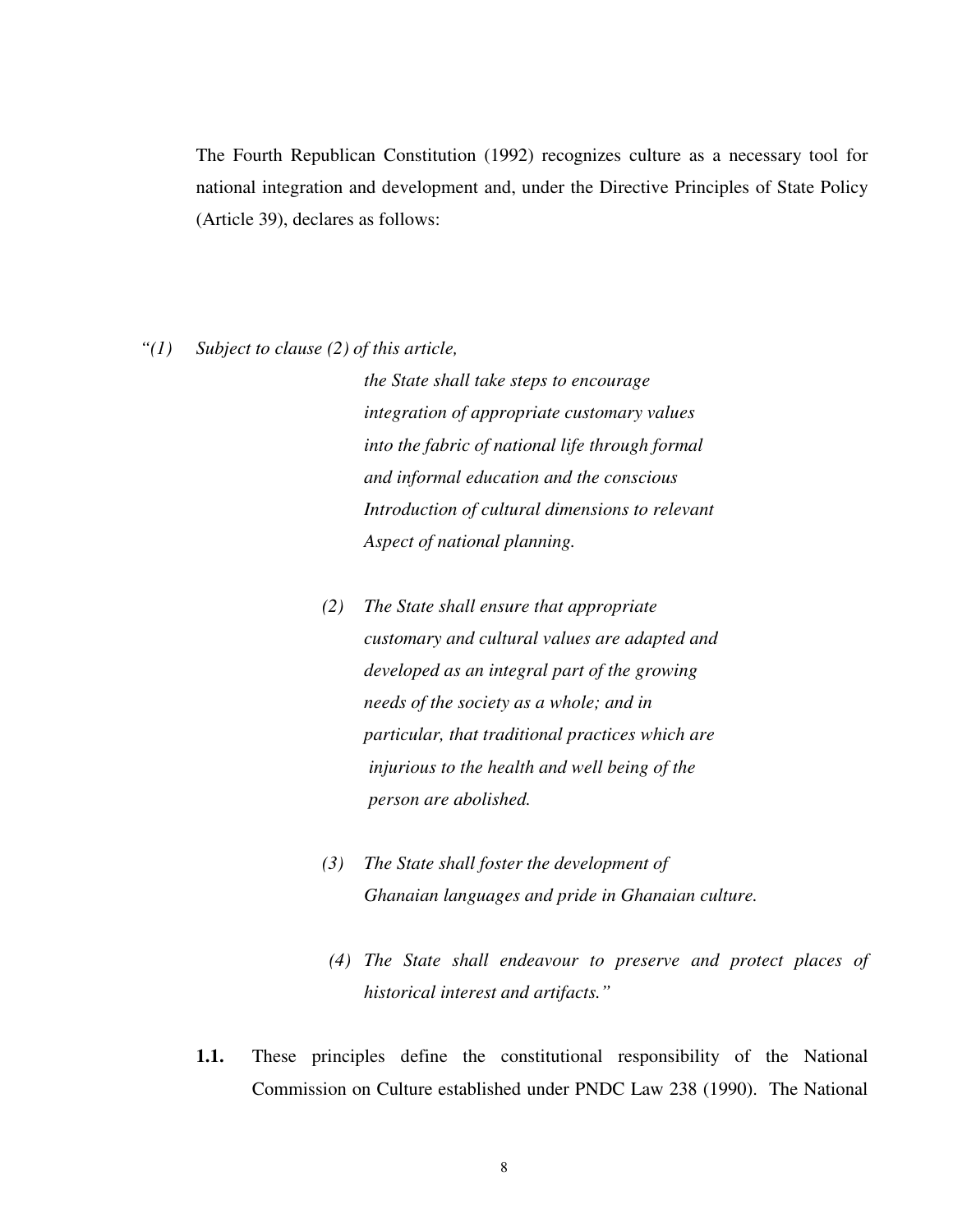Commission on Culture is headed by a Board with a regulatory, supervisory and collaborative responsibility over a number of institutions to ensure the promotion of culture in the national life of the people.

This policy is proposed to give direction to the promotion of culture in nation building.

#### **2.0 WHAT IS OUR CULTURE?**

- **2.01** Culture is the totality of the way of life evolved by our people through experience and reflection in our attempt to fashion a harmonious co-existence with our environment. This culture is dynamic and gives order and meaning to the social, political, economic, aesthetic and religious practices of our people. Our culture also gives us our distinct identity as a people.
- **2.02** Our Culture manifests in our ideals and ideas, beliefs and values; folklore, environment, science and technology; and in the forms of our political, social, legal and economic institutions. It also manifests in the aesthetic quality and humanistic dimension of our literature, music, drama, architecture, carvings, paintings and other artistic forms.

#### **2.1 CULTURE AS A DYNAMIC FORCE**

Culture is a dynamic phenomenon. This is established by our concept of Sankofa, which establishes linkages with the positive aspects of our past and the present. The concept affirms the co-existence of the past and the future in the present. It therefore, embodies the attitude of our people to the interaction between traditional values and the demands of modern technology within the contemporary international cultural milieu.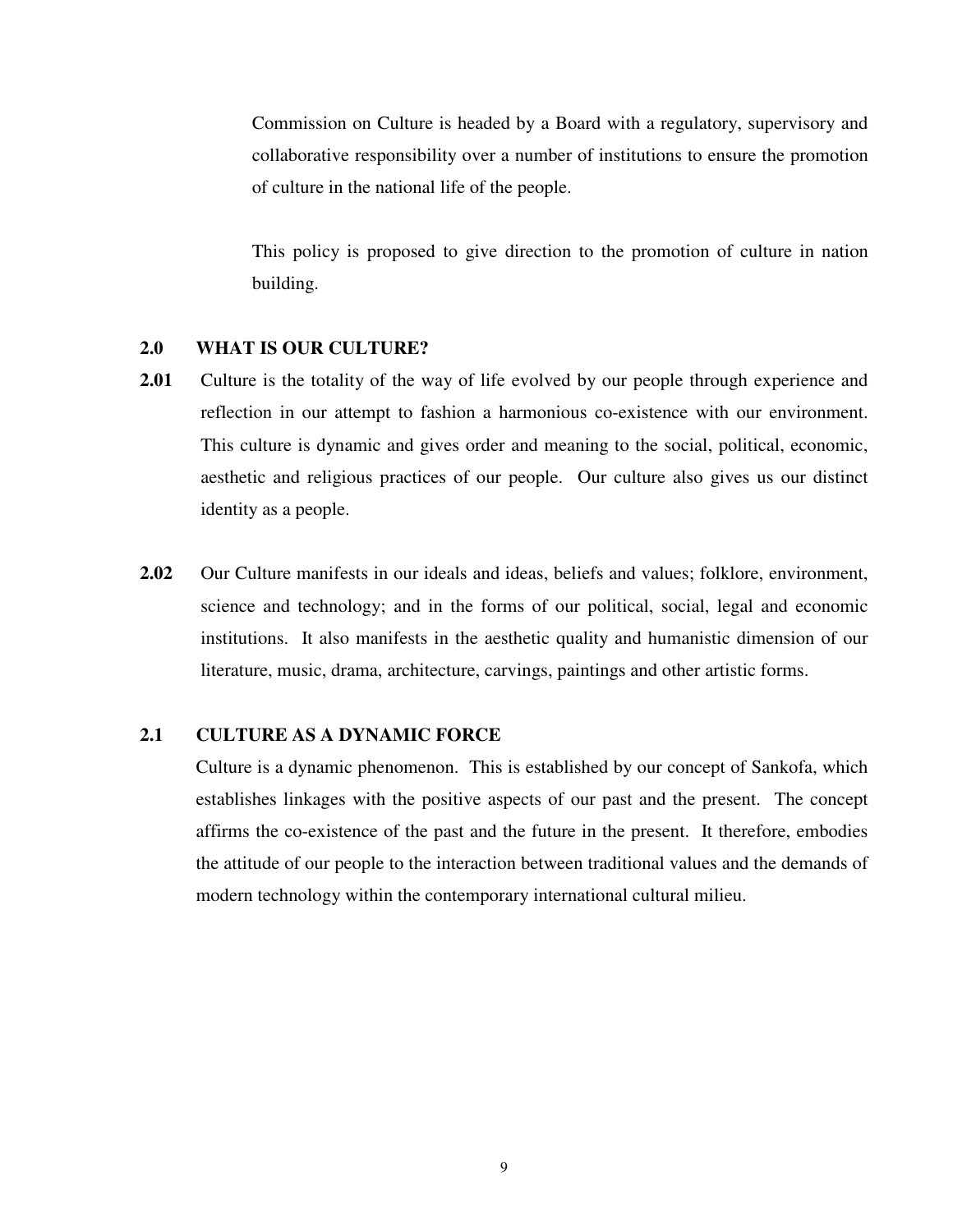#### **CHAPTER II**

#### **3.0 OBJECTIVES OF THE CULTURAL POLICY**

#### **3.1 MAIN OBJECTIVES**

The main objectives of Ghana's Cultural Policy are three-fold:

- (i). To document and promote Ghana's traditional cultural values, such as those enshrined in;
	- a. concepts of human dignity,
	- b. attitudes to nature and the environment,
	- c. law and order,
	- d. honesty and truthfulness,
	- e. unity and peace,
	- f. self reliance and dignity of labour,
	- g. family, community and national solidarity.
- (ii) To ensure the growth and development of our cultural institutions and make them relevant to human development, democratic governance and national integration.
- (iii) To enhance Ghanaian cultural life and develop cultural programmes to contribute to the nation's human development and material progress through heritage preservation, conservation, promotion and the use of traditional modern arts and crafts to create wealth and alleviate poverty.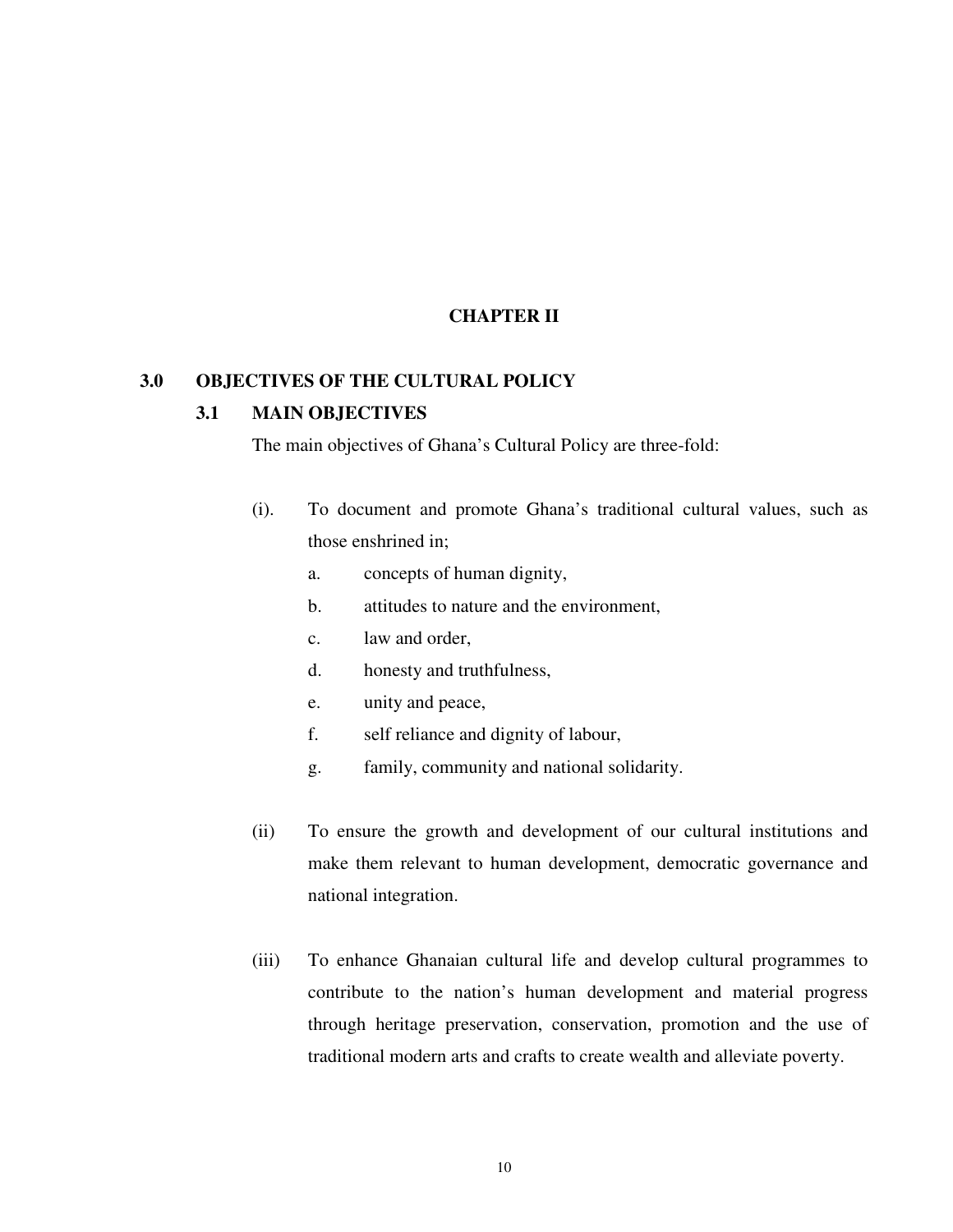#### **3.2 SPECIFIC OBJECTIVES**

In the pursuit of these, the specific objectives of the Cultural policy shall be:

- 1. \*To Create awareness of the traditional values and generate pride and respect for the nation's heritage.
- 2. \*To enhance the role of the media as channels for promoting understanding of our cultural values and the potential of the rich diversity of ethnic expressions for nation building.
- 3. \*To foster national unity among the diverse ethnic groups of Ghana by promoting cultural interaction and inter-ethnic understanding through programmes that create an enabling environment for national development.
- 4. \*To make the people of Ghana aware of the contemporary relevance of their traditions and cultural heritage and assist local communities to mobilise their cultural resources for human and material development.
- 5. \*To identify and disseminate local knowledge of the environment and support communities to sustain positive traditional concepts and practices to protect nature and bio-diversity for the benefit of the nation.
- 6. \*To create an institutional framework for the collection, preservation and conservation of tangible and intangible assets.
- 7. \*To eliminate, through public education, and appropriate legislation, cultural practices that lead to the abuse of the rights of the individual on account of ethnic differences, gender, age, religion, physical challenge or economic status.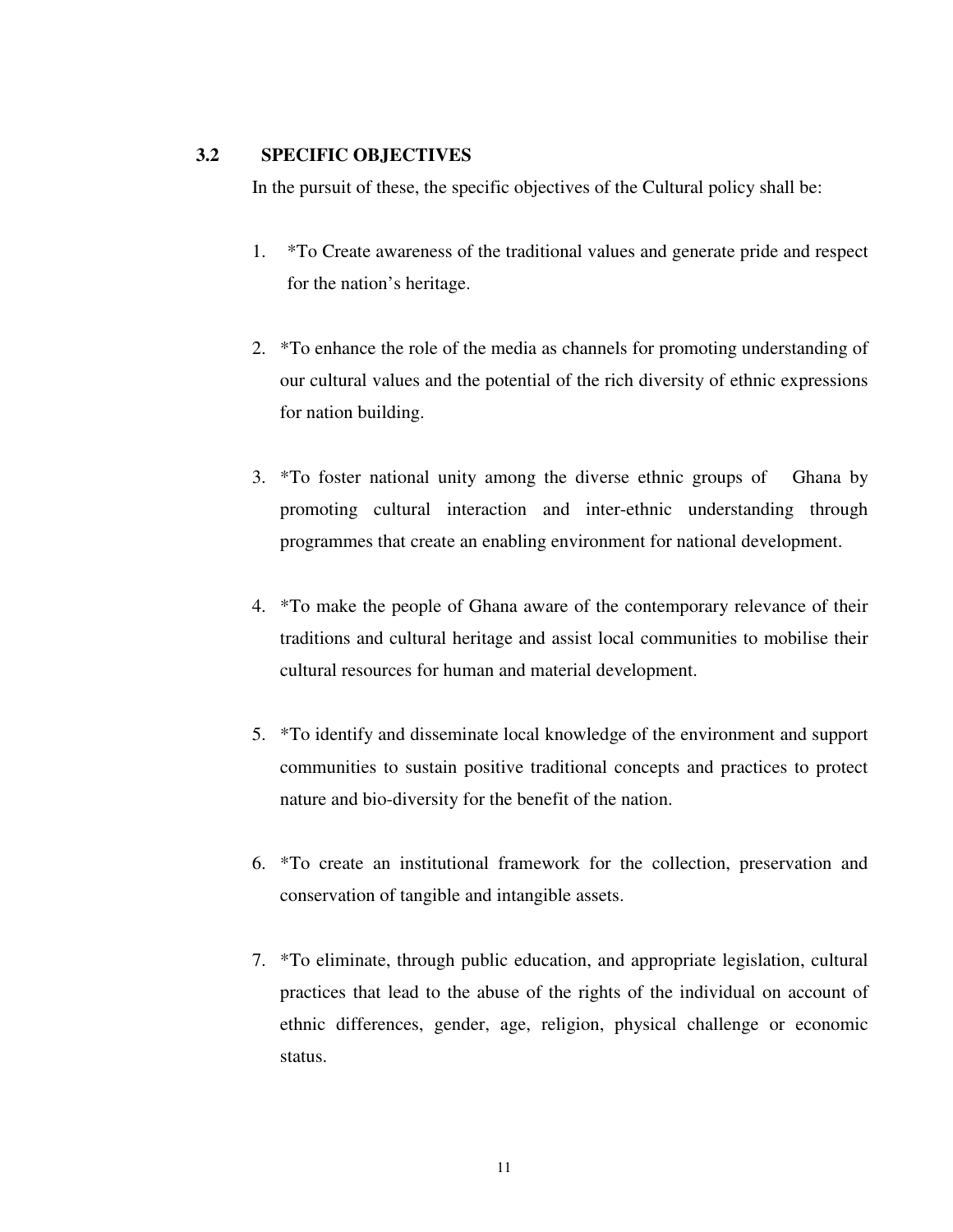- 8. \*To promote the arts by;
	- i enhancing the status of artists and artistes,
	- ii. identifying, developing and rewarding creative talent.
	- iii. making artistic products contribute to wealth creation both for creative individuals and the nation as a whole.
- 9. \*To promote the cultural awareness of the youth through formal and nonformal education to ensure that they are prepared to play their role in the cultural life of their communities.
- 10. \*To develop data and resource materials on Ghanaian

culture for schools, colleges and the general public.

- 11. \*To Undertake and promote research to create a data base on culture for policy makers, academics, administrators, artists and artistes, embassies, foreign visitors and all other interested persons.
- 12. \*To maximise the capacity of the cultural sector to develop and promote the economic aspects of culture in order to enhance Ghana's image as a culturetourism destination.
- 13. \*To create positive linkages between all cultural institutions thereby ensuring synergy in all cultural activities and maximise the benefits of the limited resources available to the cultural sector.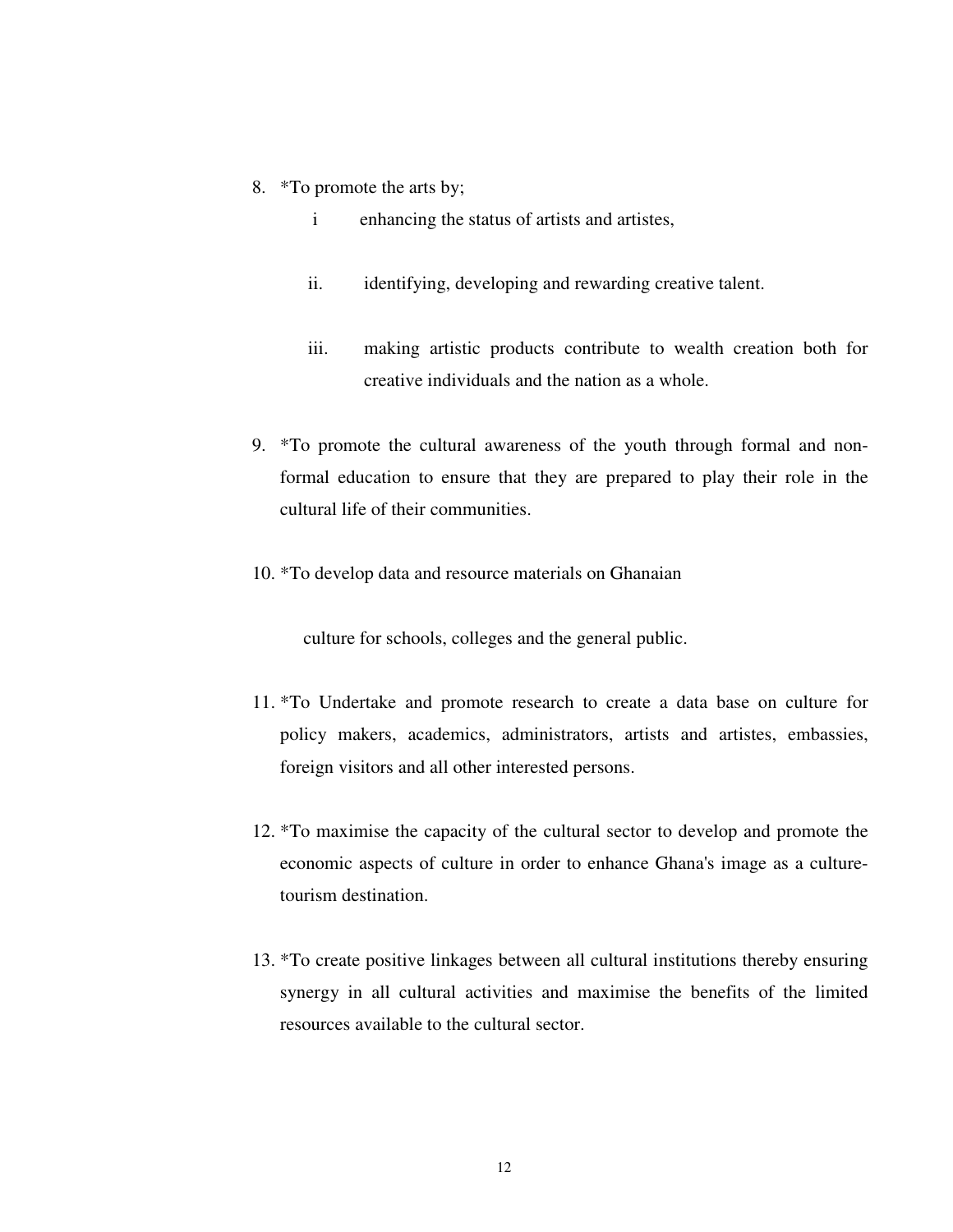- 14. \*To mobilise resources from public, private, local and foreign sources to support cultural programmes.
- 15. \*To promote the harmonisation of African cultures in fulfillment of Ghana's objectives of promoting Pan-Africanism.

#### **4.0 IMPLEMENTATION**

**4.0.1.1** The National Commission on Culture shall recognise all civil society groups, business and corporate organisations as stakeholders in the nation's cultural heritage and seek their participation in the implementation of policies and programmes. Among these are the Houses of Chiefs, District Assemblies, religious bodies, educational institutions, social groups, voluntary associations, artistic groups and associations, non-governmental organisations as well as the media agencies and institutions.

> In this regard, the pivotal and leadership role of chiefs in heritage preservation and cultural transformation is worthy of note.

#### **4.1 ROLE OF CHIEFS**

- **4.1.1** The Institution of Chieftaincy is the kingpin of Ghanaian traditional culture, and its contemporary relevance is generally recognised.
- **4.1.2** Thus the Constitution of Ghana says in Article 270: (1) The institution of chieftaincy, together with its traditional councils as established by customary law and usage, is hereby guaranteed.
- **4.1.3** Article 272 of the Constitution also states the functions of the National House of Chiefs thus: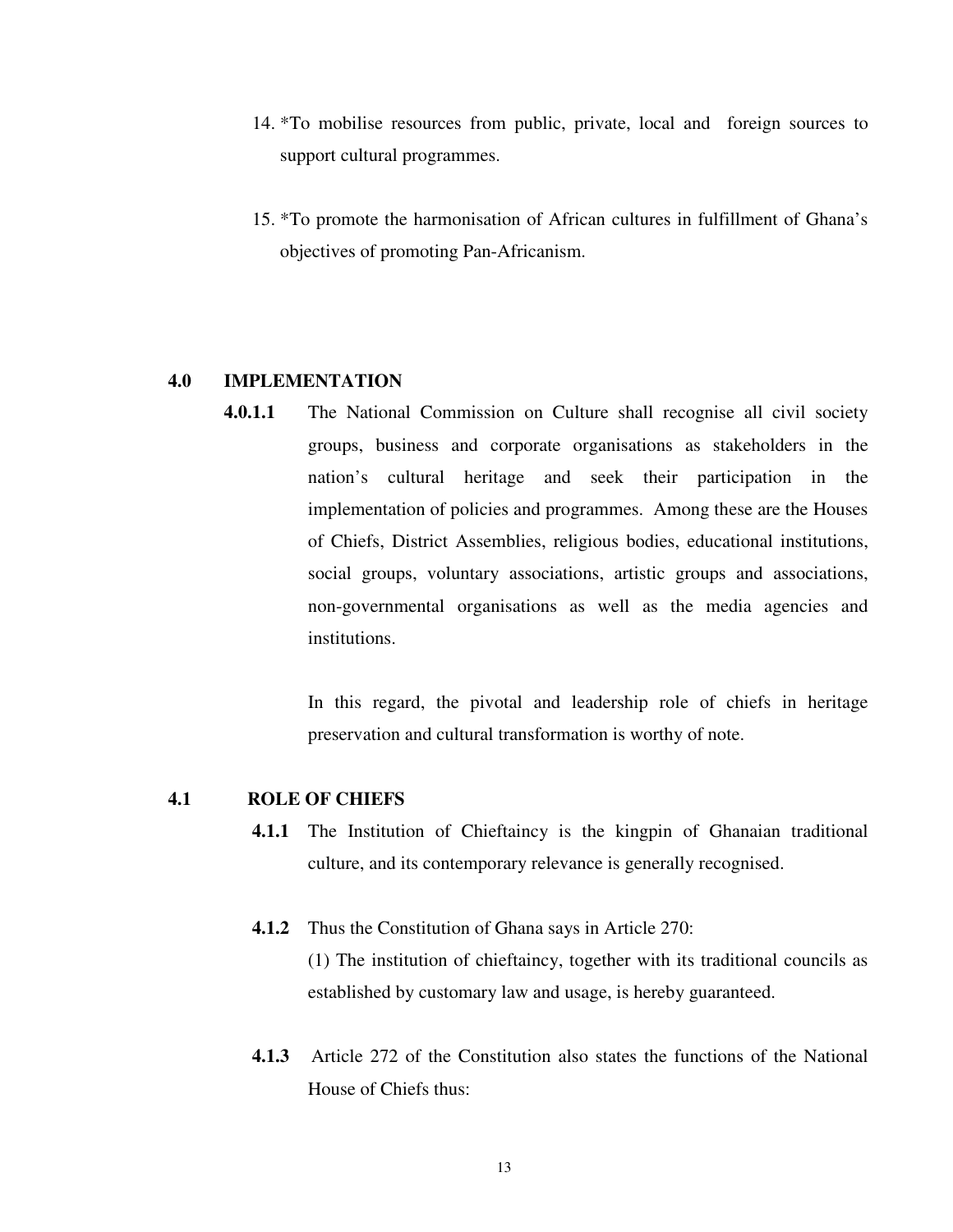- (a) advise any person or authority charged with any responsibility under this Constitution or any other law for any matter relating to or affecting chieftaincy;
- (b) undertake the progressive study, interpretation and codification of customary law with a view to evolving, in appropriate cases, and compiling the customary laws and lines of succession applicable to each stool or skin;
- (c) undertake an evaluation of traditional customs and usages with a view to eliminating those customs and usages that are outmoded and socially harmful;
- (d) perform such other functions, not being inconsistent with any function assigned to the House of Chiefs of a region, as Parliament may refer to it.
- **4.1.4** The functions of the National House of Chiefs thus clearly affirm that in the diversity of ethnic cultural traditions, Ghanaians recognize overarching cultural values, common historical bonds and similar cultural institutions and practices. The House has thus become a forum for projecting interethnic understanding and national unity.
- **4.1.5** Over the years, the institution of chieftaincy has maintained its vitality, resilience and relevance; and it remains an important anchor of cultural life in all communities and in the nation as a whole. It has also served as a vehicle for identifying, preserving and promoting Ghanaian cultural expression.
- **4.1.6** Chiefs display the grandeur of cultural forms in chiefly regalia, and festival pomp and pageantry. They are the patrons of our traditional arts and crafts, language and literature.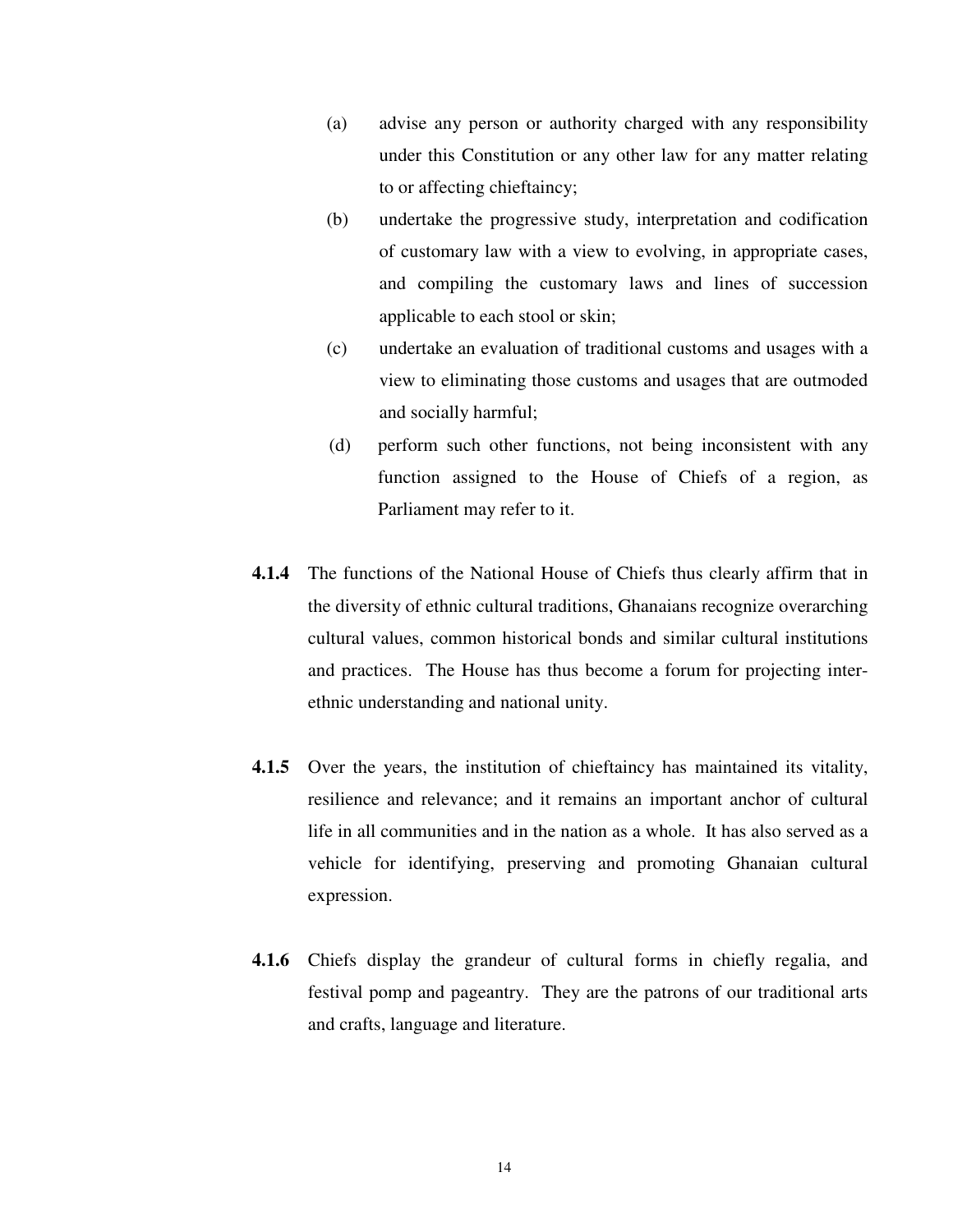- **4.1.7** Through their continuing importance as reference point of cultural values and traditional rules, chiefs are effective agents for changing negative cultural practices.
- **4.1.8** The partnership of Chiefs in the prosecution of Ghana's Cultural Policy is thus germane and essential and will be fully recognised by the National Commission on Culture in the planning and implementation of programmes.

#### **4.2 RESPONSIBILITY OF THE COMMISSION**

 However, the administrative, operational principles and budgetary provision for the implementation of the Cultural Policy of Ghana shall be the responsibility of the National Commission on Culture, operating through a number of pro-cultural institutions and agencies.

- **4.2.1** The implementing institutions and agencies as presently by law defined, are:
	- 1. Regional and District Centres for National Culture;
	- 2. National Theatre of Ghana;
	- 3. National Dance Company;
	- 4. National Drama Company;
	- 5. National Symphony Orchestra;
	- 6. Ghana Museums and Monuments Board;
	- 7. Bureau of Ghana languages;
	- 8. National Folklore Board;
	- 9. W. E. B. Du Bois Memorial Centre for Pan African Culture;
	- 10. Kwame Nkrumah Memorial Park;
	- 11. Office of the Copyright Administrator;
	- 12. Pan African Writers Association (Headquarters).

#### **4.3 MODE OF IMPLEMENTATION**

**4.3.1** The Cultural Policy shall be implemented in six broad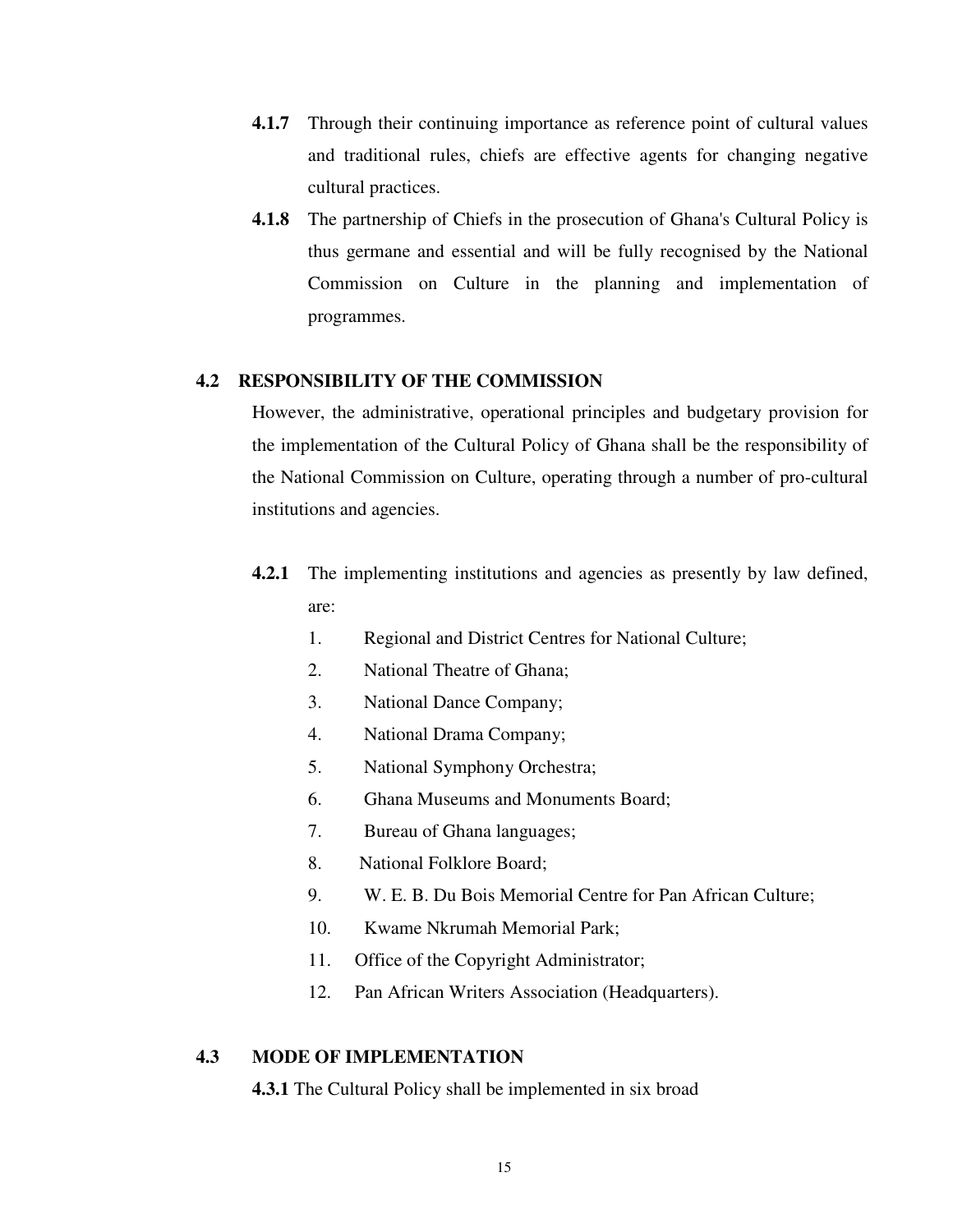dimensions:

- a. preservation and conservation of culture;
- b. development and promotion of culture;
- c. presentation of culture;
- d. the establishment of appropriate administrative structures;
- e. establishment of linkages with various sectors of national development;
- f. provision of funds for the implementation of the above.

#### **4.4 PRINCIPLES OF IMPLEMENTATION**

The following are crucial guidelines to the proper implementation of Ghana's Cultural Policy:

- **4.4.1** Ghana's cultural policy shall target the entire population and give scope for all individuals and segments of society to access and participate in cultural events. To this end, not only should citizens benefit from the cultural resources of the country, but positive steps shall also be taken to eliminate all forms of discrimination against people on grounds of ethnicity, gender, religion, economic status, age or any physical disability.
- **4.4.2** Although Ghana's Cultural Policy is guided by a holistic approach to culture, it recognises that not all aspects of culture and cultural processes can be regulated by policy. It affirms the basic freedoms and fundamental human rights guaranteed by the constitution and which are essential to creativity and artistic self-expression.
- **4.4.3** Cultural Goods and Services are an integral part of the national economy. However, for creativity and cultural entrepreneurship to thrive and contribute to wealth and employment generation, it is necessary to protect cultural goods and services from the forces and logic of the free market economy through tax relief and other measures.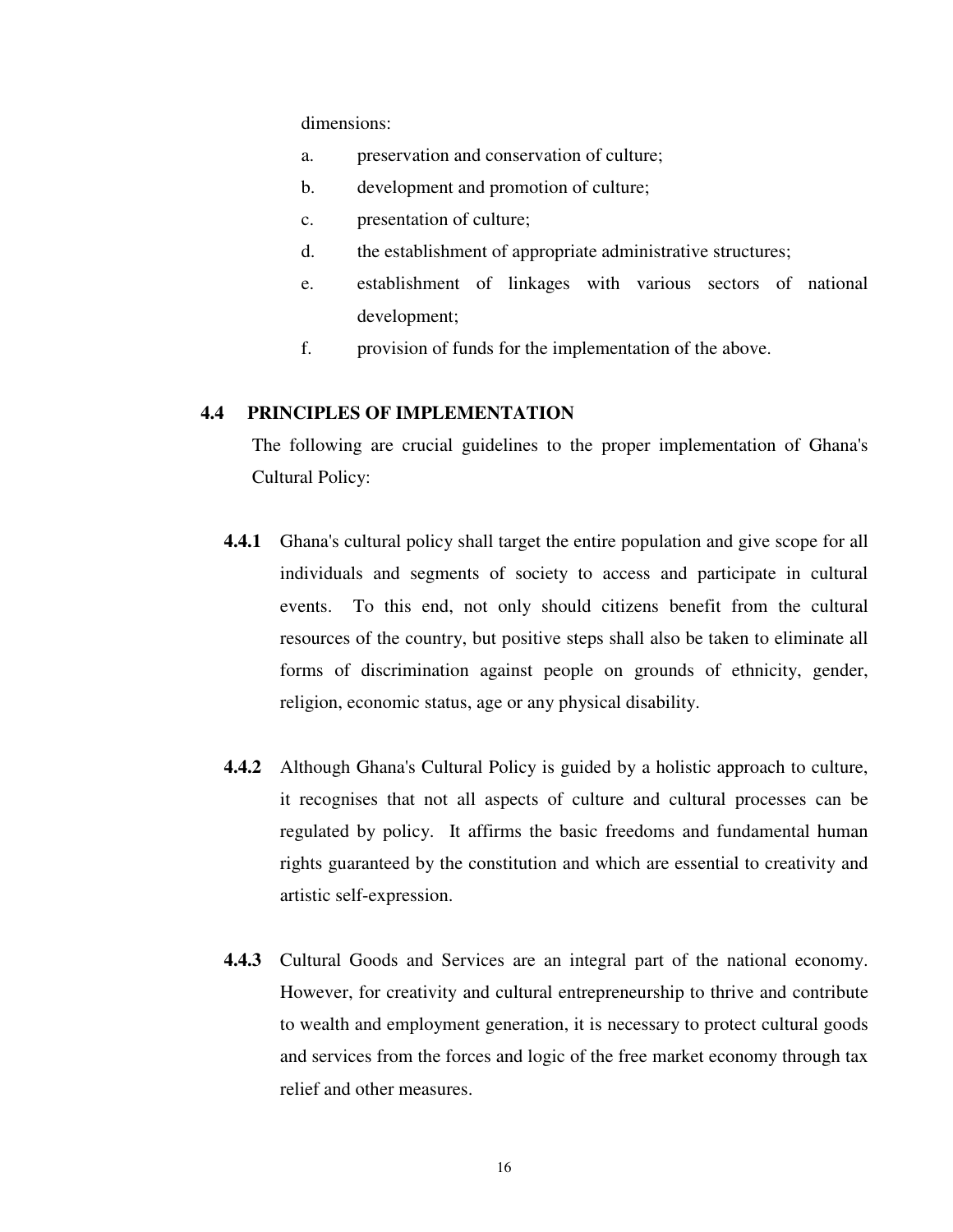#### **5.0 APPROACHES**

#### **5.1 Preservation And Conservation Of Culture**

- **5.1.1** The State shall encourage the identification and conservation of the nations tangible and intangible heritage through;
	- i. research, documentation and exhibition.
	- ii. Establishment of Museums and Galleries
	- **5.1.2** The objective of preservation is not to make our culture static or mysterious, but to consciously prevent the mindless sweeping away of our cultural heritage, a situation which can only result in social instability and cultural disorientation.
	- **5.1.3** In this direction, special attention shall be given to the preservation of traditional sacred groves, monuments, artistic treasures held in chiefly palaces, mausoleums, private homes and all objects of high artistic value.
	- **5.1.4** Further, the National Commission on Culture in collaboration with relevant institutions, agencies and individuals shall initiate research into the various traditional and customary rules and laws of Ghana with a view to their codification and dissemination.
	- **5.1.5** The role of civil society groups, especially, chiefs, queen mothers, women and youth shall be recognised and effectively utilised in the unearthing, preservation and conservation of cultural assets.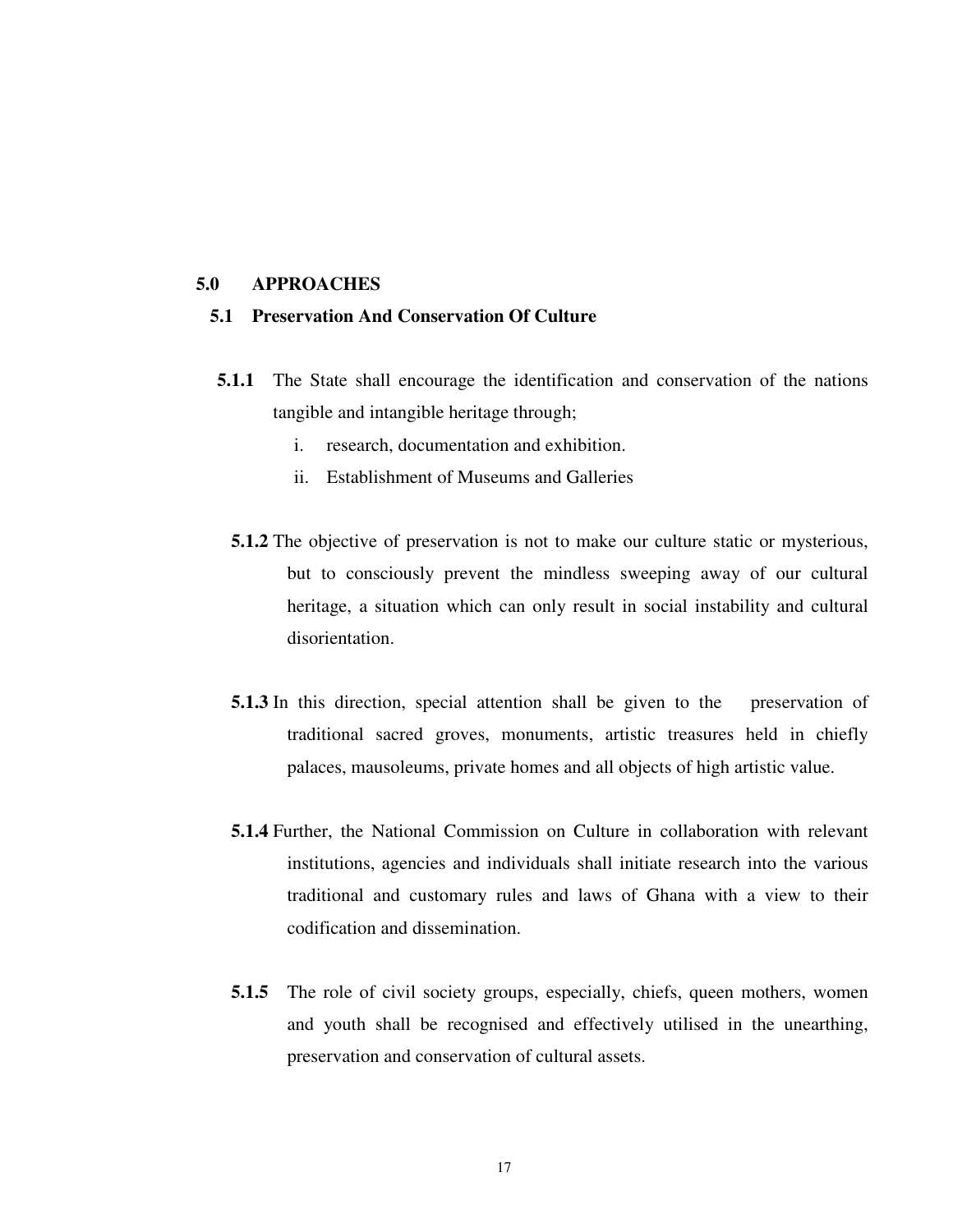**5.1.6** Given the rich cultural and historical roles of traditional organisations such as Asafo and similar groups in various communities, the National Commission on Culture shall collaborate with the chiefs, District Assemblies and other relevant institutions to assist them to preserve their positive cultural identity and enhance their capacity to participate in and support community development, through mass education and introduction to new economic ventures, cooperative enterprises, and cultural programmes.

#### **5.1.7** The State shall enact and review legislation;

- i. to protect all cultural assets,
- ii. to protect the rights of indigenous owners of cultural heritage,
- iii. to vest in itself ownership, protection and preservation rights of rare and monumental heritage objects.

#### **5.2 DEVELOPMENT AND PROMOTION OF CULTURE**

**5.2.1** Through the relevant agencies, the nation shall:

- a. Sustain and encourage positive cultural values in the fabric of national life;
- b. promote formal and informal education as vehicles for inculcating cultural values;
- c. ensure the existence of a conscious cultural dimension to all aspects of national development.
- d. identify, give exposure to and support creative individuals and their activities for the benefit of society.
- e. develop, promote and propagate Ghanaian languages through the production and publication of literary works and the use of Ghanaian languages in educational institutions and at official and public functions.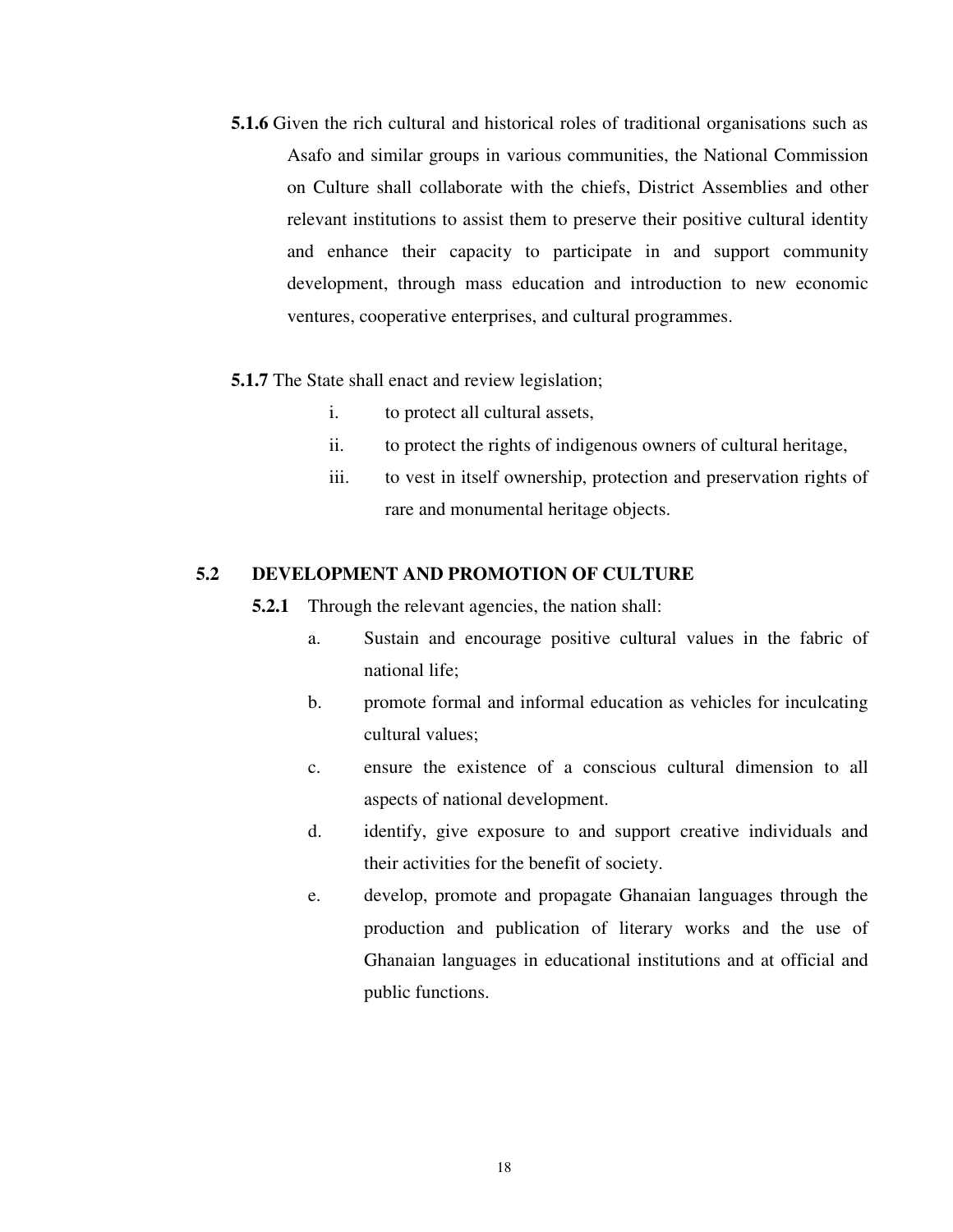#### **5.3. PRESENTATION OF CULTURE**

- **5.3.1** Traditionally the ethnic groups of Ghana presented culture through festivals, durbars and rites of passage in which various forms of cultural objects and expressions were used. The nation shall recognise this mode of presentation and support it.
- **5.3.2** In addition, presentation of Ghanaian culture shall involve the active use of the multi-media systems. It shall also involve the use of the theatre, museums and art exhibitions, seminars and workshops.
- **5.3.3** The physical and cultural environment shall be presented through a culture-sensitive planning of theme parks and the erection of monuments and structures.

#### **5.4 ARCHITECTS, PLANNERS AND DESIGNERS**

- **5.4.1** Architects, Planners and Designers of Civil Works and Engineers shall be encouraged through workshops and seminars to incorporate indigenous ideas and aesthetics in the design of settlements, public facilities and buildings to give Ghanaian cities, towns and villages a distinct character.
- **5.4.2** Government shall enact laws to ensure that public buildings, parks and monuments embody indigenous aesthetics and culture that express our cultural values and historical experiences.

#### **5.5 ESTABLISHMENT OF LINKAGES WITH VARIOUS SECTORS OF NATIONAL DEVELOPMENT.**

**5.5.1** The National Commission on Culture shall establish appropriate linkages with other sectors of the economy for the attainment of national cultural goals.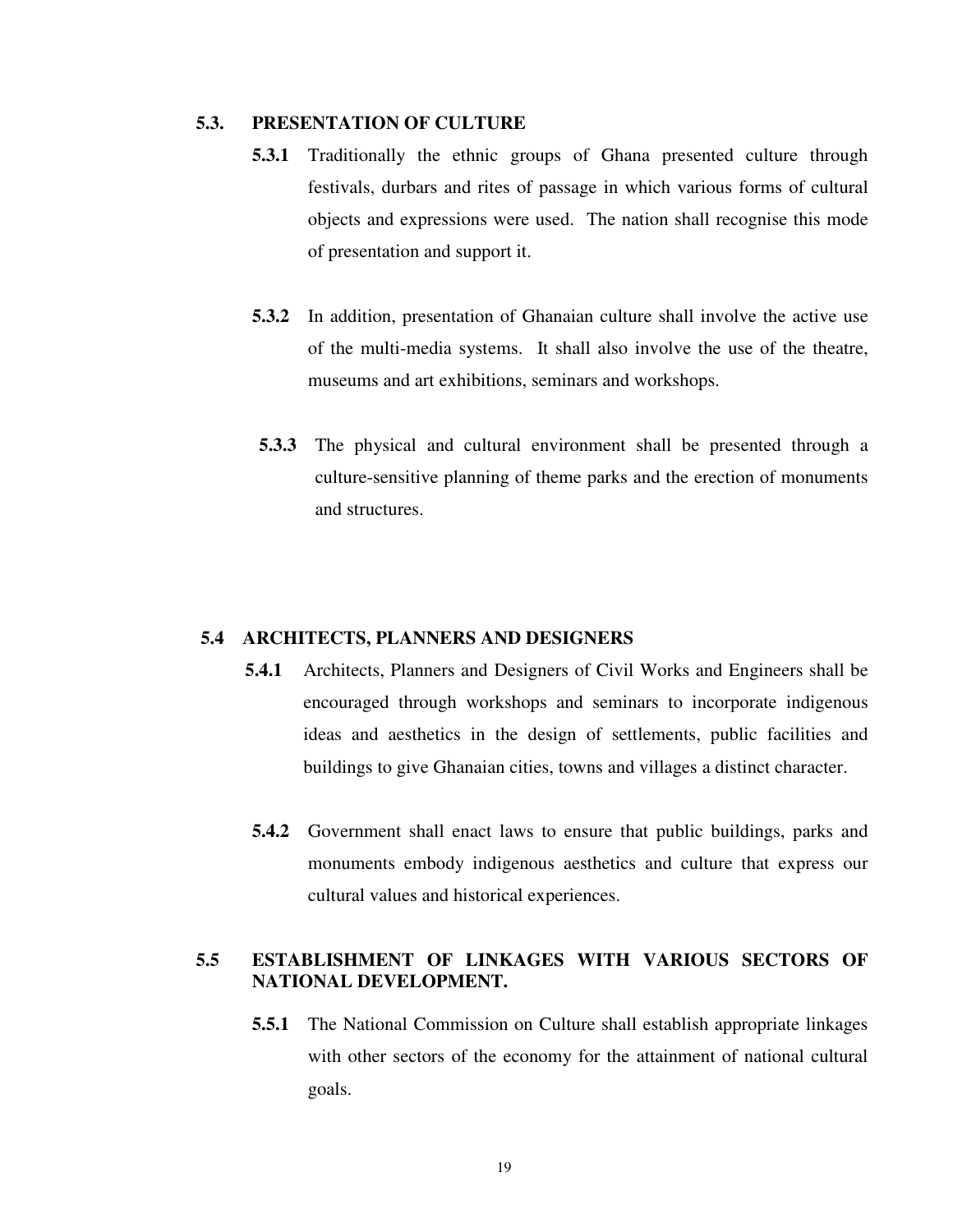- **5.5.2** In this wise, the National Commission on Culture shall endeavour to provide cultural inputs for the planning of development programmes of all major sectors and shall collaborate and co-ordinate activities with the Chieftaincy Secretariat, the Houses of Chiefs, the Ministries of Education, Tourism, Foreign Affairs, Health, Agriculture; Environment, Science and Technology; Youth and Sports, Trade and Industry; Local Government and Rural Development, Works and Housing, Communication, Commission for Human Rights and Administrative Justice and the National Commission for Civic Education, and other institutions.
- **5.5.3** In the effort to promote Ghanaian culture internationally and foster a healthy people-to-people relationship between Ghana and other countries, Ghana shall seek and develop cultural contacts with friendly countries and external institutions through the African Union, ECOWAS, the Diaspora, the Commonwealth, the United Nations and its agencies, such as UNESCO, UNICEF, as well as any Independent Cultural Organisation by means of;
	- a. Cultural Workshops and Conferences;
	- b. Exhibition and Festivals;
	- c. Exchanges of Cultural administrators, artists/artistes and collaborative cultural projects, programmes, research and publications.
	- d. Any other means likely to promote mutual understanding, growth and development.
- **5.5.4** To this end, the National Commission on Culture, on behalf of the Government of Ghana, shall:
	- i. work out and enter into Cultural agreements with all friendly countries,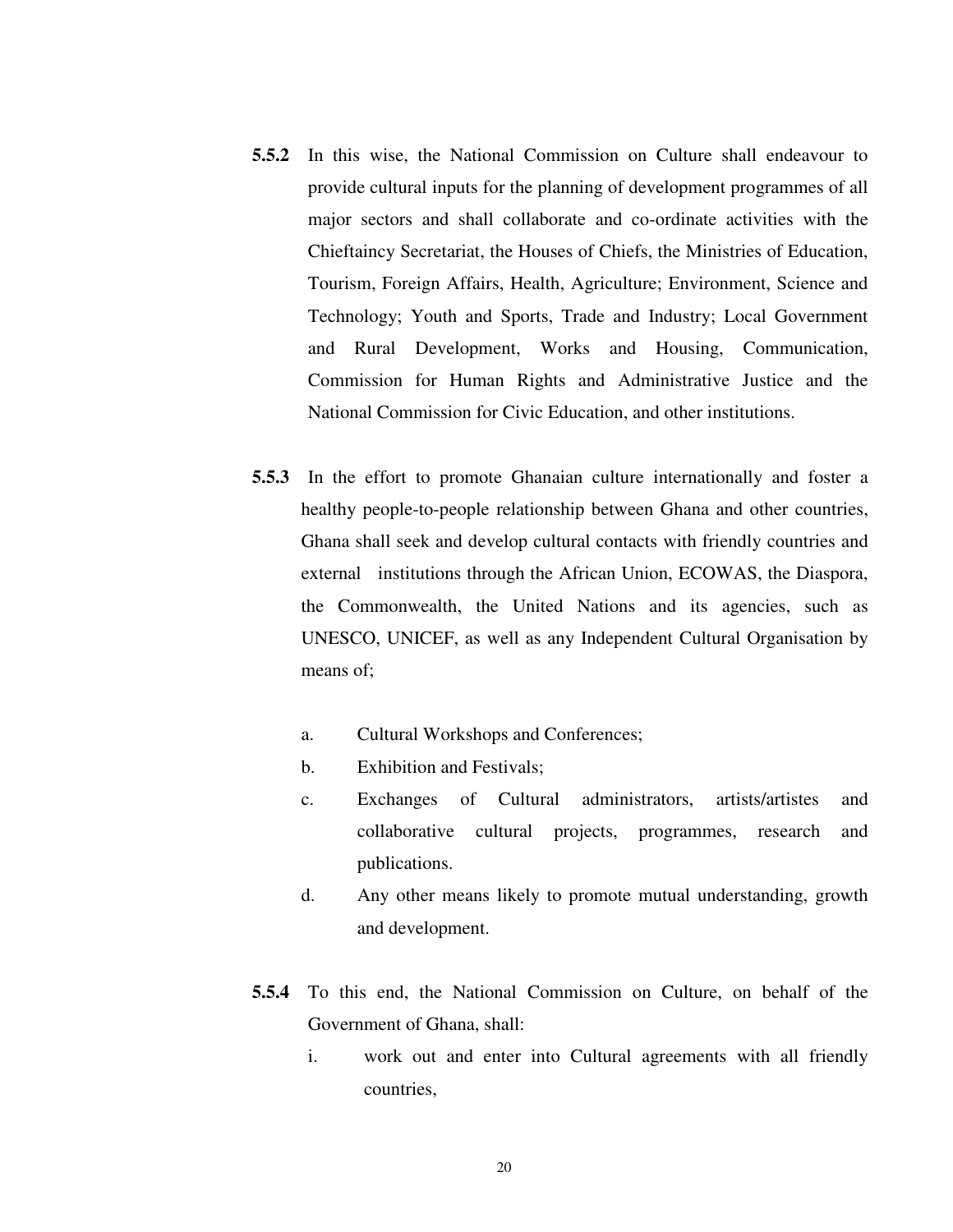- ii. train Cultural Attaches for Ghana's High Commissions and Embassies abroad,
- iii. make inputs into the preparation of curricula for all educational institutions.

#### **5.6 FINANCING OF CULTURE**

- **5.6.1** To secure adequate funding for the implementation of this policy and supplement Government funding for the promotion of Cultural events, the National Commission on Culture shall establish a Cultural Trust Fund.
- **5.6.2** The Cultural Trust Fund shall be sourced from the following:
	- a. special Government contribution.
	- b. earnings from a special cultural lottery.
	- c. Ten percent (10%) earnings from the National Lottery.
	- d. Earnings from exhibitions, promotions and commercial activities.
	- e. Grants from International Agencies and organizations.
	- f. A percentage from Copyright earnings.
	- g. Donations.
- **5.6.3** The National Commission On Culture shall also receive funding for the promotion and development of the arts and culture from other sources such as:
	- (a) Government subvention
	- (b) Contributions and/or grants from District/Municipal/Metropolitan Assemblies,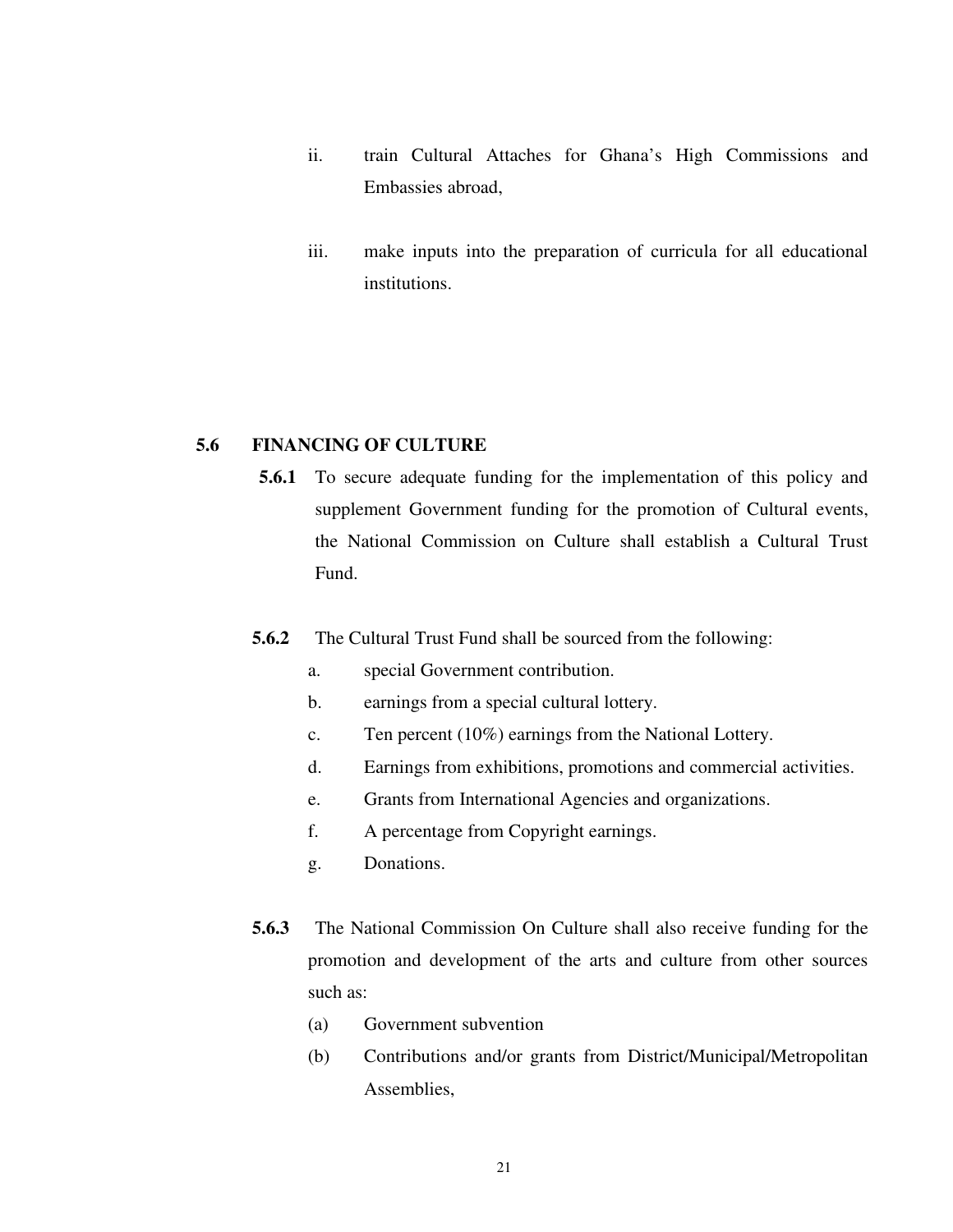- (c) A designated percentage from the District Assemblies Common Fund;
- (d) Sponsorship and donations from private individuals, industry, business organizations, commercial houses and other groups.
- (e) Any other sources.
- **5.6.4.** The Government shall enact laws to give tax relief to organizations and business concerns that make donations to and sponsor arts and cultural activities.
- **5.6.5.** The National Commission on Culture shall take the necessary

 measures to ensure that funds from the Cultural Trust Fund and other Cultural promotion and development resources are judiciously applied and accounted for.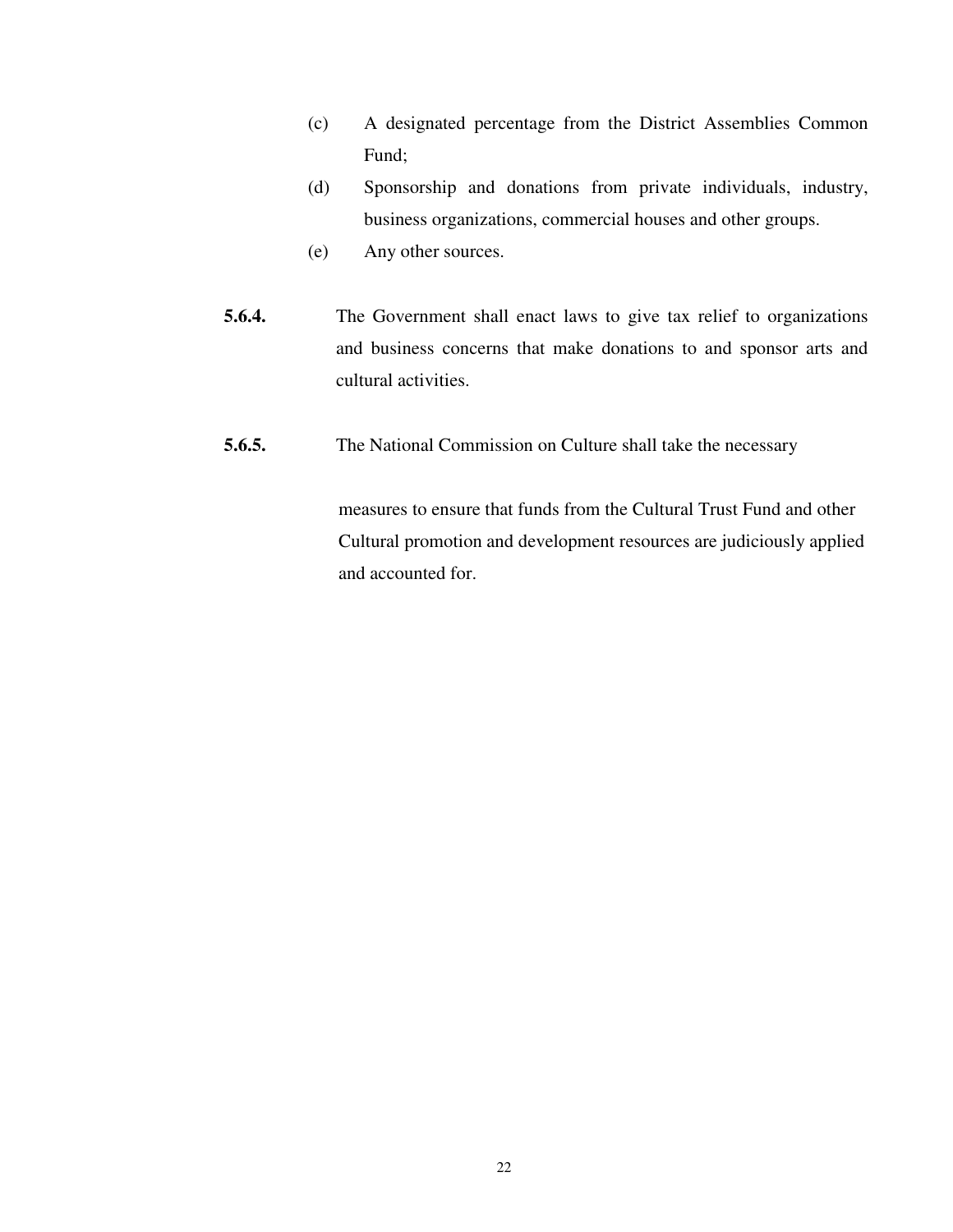#### **CHAPTER III**

#### **6.0 CULTURAL EDUCATION**

**6.0.1** The impartation of positive national cultural values and the sustenance of cultural institutions and practices shall depend on the education of the youth and the general public.

**6.0.2** Cultural education shall be pursued with a three-fold strategy:

- i. Through formal education in schools, Colleges and Universities.
- ii. By special education for creative and talented individuals to produce artists/artistes, craftsmen/women, administrators and advocates in all areas of arts and culture.
- iii. By public education, workshops, public forums, publications and the media for the benefit of the general public; public officials, including policy makers and administrators.

#### **6.1 FORMAL EDUCATION**

**6.1.1** Steps shall be taken by the National Commission on Culture in collaboration with the Ministry of Education (MOE) and other relevant bodies or agencies to ensure the cultural relevance of education and make it serve as a means of integrating the individual into his/her society and environment.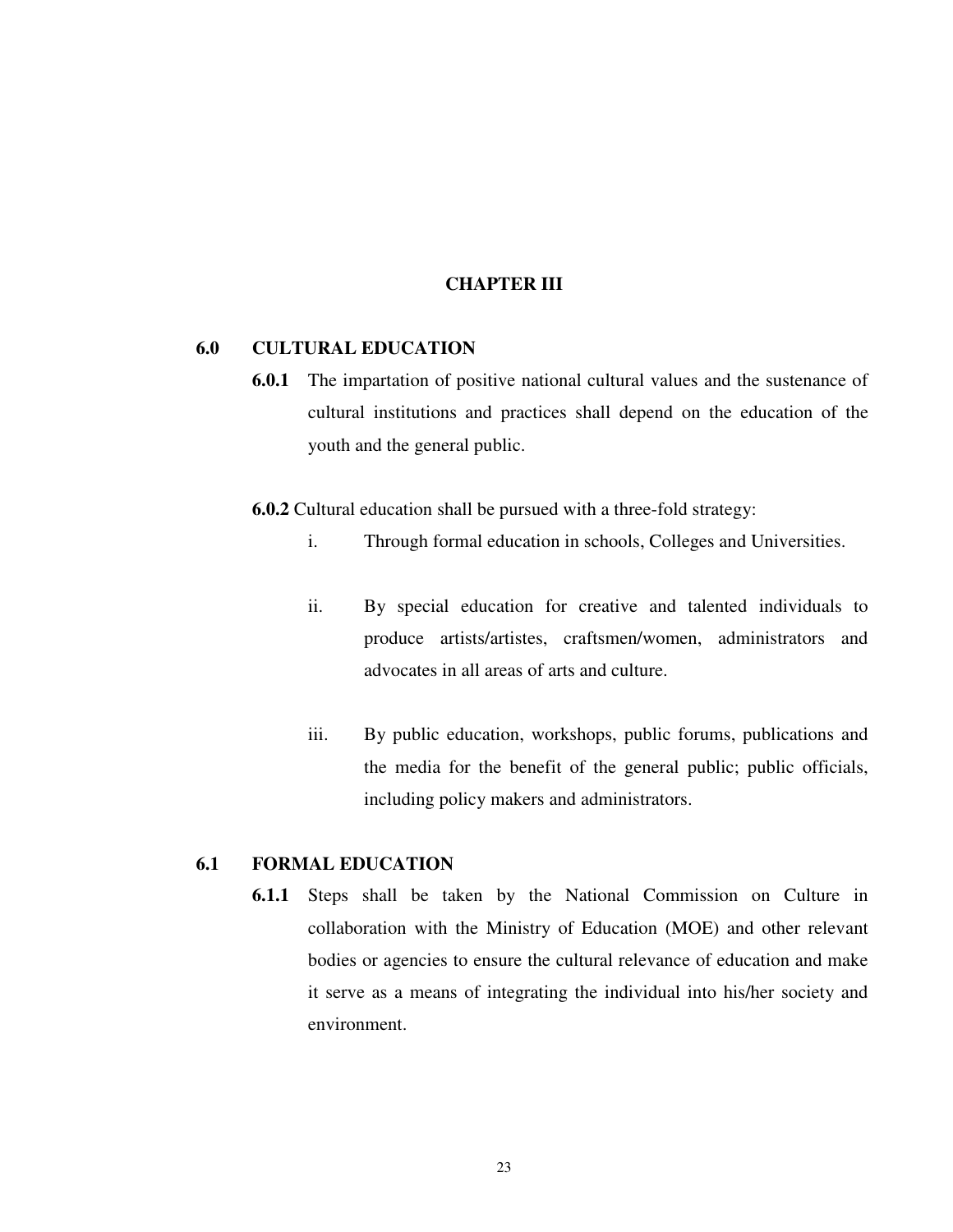- **6.1.2** Ghanaian languages shall be promoted as a medium of instruction in the educational system. Consequently steps shall be taken by the National Commission on Culture, in collaboration with the Ministry of Education and other relevant bodies, to ensure the development of Ghanaian languages and Literature as vehicles of expressing modern ideas and thought processes.
- **6.1.3** The National Commission on Culture in collaboration with the Ghana Education Service shall promote the establishment of Heritage Clubs in schools and institutions.
- **6.1.4** The Ghana Education Service Shall be encouraged to use cultural education to create active interaction between educational institutions and the society in which they are situated by;
	- a. Identification and use of knowledgeable persons in the community to teach our values and institutions and pass on traditional skills in handicrafts, music, dance, speaking and the presentation of culture.
	- b. Use of cultural resources of the society and the environment in cultural activities.
	- c. Visits to museums, chiefly palaces, monuments, cultural parks and other heritage sites.
	- d. Participation in and observance of traditional rites and festivals in their communities.
	- e. Planned excursions to interesting historical and cultural sites in other Regions to ensure a broader appreciation of cultural diversity.

#### **6.2 SPECIAL EDUCATION – CREATIVE ARTIST/ARTISTES**

- **6.2.1** Education of individuals with artistic talents, such as dancers, painters, sculptors, craftsmen, musicians, writers, actors, weavers and others shall be promoted through:
	- i. Special art schools and conservatories.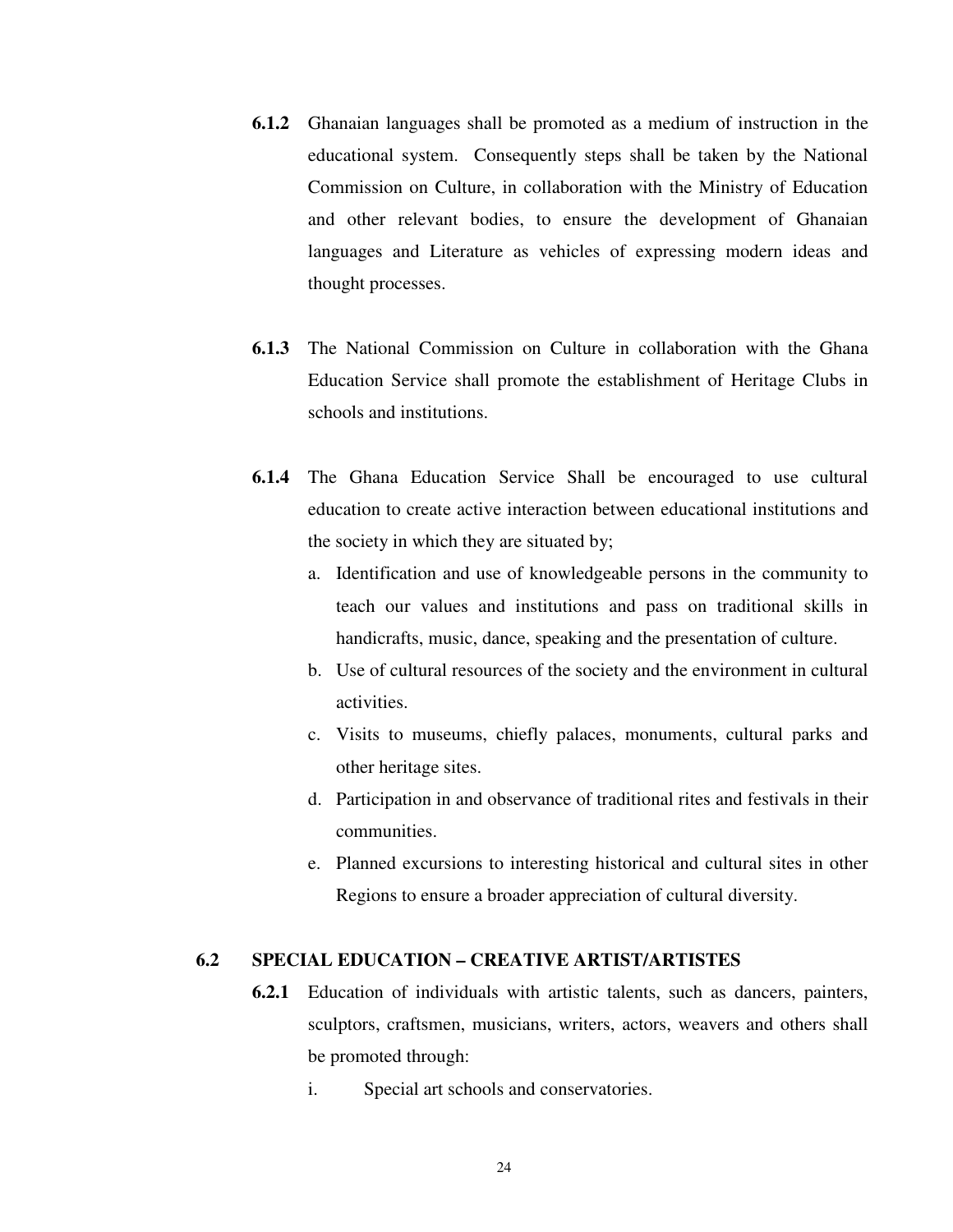- iii. The Regional and District Centres for National Culture and private workshops and art schools.
- iii. Workshops, seminars, exhibitions and exchange programmes between institutions and other countries to expose artists/artistes and craftsmen to new ideas and skills.
- **6.2.2** To this end the National Commission on Culture shall give special attention and support to special art programmes in secondary and tertiary institutions.
- **6.2.3** Adequate support shall be given to artists to develop their skills in order to guarantee the continuity of traditional arts and ensure the development of Ghanaian arts.

#### **6.3 PUBLIC AND INFORMAL EDUCATION**

- **6.3.1** The National Commission on Culture shall collaborate with chiefs and community elders, scholars, artistic groups, and other cultural advocates to engage in dialogue with all Ghanaians to disseminate information and promote understanding of our heritage and cultural practices in order to stimulate public interest in them and assist in the process of conserving and developing them.
- **6.3.2** To this end, the National Commission on Culture in collaboration with other institutions, like National Commission on Civic Education (NCCE), shall organise workshops, seminars and conferences.
- **6.3.3** The National Commission on Culture shall promote the teaching and learning of the arts at social centres and in community groups as a leisure activity for all and sundry.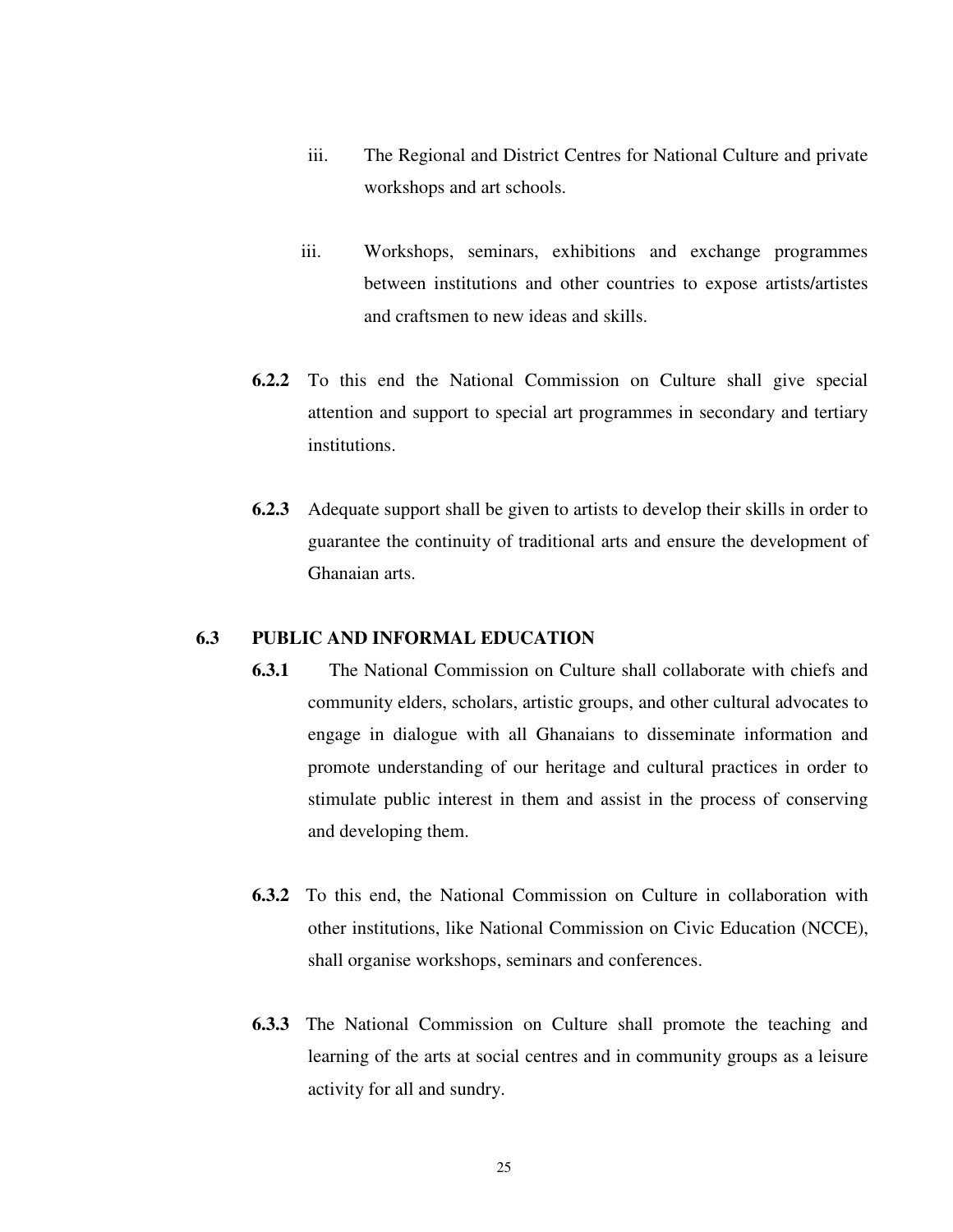- **6.3.4** The National Commission on Culture shall also promote interest in the arts and culture through special publications and presentations in the media, especially through T.V. and Radio.
- **6.3.5** To enhance the role of the media in the cultural education of the citizenry, the National Commission on Culture shall encourage the media houses and agencies to formulate their own cultural guidelines in line with the Cultural Policy.
- **6.3.6** The National Commission on Culture shall support this effort by;
	- (i.) Periodic analysis of the programme contents of the media to ensure adequate space for cultural materials and qualitative improvement of cultural presentation by standards determined by public opinion surveys and paradigms of good practice in line with cultural values and national interest.
	- (ii.) Planned cultural workshops and conferences for press and media practitioners and advocates to enhance their knowledge and understanding of our culture and assist practitioners in the dissemination and discussion of cultural information in the media.
- **6.3.7** Further the National Commission on Culture shall encourage private individuals and institutions to feature cultural elements in their publications and support special cultural journals.

#### **7.0 CURRICULUM FOR SCHOOLS AND COLLEGES**

**7.0.1** The NCC shall collaborate with the Ghana Education Service and the Ministry of Education to ensure that the content of education shall be made more relevant to the realities of Ghanaian and African society.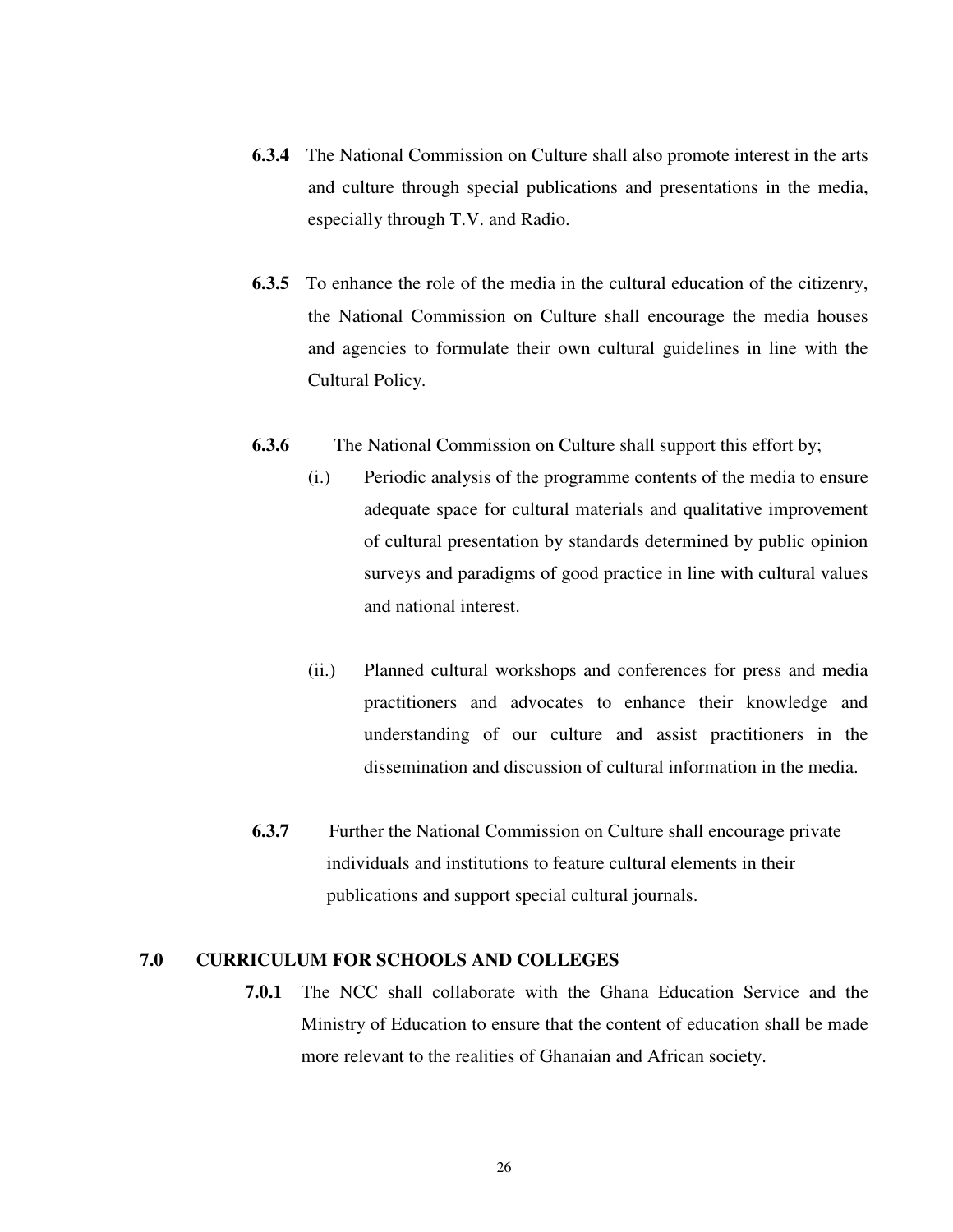- **7.0.2** The curriculum for all subject areas shall, as far as possible, contain cultural elements that will enhance the students' knowledge and appreciation of their culture and traditional values.
- **7.0.3** The National Commission on Culture shall collaborate and co-operate with the Ministry of Education, the Ghana Education Service and the GNAT to undertake periodic review of the culture syllabus and school curricula to ensure that they meet the needs of the changing times and the cultural objectives of the nation as a whole.

#### **7.1 EDUCATIONAL MATERIAL AND BOOK DEVELOPMENT**

- **7.1.1** Books and teaching aids used in our educational system shall be products of our society with most of their contents drawn from Ghanaian, African and other relevant experiences.
- **7.1.2** The National Commission on Culture in collaboration with the Ministry of Education and other relevant bodies and agencies, shall take steps to promote the book industry and local authorship through writers workshops, grants and awards.
- **7.1.3** The National Commission on Culture shall support the publication of books and the production of relevant materials for cultural education, by organising workshops, seminars and exchange programmes for writers, teachers and academics.
- **7.1.4** Support shall be given to the training and development of indigenous writers as well as producers and publishers of educational materials to ensure proper teaching of culture in schools.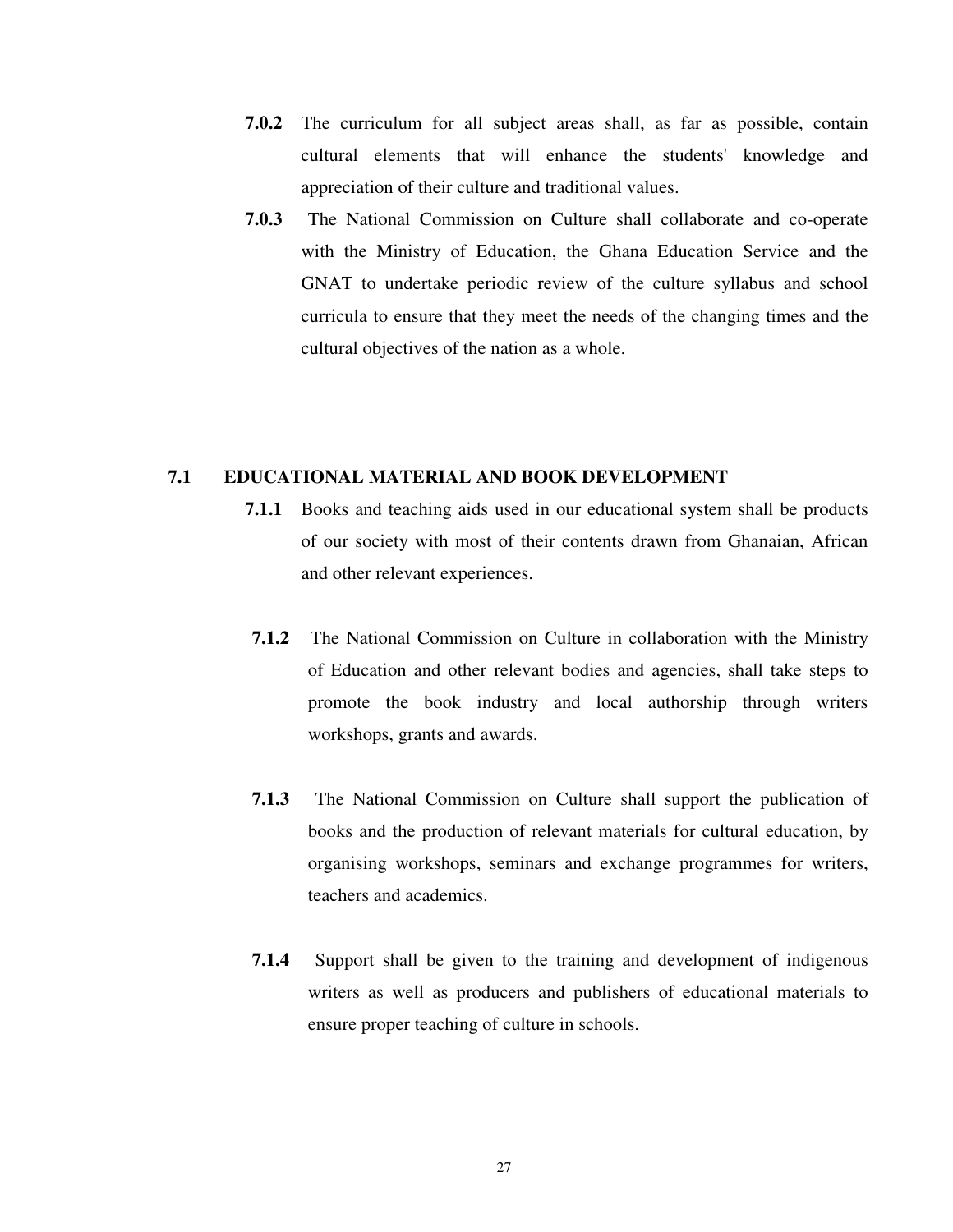- **7.1.5** A reading and writing culture shall be cultivated among the population to promote the acquisition of knowledge of Ghanaian and other cultures.
- **7.1.6** To promote the writing and publication of books in Ghanaian languages, the State shall provide special incentives through financial, technical and other forms of support to the Ghana Association of Writers, Department of Ghanaian Languages in Tertiary Institutions, Bureau of Ghana Languages, Publishing Houses as well as individual authors, towards the writing and publication of books in Ghanaian languages.
- **7.1.7** To support the curriculum development and preparation of materials for teaching, the National Commission on Culture shall support research to collect, collate, store and make accessible information and varied data on African cultures.

#### **7.2 LIBRARIES**

- **7.2.1** The crucial role which libraries play in the promotion of our cultural heritage shall be recognised and supported.
- **7.2.2** To this end, communities and cultural centres in all the districts shall be encouraged to open and operate community libraries.
- **7.2.3** The Libraries shall be stocked with books, films, records and tapes, CD Rom, Compact disc and other multimedia materials on African arts and culture, and indigenous science and technology.

#### **7.3 ARCHIVES**

**7.3.1** The nation's archives, as an important source of information for the study of Ghana' historical, political, social, economic and other aspects of life, shall be recognised.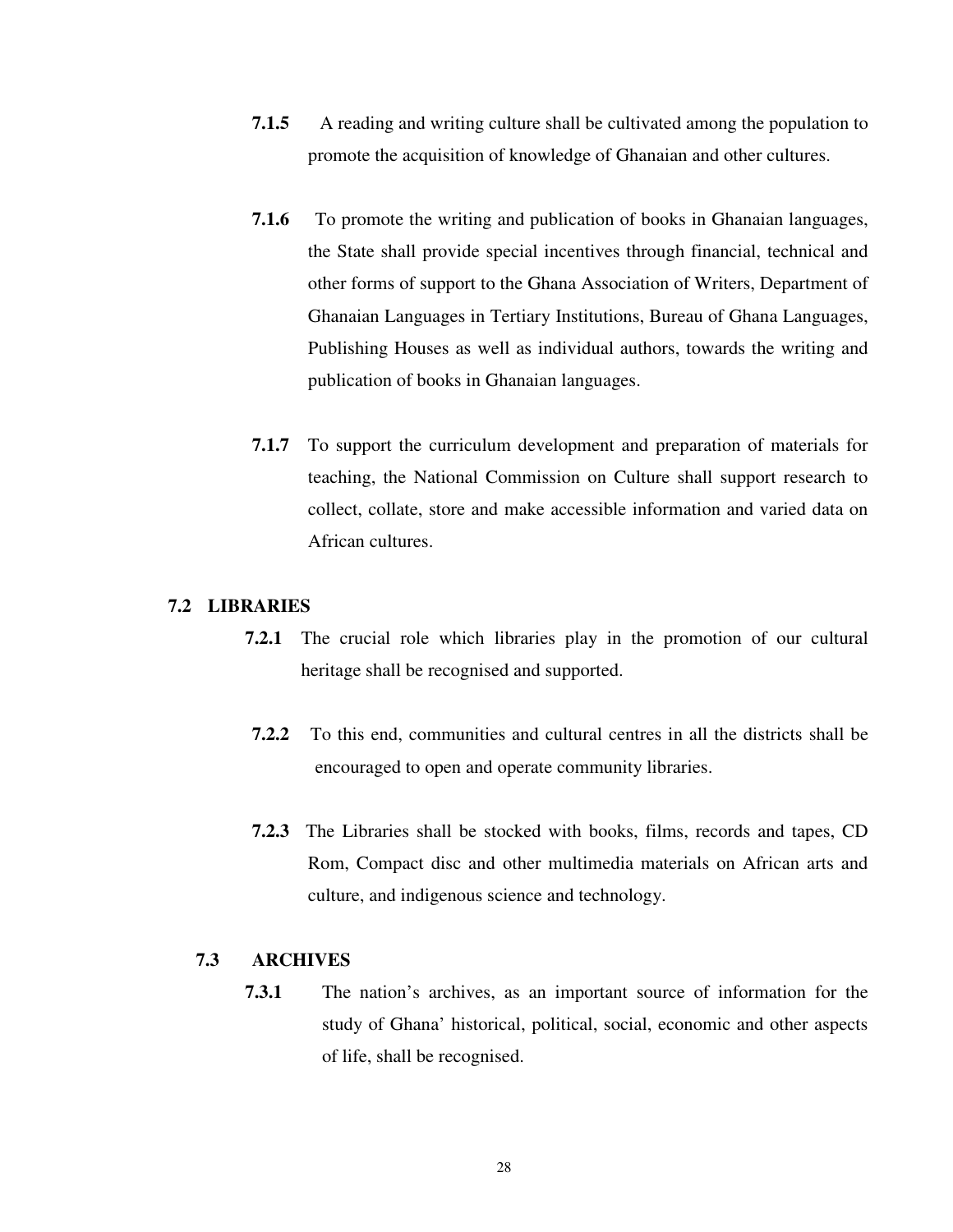- **7.3.2** Adequate regulations shall be made for the acquisition, protection and use of all archival items and rare assets.
- **7.3.3** The facilities for the collection, preservation and circulation of important documents relating to governments, private bodies and individuals shall be provided. Encouragement shall be given for their accessibility to the public.
- **7.3.4** The houses of Chiefs shall be encouraged to establish archives for the collection, storage and cataloging of the important historical records in their possession in order to preserve and make them accessible to researchers and the general public.
- **7.3.5** Such archives shall also attract private, personal and family records of general and historical interests.
- **7.3.6** The State shall, by law, protect the rights of chiefs and individuals in their ownership and use of their records.

#### **7.4 NETWORKING**

The National Commission on Culture shall promote networking between Ghanaian Libraries and Archives and their counterparts in other African countries and in African Diaspora communities.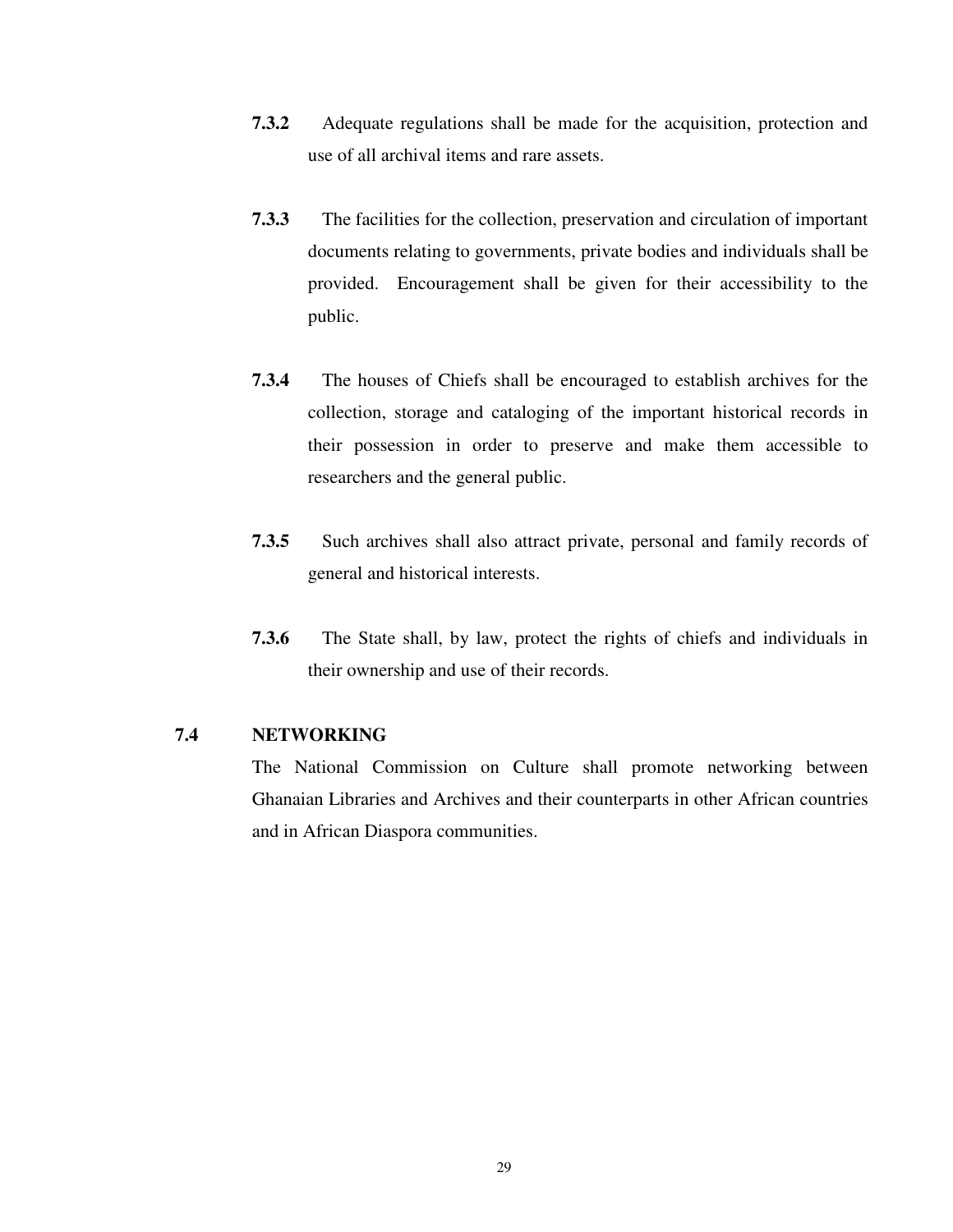#### **CHAPTER IV**

#### **8.0 THE ARTS**

#### **8.1 TRADITIONAL ARTS**

- **8.1.1** Ghana is endowed with traditional arts which form the basis of our traditional industry. These art forms thrive very well and account for a significant proportion of employment and revenue generation in the informal sector. This policy shall ensure the growth of the arts to promote creative talent development, and to serve as the means of passing on traditional skills and creativity to the youth.
- **8.1.2** Adequate support shall be given to artists to develop skills to guarantee the continuity of traditional arts and ensure the development of contemporary Ghanaian arts.

#### **8.2 LITERARY ARTS**

- **8.2.1** Documentation, preservation and presentation of oral and written literature through books, the theatre, film, video, audio tapes, CD Roms and multimedia arts shall be encouraged.
- **8.2.2** It shall be recognised that the Mother-Tongue is a vital aspect of cultural identity and vehicle for the expression and transmission of cultural values.
- **8.2.3** Consequently the National Commission on Culture shall encourage Ghanaian Literary Artistes to compose and write in Ghanaian Languages.

#### **8.3 PERFORMING ARTS**

**8.3.1** The medium of drama, music and dance shall be used to encourage excellence in creativity and the appreciation of Ghanaian dramatic arts and culture.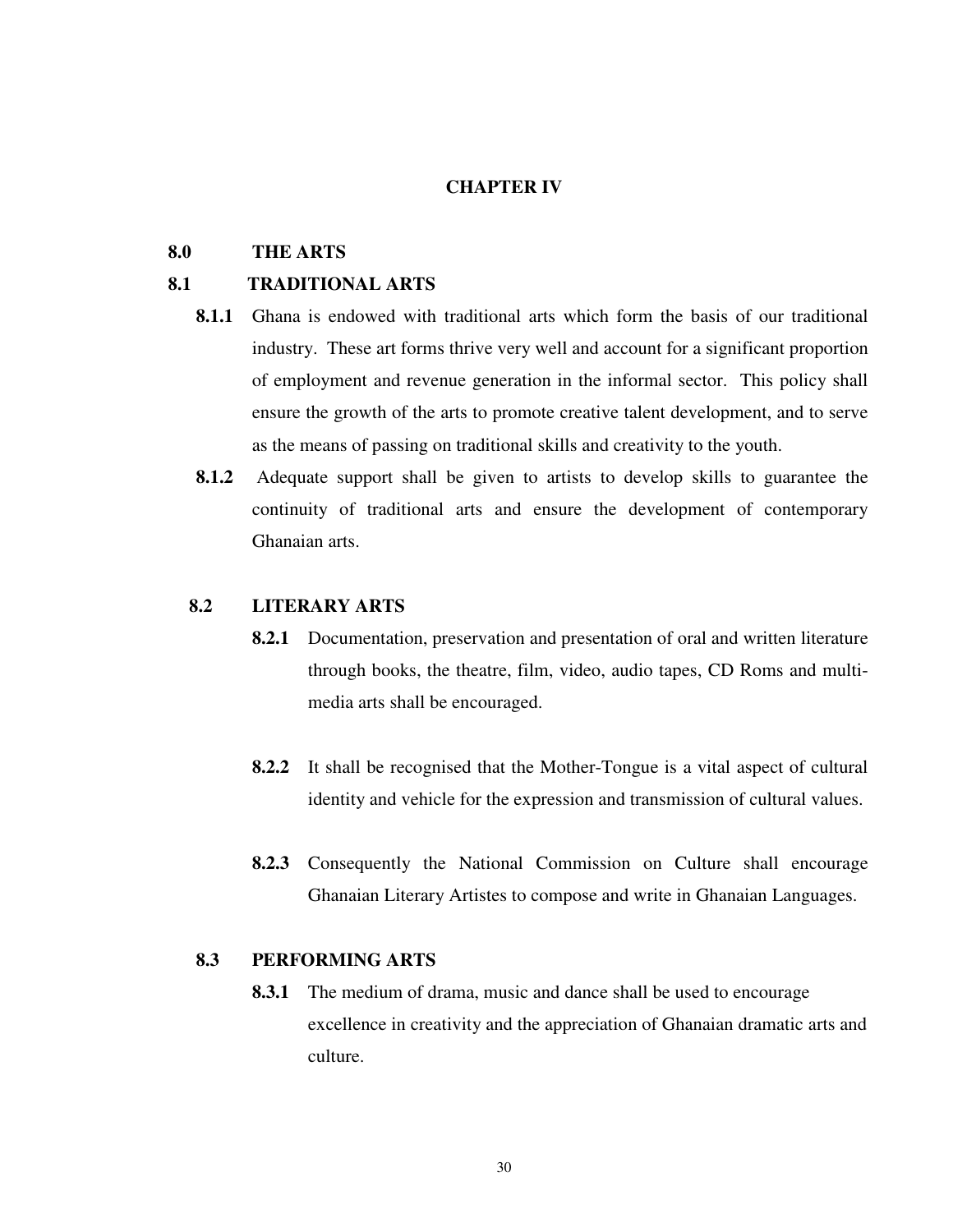- **8.3.2** The National Commission on Culture shall ensure the early identification and nurture of talent by;
	- (a) supporting educational institutions .to teach the performing arts and culture,
	- (b) creating opportunities for the youth to participate in dramatic arts and performance at the community levels
- **8.3.3** To sustain the development of the performing skills and promote general appreciation of the arts, the National Commission On Culture shall encourage private initiatives in the establishment of conservatories and resource centres.
- **8.3.4** The State shall encourage the formation of Associations and groups not only to develop and promote the Performing Arts but also to seek the welfare of artistes.
- **8.3.5** The Cultural Foundation, when established, shall encourage creative endeavours through grants and other kinds of resources and support.

#### **8.3.6 DANCE**

 The State shall support efforts of the relevant institutions, associations and individuals to undertake research, documentation, development and promotion of traditional and contemporary dance forms.

#### **8.3.7 MUSIC**

The practice, creation and promotion of all forms of Ghanaian Music shall be encouraged by the State. Production of Musical instruments shall be encouraged, so that all schools and communities can own their own instruments.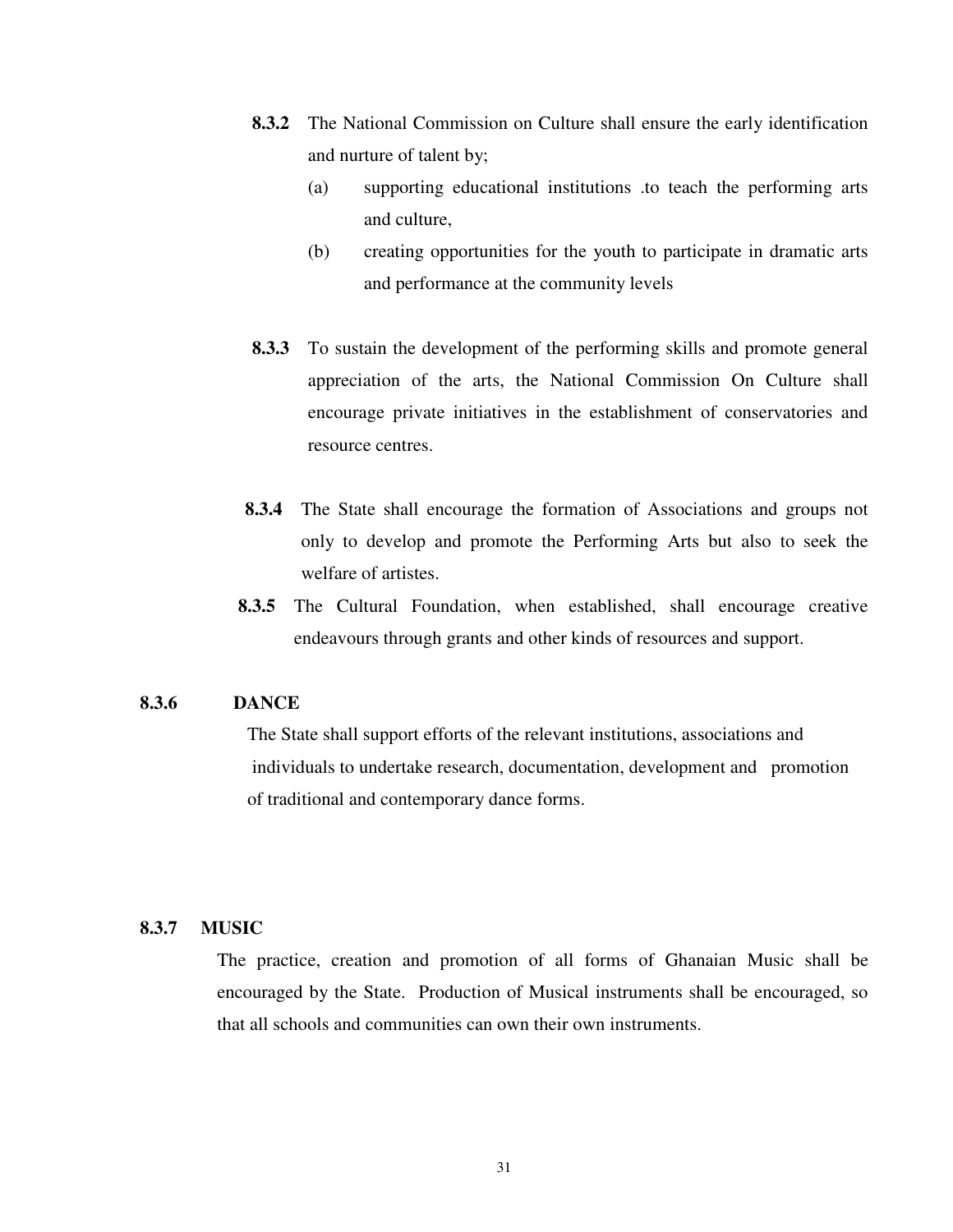The State shall encourage private entrepreneurs to establish production plants and support activities to document, preserve, protect, publish and promote Ghanaian Music.

#### **8.3.8 DRAMA**

The preservation and promotion of traditional and contemporary dramatic arts shall be encouraged and supported by the state.

The State shall encourage the creation, documentation and extensive production of the dramatic arts through the use of multi media and information technology.

 Mobile and theatre productions of music, dance, puppetry, popular drama, traditional story-telling and teaching guides shall be developed and sustained.

#### **8.4 THEATRE INFRASTRUCTURE**

- **8.4.1** The National Commission on Culture shall collaborate with the District Assemblies and communities to establish community theatres to serve as venues for the promotion of the performing arts.
- **8.4.2** The design of theatres should be based on African indigenous architecture as well as African concepts and traditions of performance.

#### **8.5 VISUAL ARTS**

**8.5.1** The National Commission on Culture shall take steps to preserve Ghanaian antiquities in wood, fabric, stone, metal, bone, clay, as well as those on rocks, walls and in sacred shrines, and enact appropriate legislation to protect them from theft, illegal commercial exploitation or destruction arising our of ignorance and hostility.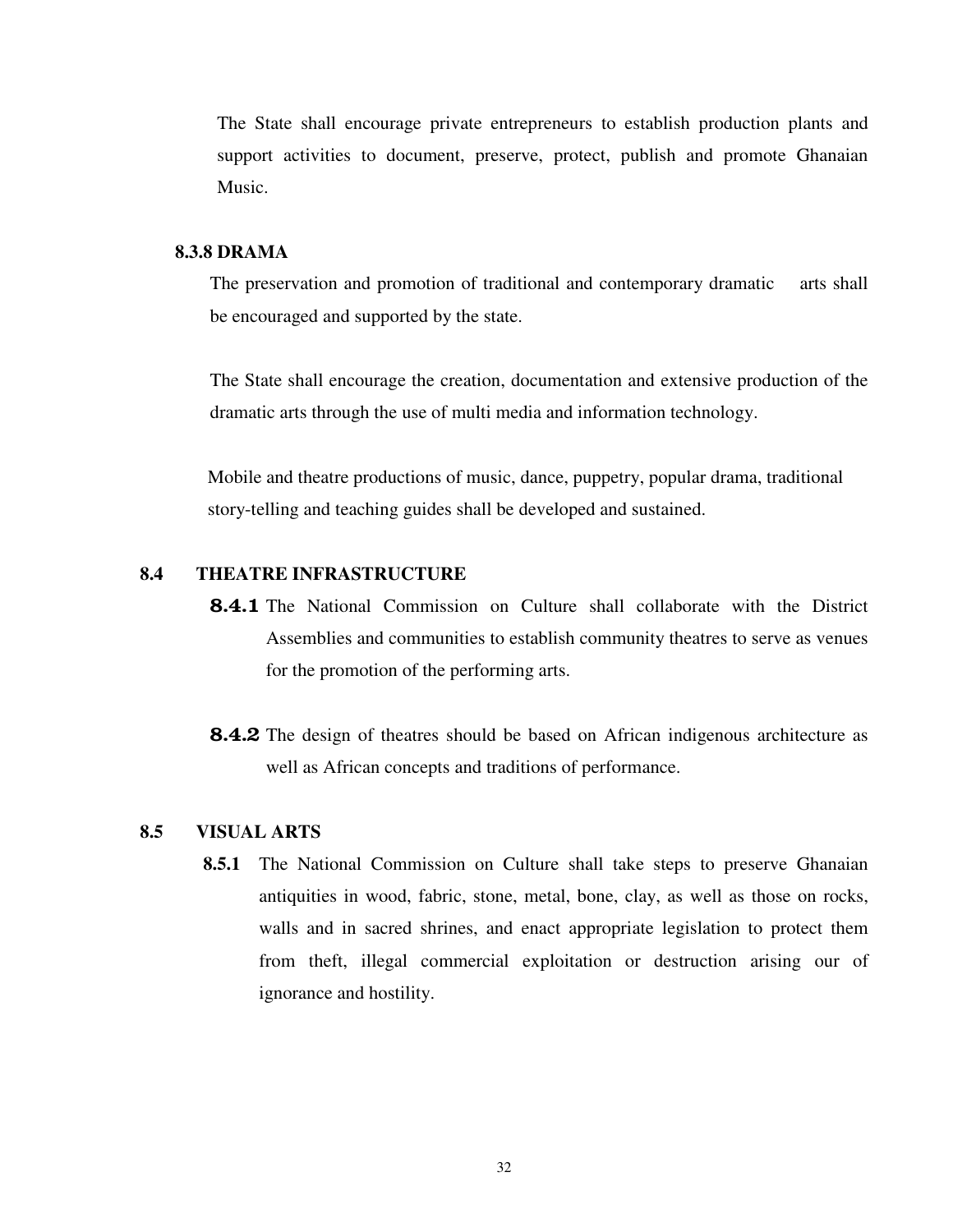- **8.5.2** Modern and contemporary visual arts shall be vigorously promoted through the provision of grants and other kinds of support to creative artists.
- **8.5.3** The National Commission on Culture shall collaborate with the relevant Agencies and Associations to give recognition to the works of contemporary artists and to support and promote art forms and institutions.
- **8.5.4** The State shall purchase and retain in Ghana works adjudged to be of exceptional aesthetic value and, as such, heritage assets, for future generations.
- **8.5.5** The State shall establish a National Art Gallery to encourage District Assemblies and private interest groups to establish urban and rural community art galleries to enhance cultural life in the whole country.

#### **8.6 ARTS ASSOCIATIONS AND INSTITUTIONS**

- **8.6.1** The National Commission on Culture shall encourage the establishment of strong national Arts Associations and promote conditions conducive to the enhancement of creativity.
- **8.6.2** Professional Arts Associations and institutions shall be involved in Cultural policy formulation processes at all levels.
- **8.6.3** The National Commission on Culture and other relevant Ministries, Departments and Agencies shall as much as possible, support arts and cultural associations through government subventions, grants and other forms of assistance. Non-governmental organisations shall be encouraged to support these associations.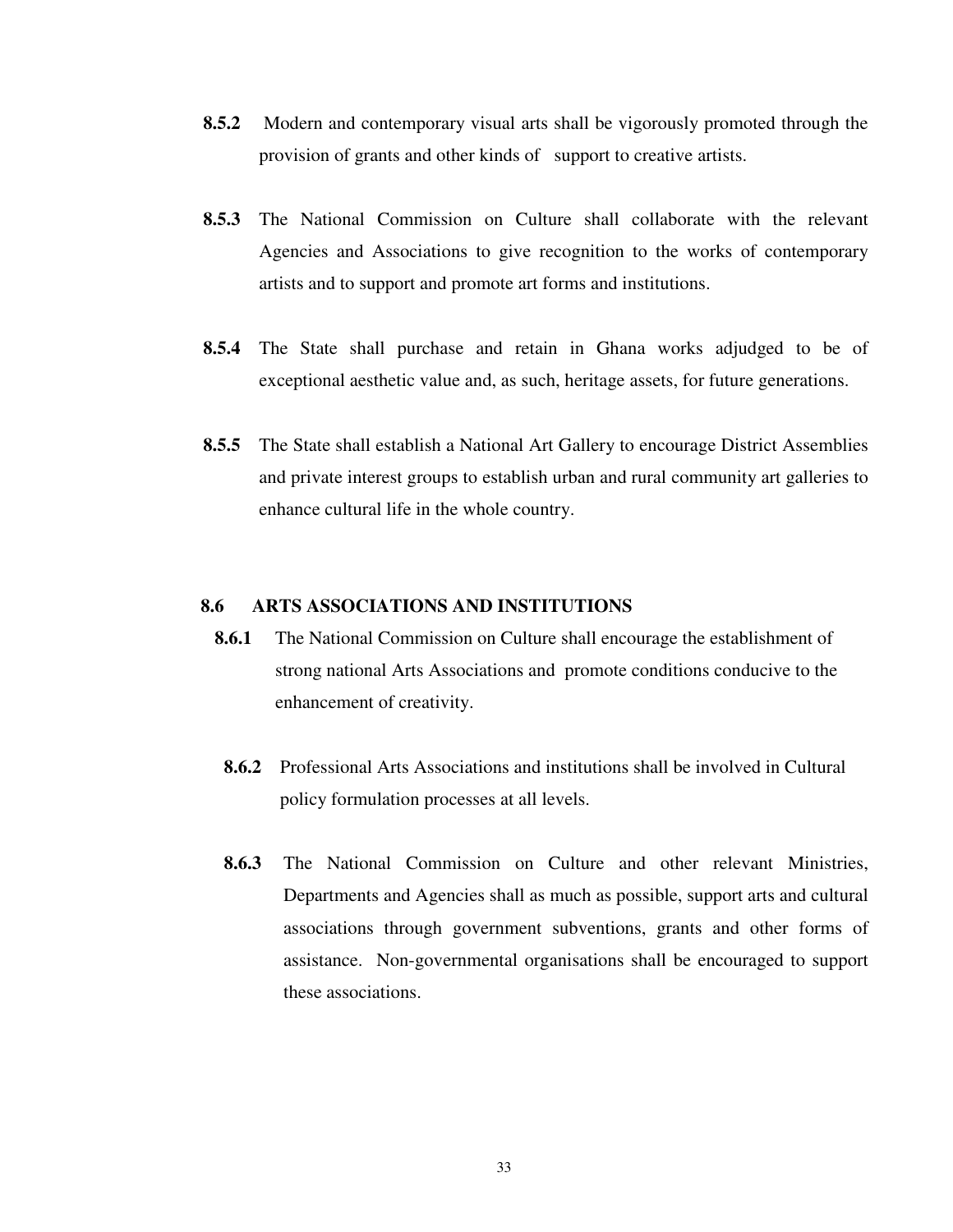- **8.6.4** Encouragement shall be given to creative associations and relevant government institutions to develop international links and promote exchanges for the benefit of the nation.
	- **8.6.5** The State, through the appropriate agencies, shall make provision for the assessment of foreign and local creative works in order to prevent the encroachment of values that are inimical to our own.
	- **8.6.6** Institutions and programmes for the documentation, preservation, conservation, presentation, development and promotion of literature, performing and the visual arts shall be established and the existing ones improved and maintained, through private and public initiative. In this regard, community, district and regional initiatives shall be encouraged.
	- **8.6.7** Copyright and Patent Laws shall be enacted to provide Ghanaian artists, writers and inventors with the necessary protection for their creative intellectual properties.
	- **8.6.8** The State shall guarantee freedom of artistic expression and association in conformity with the provisions of the Constitution. However, artists shall exercise their freedom of expression, conscious of our cultural values and collective sense of decency. It shall be the responsibility of art critics to make critical evaluation of art works and thus promote high artistic standards and protect public morality.
	- **8.6.9** The National Commission on Culture, in collaboration with other relevant Ministries and the Private Sector, shall encourage the establishment of Residency/Fellowships for Artists in appropriate Institutions.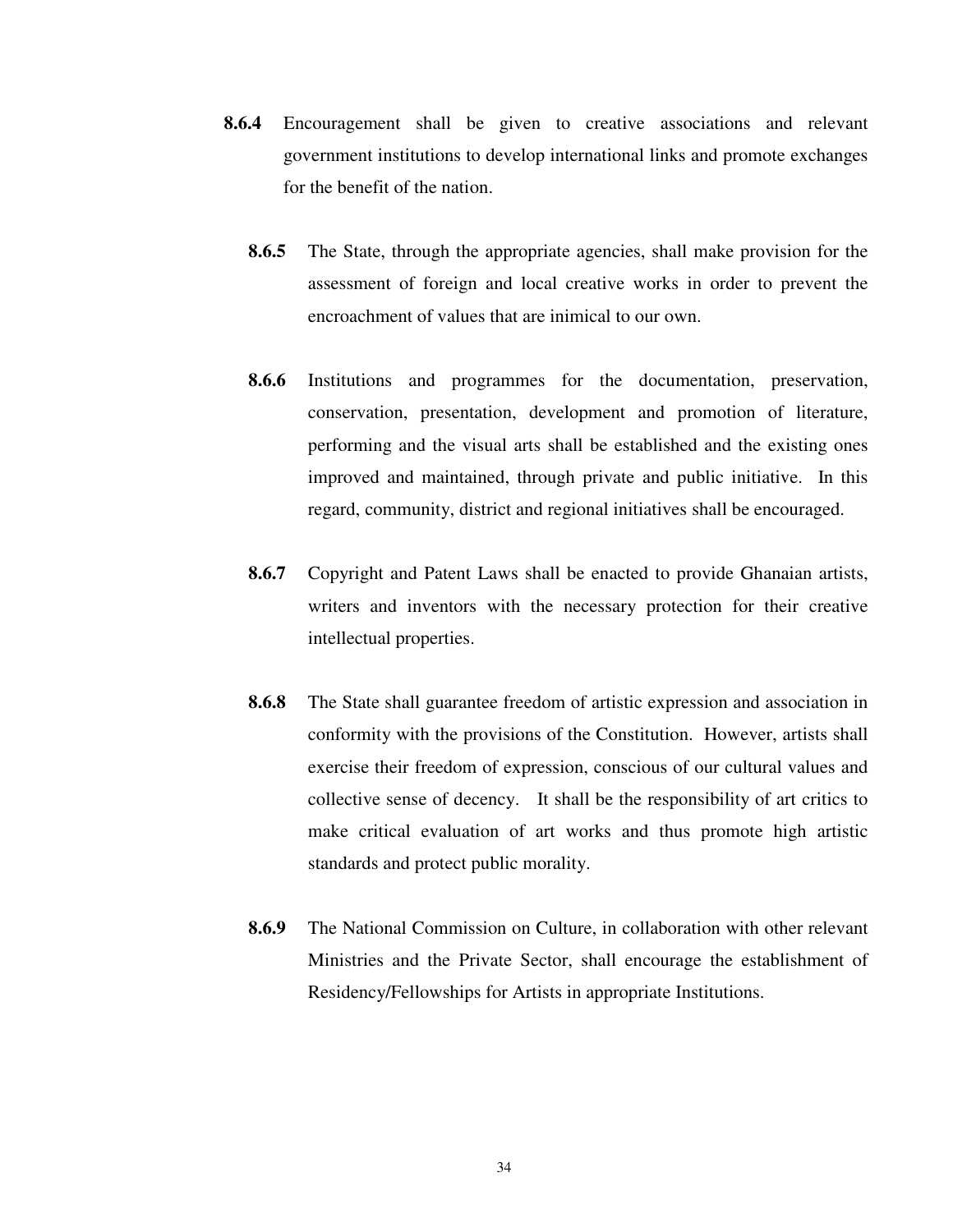#### **CHAPTER V**

#### **9.0 HERITAGE ASSETS.**

- **9.0.1** Through state and private initiative, Ghana shall develop its heritage and cultural assets and promote their use and appreciation.
- **9.0.2** The State shall endeavour to take measures and enter into accord with other states with a view to retrieving our heritage assets that were either stolen or forcibly evacuated.

#### **9.1 GALLERIES AND CRAFT CENTRES**

- **9.1.1** The state shall recognise that galleries are repositories for the display of works of art and encourage each regional and district capital to have at least one gallery, and each community, a craft centre for the promotion of crafts.
- **9.1.2** The establishment of design studios and other facilities for training and apprenticeship of artists and craftsmen and women shall be promoted.

#### **9.2 CRAFTS**

**9.2.1** Recognition shall be given to crafts as valuable material heritage which form a valuable part of our historical and contemporary culture.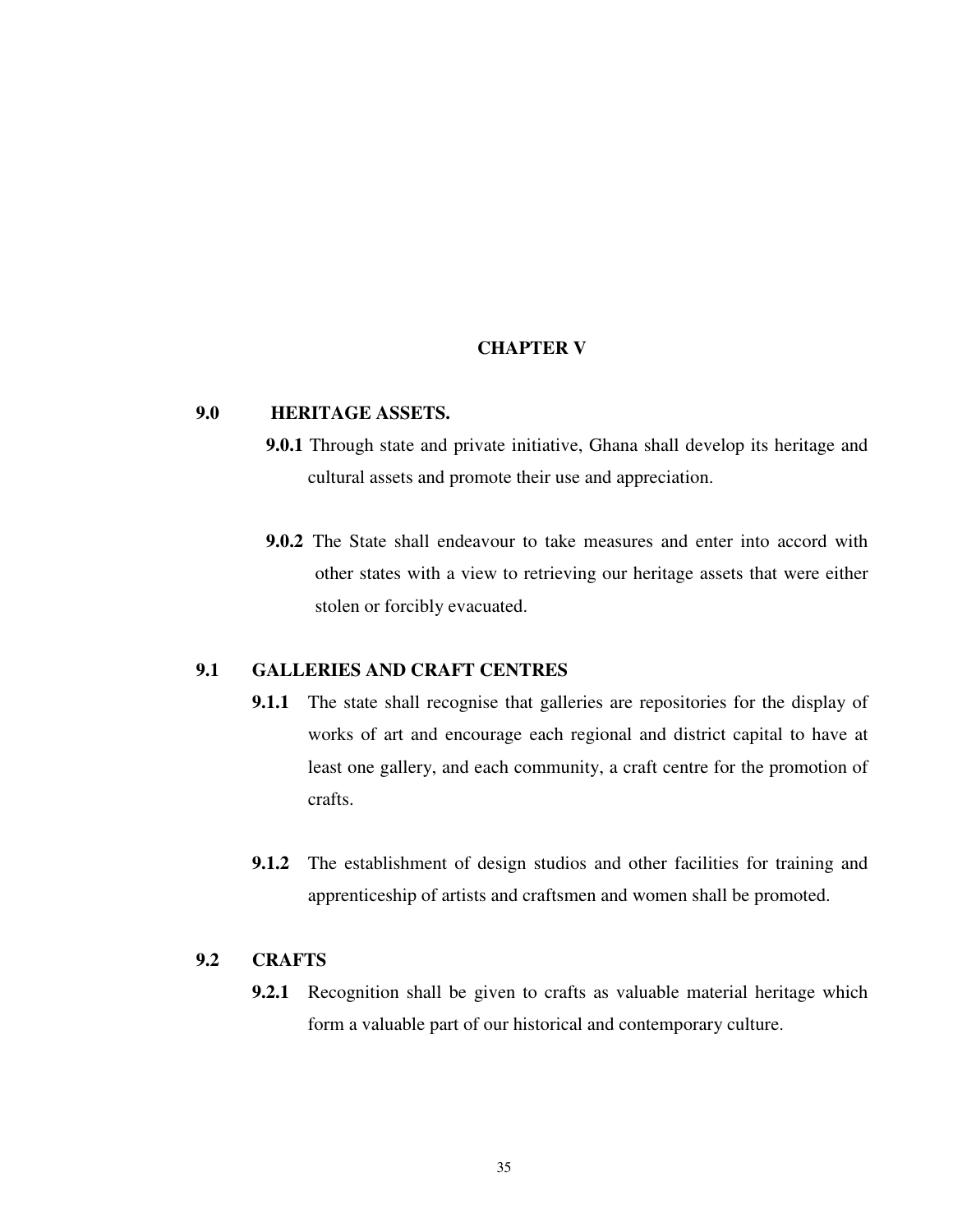- **9.2.2** Recognition shall be given to the economic and cultural roles of craftsmen and women in national development. Adequate provision shall be made for the identification, documentation, preservation, development and promotion of their works.
- **9.2.3** The National Commission on Culture, in collaboration with other relevant bodies, institutions and agencies shall:
	- a. foster the preservation and development of craft skills and the documentation of the indigenous technology employed in their creation;
	- b. enhance the status of the Ghanaian artist/craftsman and woman by protecting their rights and promoting their works.
- **9.2.4** Appropriate legislation shall be enacted to ensure the protection of designs and creations of Ghanaian craftsmen.
- **9.2.5** The establishment and development of craft villages, craft shops and training facilities shall be encouraged and sustained.
- **9.2.6** The National Commission on Culture shall collaborate with traditional authorities to ensure that taboos and prohibitions that affect the participation of women in aspects of traditional handicrafts are outlawed.

#### **9.3 MUSEUMS**

- **9.3.1** The National Commission on Culture shall recognise all traditional regalia and cultural artifacts, sacred stools, jewellery, religious objects, stool houses, graveyards; mausoleum and sacred groves associated with chieftaincy as national treasures.
- **9.3.2** The National Commission on Culture shall;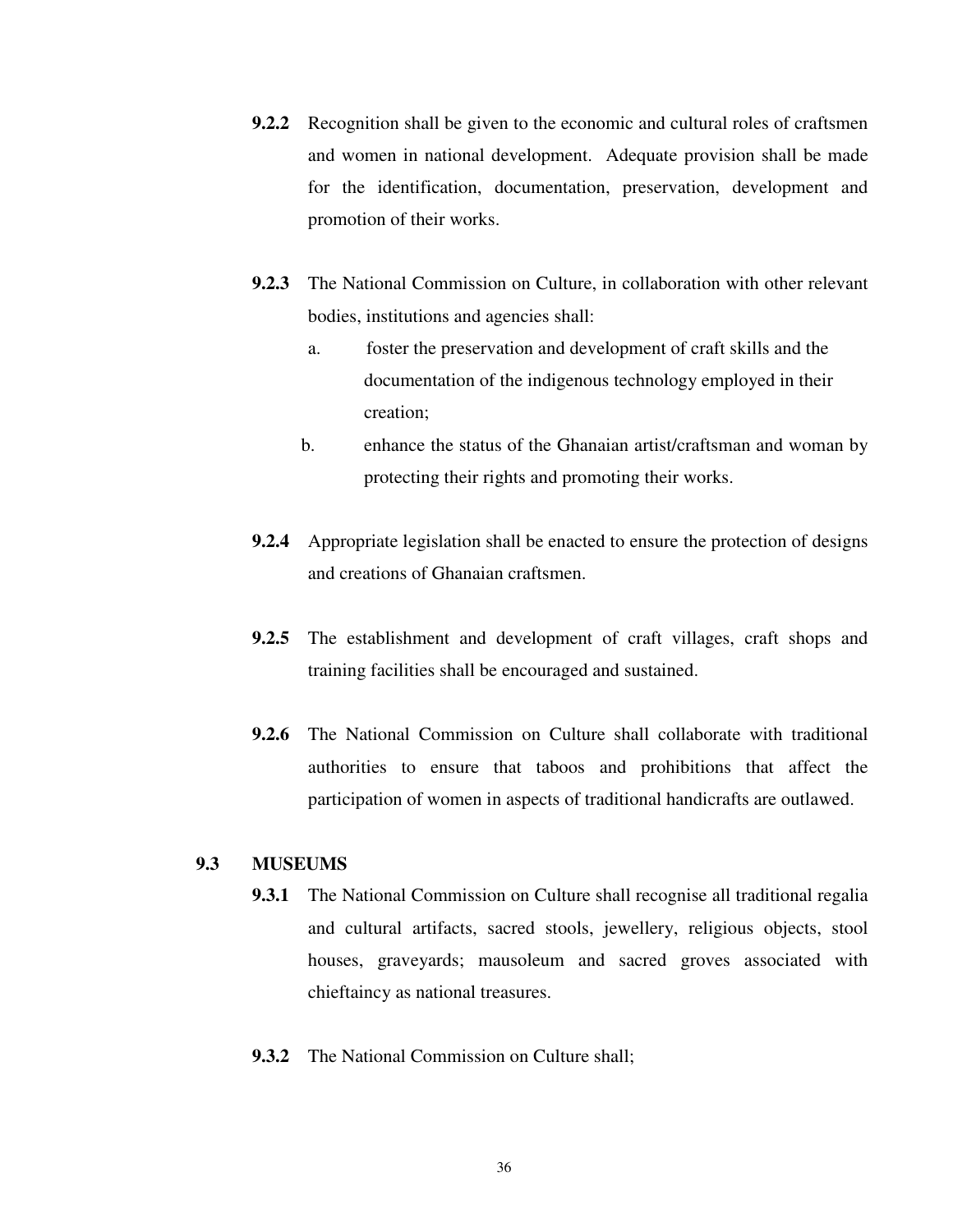- a. establish museums as repositories of our past and contemporary achievements as sources of inspiration to the present generation.
- b. Promote the accessibility of museum objects to the populace through the operation of mobile museums.
- c. Ensure that museums are promoted as part of community life and as invaluable resource for the teaching of social and cultural history, as well as the arts and sciences.

#### **9.4 MONUMENTS**

- **9.4.1** The National Commission on Culture shall preserve as monuments, all forts and castles, designated shrines, mosques, church buildings, old city walls and gates; cultural sites, palaces, public and private buildings of historical significance and monumental sculptures. These shall be protected from neglect, desecration and/or destruction.
- **9.4.2** The National Commission on Culture shall ensure that monuments shall be preserved through;
	- a. Enactment of Legislative Instruments or Executive Instruments;
	- b. acquisition of monuments under legislative or executive Instruments;
	- c. legislation to enable the National Commission on Culture exercise planning control in matters threatening structures and sites of historical importance;
	- d. legislation to enable the National Commission on Culture protect private buildings of historical importance by preventing:
		- i. alteration to their structures or facades,
		- ii. encroachment or other actions, which may endanger them;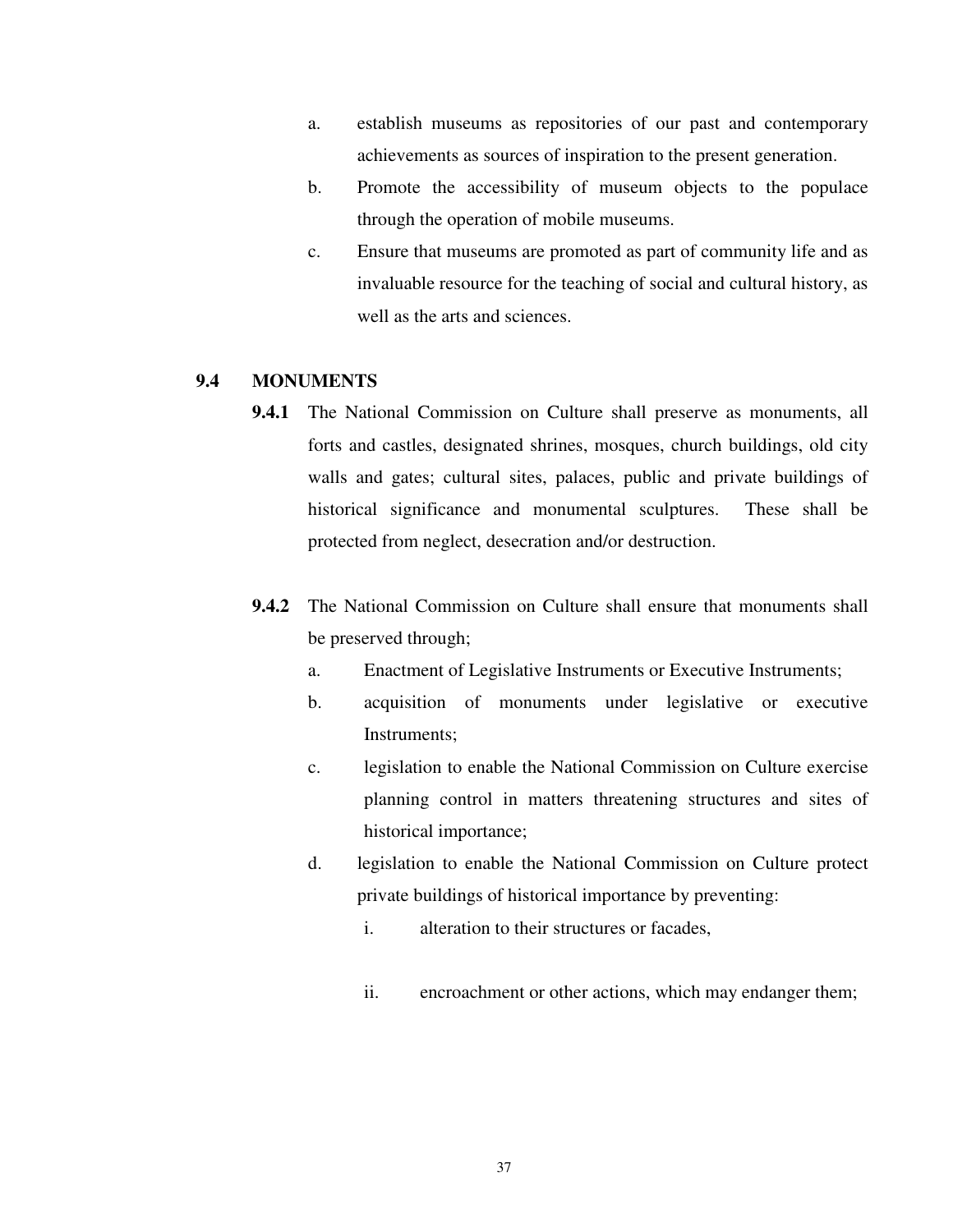- e. legislation empowering the National Commission On Culture to protect contemporary public buildings of exceptional design and excellence;
- f. appropriate maintenance;
- g. photographic and other means of documentation.

## **9.5 FOREST RESERVES, NATIONAL PARKS AND RECREATIONAL FACILITIES**

- **9.5.1** The National Commission on Culture in collaboration with the Environmental Protection Agency, Forestry Commission and other related agencies, shall identify sacred forests and other heritage sites of Ghana and collect, collate and store indigenous beliefs and practices associated with them with the aim of conserving the nation's biodiversity and ecosystems and exploring their use as tourist attractions and sustainable sources of rare medicinal plants, animals and minerals.
- **9.5.2** The National Commission on Culture shall recognise parks beaches, zoos, and game reserves, forge collaboration with the appropriate agencies and help to develop them for recreation, education and leisure.
- **9.5.3** The National Commission on Culture shall encourage all communities to develop monuments and parks in commemoration of individuals, groups and events. Towards this end, communities would be encouraged to designate guard and preserve needed land in town planning.
- **9.5.4** The National Commission on Culture in collaboration with local administration shall propose names of distinguished personalities, objects and national icons for streets, parks and edifices.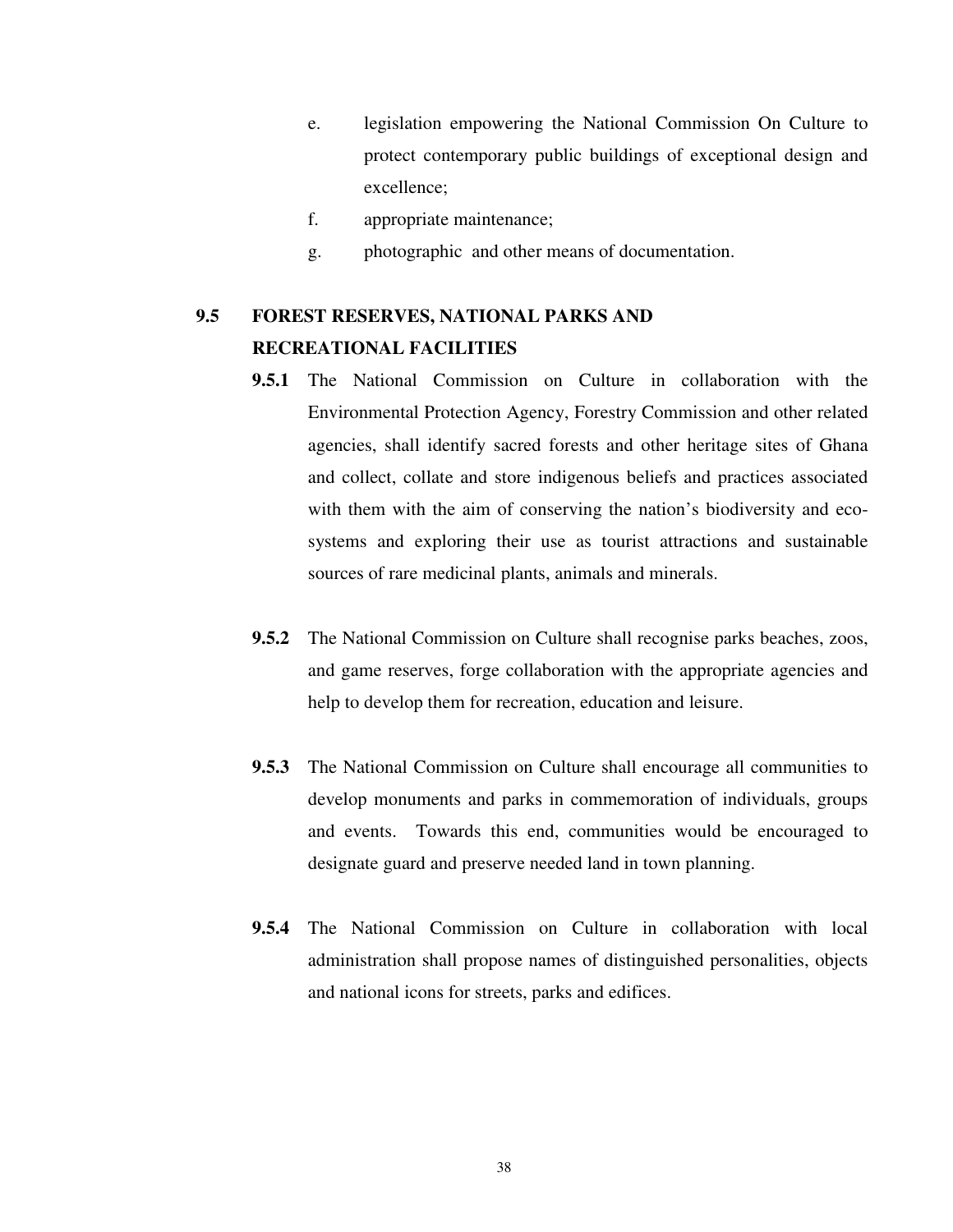#### 9.6. **FESTIVALS AND SPECIAL EVENTS**

**9.6.1** The state shall recognise festivals as significant events in the life of a community for the transmission of culture. It shall also recognise them, as significant events in the cultural life of the nation as a whole.

The National Commission on Culture shall, therefore, encourage the study, documentation and interpretation of festivals through the universities and other research and educational institutions.

- **9.6.2** The National Commission on Culture shall:
	- a. promote traditional festivals in order to preserve them so that they may continue to be factors of public education and information, communal interaction and cohesion in their localities;
	- b. promote arts festivals at the national, regional and district levels for the purpose of discovering talent, developing skills and promoting creativity in the arts.
	- c. develop and promote indigenous forms of the arts, crafts and traditional games for local and international appreciation through live performances as well as through the media.
- **9.6.3** The State shall recognise individuals and groups in the areas of culture through appropriate acknowledgments and rewards.
- **9.6.4** The State shall encourage the participation of Cultural Institutions in international festivals and build linkages with similar institutions globally.

#### **9.7 RELIGION**

**9.7.1** The Constitution of Ghana defines Ghana as a secular state and thus guarantees the right of every individual to freedom of association and worship. Individual religions or sects shall be obliged to recognise and respect the rights of others to worship.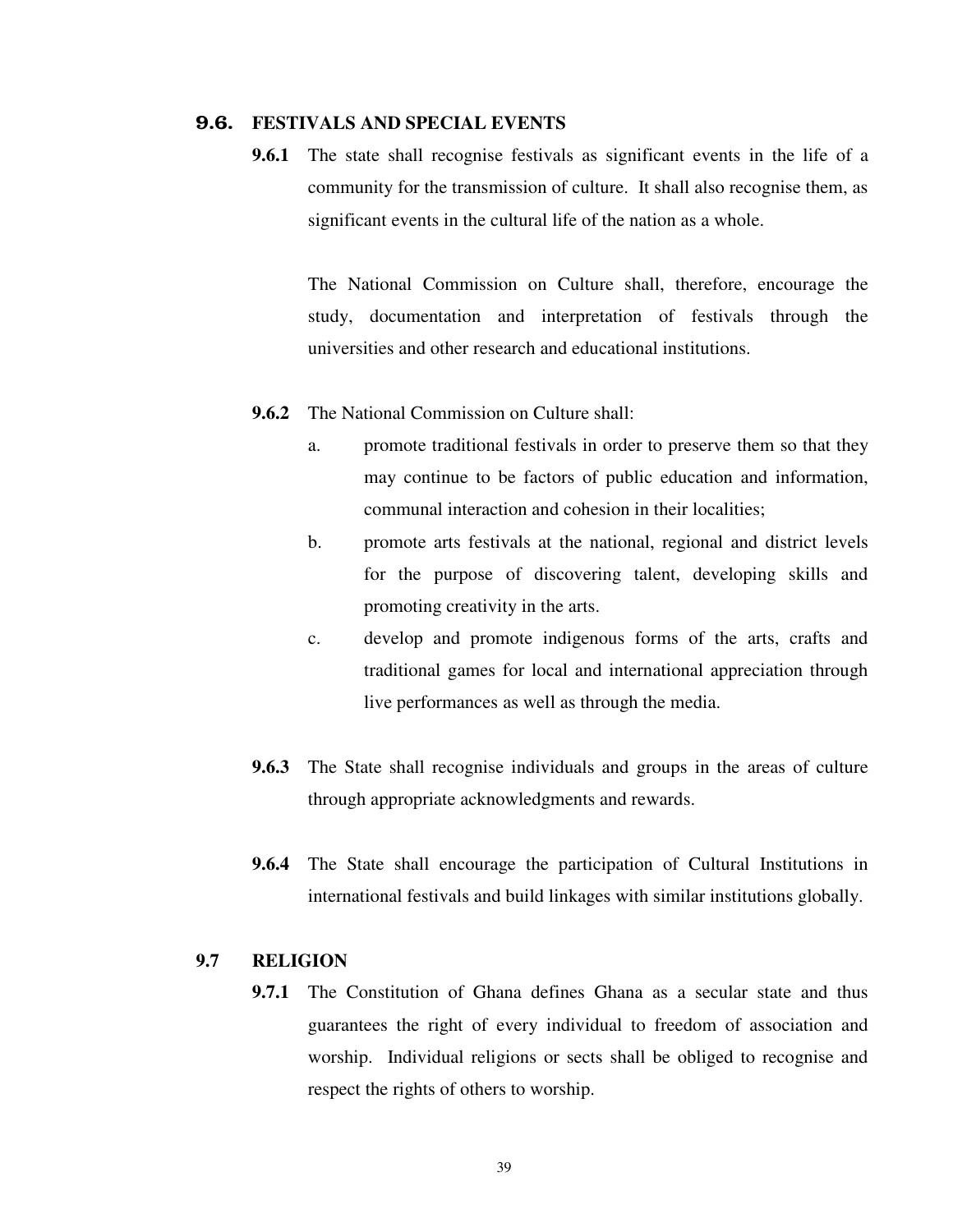- **9.7.2** In pursuit of the above, all citizens shall promote such positive religious values as;
	- a. respect for the laws of Ghana,
	- b. respect for the religious beliefs and sacred objects of others,
	- c. regard for high moral values,
	- d. the spirit of openness, tolerance, hospitality, self-sacrifice and honour,
	- e. mutual love and respect.

#### **9.8 TRADITIONAL MEDICINE**

- **9.8.1** Traditional medicine continues to be a vital component of the health delivery system in Ghana.
- **9.8.2** The State shall provide resources to support the study of the practice, efficacy and value of traditional medicine and encourage their development and integration into the health-care delivery system.
- **9.8.3** To facilitate such integration the curricula for the training of health practitioners – doctors, pharmacists, nurses, and others - shall include aspects of traditional medicine.
- **9.8.4** The State shall promote the enactment of legislation to patent and protect the plants, knowledge of cure and techniques of traditional medicine of Ghana.
- **9.8.5** Recognising the immense actual and potential medical value of plants and animal resources, the state, communities, District Assemblies and traditional authorities shall enact laws to protect the environment, forests and sacred groves throughout Ghana.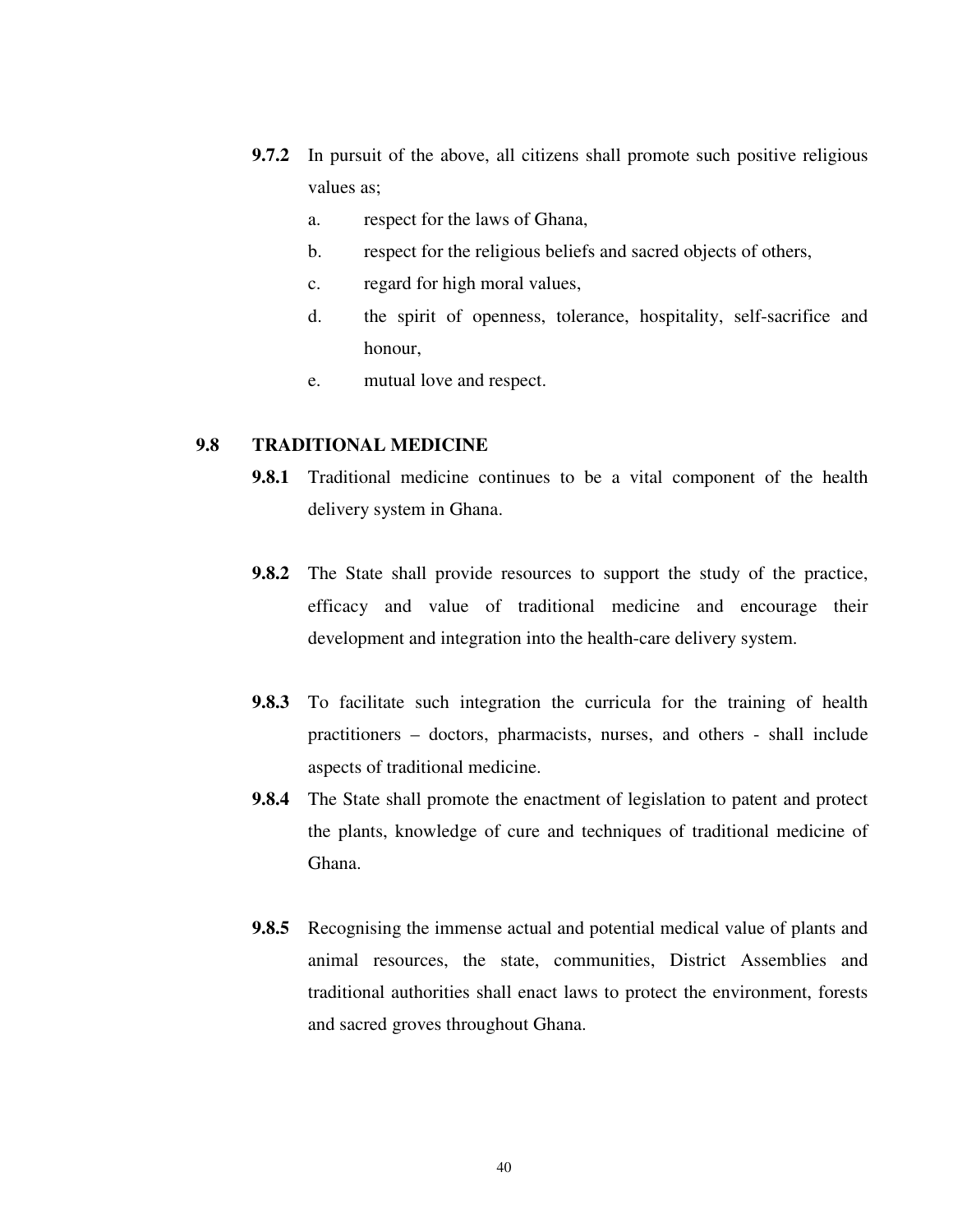- **9.8.6** The State shall commission the compilation of a directory of traditional pharmacopoeia and register all competent traditional health practitioners.
- **9.8.7** The State shall establish funds and incentives for promoting co-operation between traditional medical practitioners and related research institutions.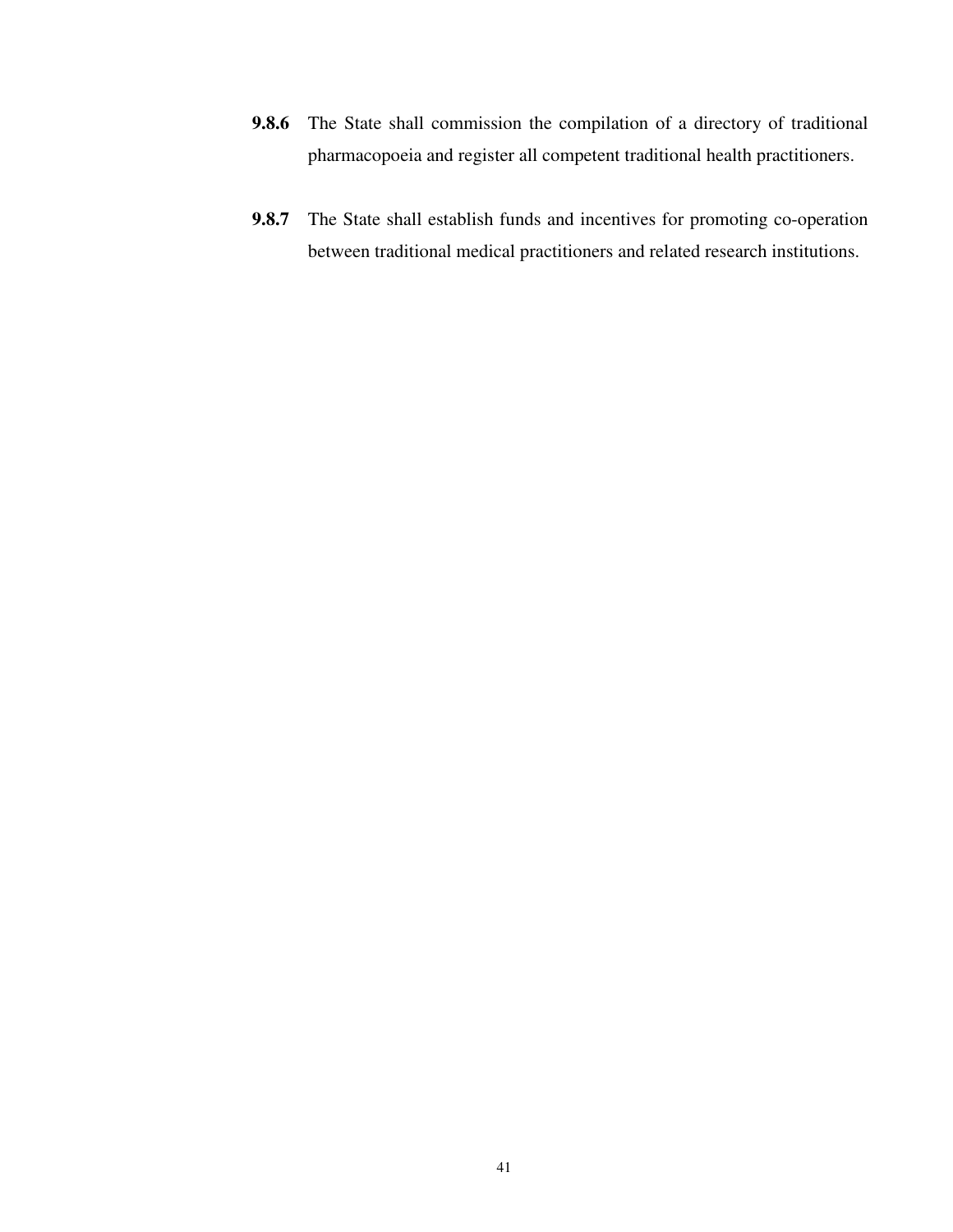#### **CHAPTER VI**

#### **10.0 THE CULTURE INDUSTRY**

## **10.1 Economic Development, Crafts And Rural Industry**

**10.1.1** The state shall recognise that economic development is human centred. Hence, culture should occupy the centre stage in every national development planning.

The State shall:

- a. recognise the economic viability of the arts and promote and sustain them through grants, loans and other forms of assistance;
- b. support indigenous technology research to promote local self-sufficiency in the production and manufacturing of basic necessities of life.
- **10.1.2** The state shall recognise the contributions of rural communities to the entire development process, especially agricultural development, and ensure that industrialisation is introduced in a manner compatible with the development needs of rural dwellers with a view to preserving their dignity and heritage.
- **10.1.3** In this regard employment opportunities shall be created for creative artists, musicians, dancers and other performing artistes.

#### **10.2 Tourism**

**10.2.1** Tourism in Ghana is recognised as a major industry that depends on the buoyancy and attractiveness of the unique expressions of our culture. Ghana shall therefore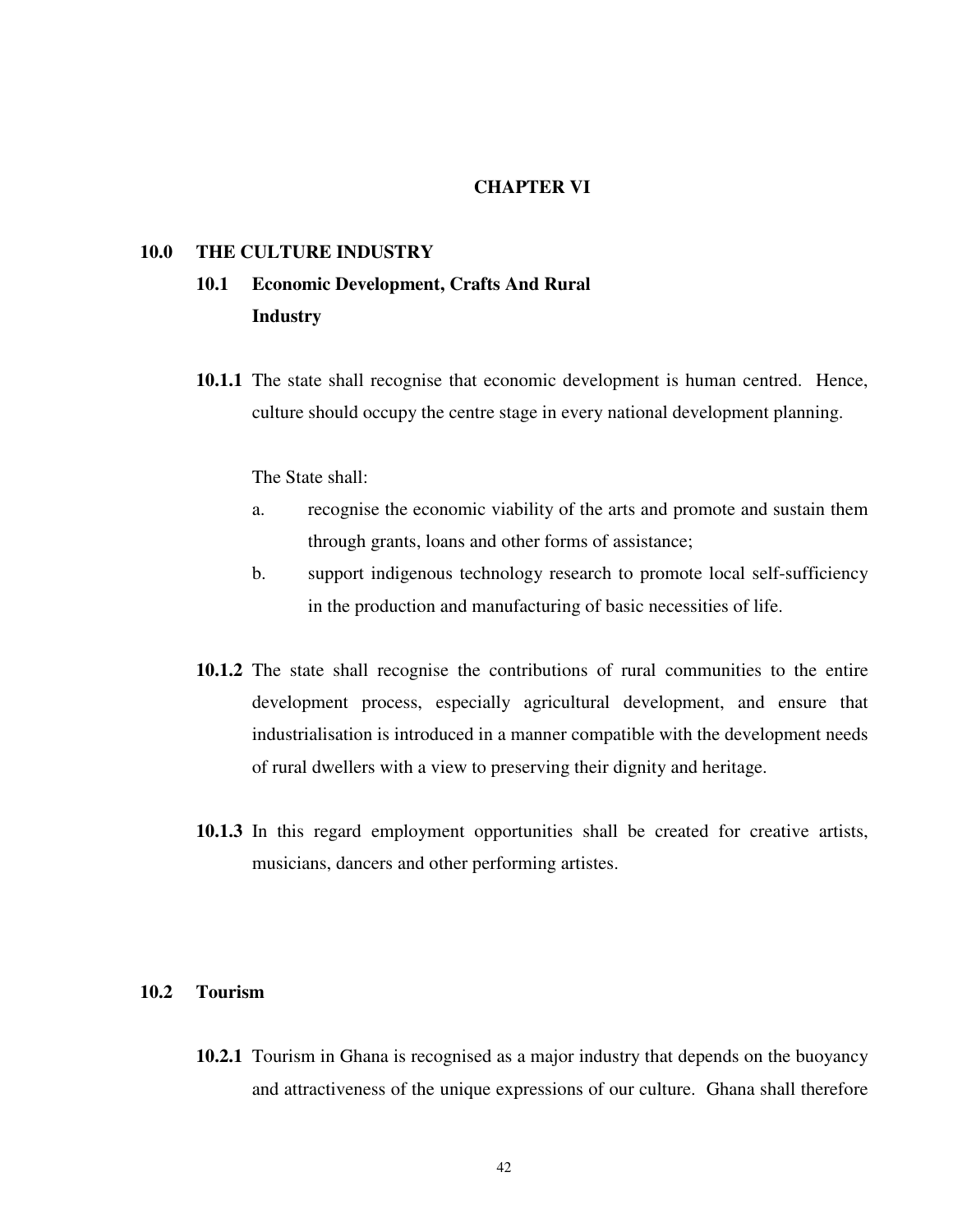recognise Tourism as a means by which the wealth of cultural products and values are shared with the rest of the world towards the promotion of our common humanity and global understanding.

- **10.2.2** The National Commission on Culture, in collaboration with the Ministry of Tourism and all communities and agencies involved in tourism development and promotion shall take a vigilant stance to neutralize the negative impact of tourism.
- **10.2.3** The National Commission on Culture shall at all times collaborate with the Ministry of Tourism and its agencies in developing cultural events as tourism attractions.

#### **10.3 Mobility Of People Within Ghana**

- **10.3.1** The mobility of people, as a major factor of cultural growth and development, shall be recognised. In this connection the State and traditional leaders shall make it possible for any Ghanaian to move into, and settle in any community in the country. This should promote the desired peace, reconciliation, social cohesion, mutual tolerance and respect needed for national growth and development.
- **10.3.2** The State and traditional authorities, together with Civil Society as a whole shall promote national unity and equality of all ethnic groups through public education and encouragement of inter-ethnic programmes, activities and events.

#### **10.4 Foods**

- **10.4.1** Ghana has a rich diversity of foods and culinary cultures from its diverse ethnic cultures. The state shall:
	- a. actively support research into production and preservation of local foods; and the compilation of traditional recipes and methods of preservation.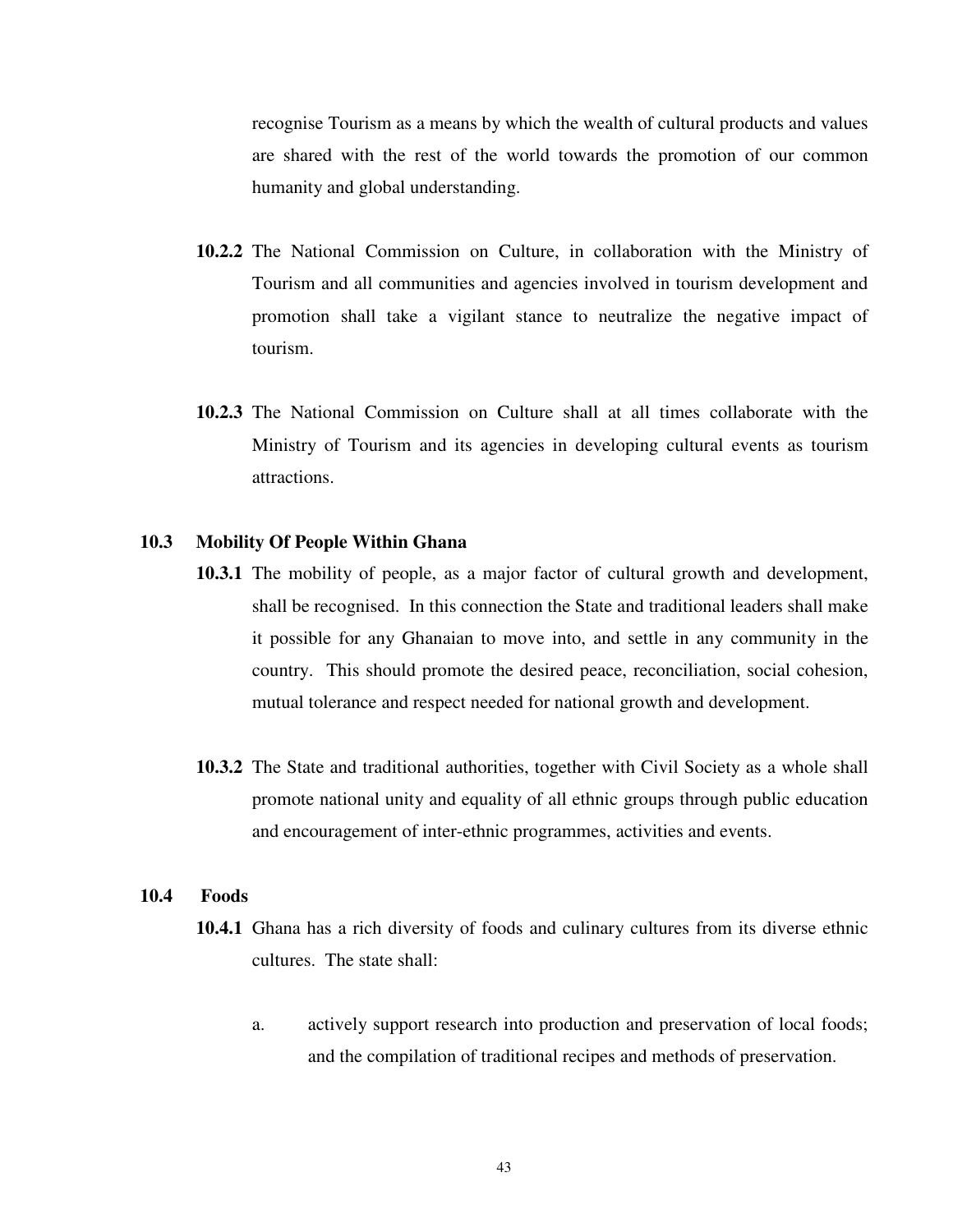- b. Encourage the consumption of Ghanaian cuisine from all parts of the country and discourage the over dependence on imported foods.
- c. Explore the nutritional values of our local foodstuff and promote them.
- d. Encourage the introduction of cuisine from other African Cultures.
- **10.4.2** Ghanaian dishes shall be a predominant feature of menus at State functions and in public catering institutions.
- **10.4.3** Ghanaians shall be encouraged to develop a culture of producing what they eat and eating what they produce.

#### **10.5 Clothing**

- **10.5.1** The National Commission on Culture shall encourage the preservation and development of indigenous designs, original creations in clothing and hairstyle on the contemporary Ghanaian and international fashion scenes.
- **10.5.2** The National Commission on Culture shall encourage collaborative research between the industrial sector and fashion design institutions, to promote Ghanaian fashion products as a vital contribution to the national economy and identity.
- **10.5.3** To promote national identity, institutions like the University, the Judiciary and legislature shall be encouraged to adapt local design and patterns in their regalia, uniforms and paraphernalia.
- **10.5.4** The State shall assist the small and medium scale indigenous clothing industries to develop and improve their marketing strategies and their presence on the world market.
- **10.5.5.** The wearing of Ghanaian clothes at state functions shall be encouraged.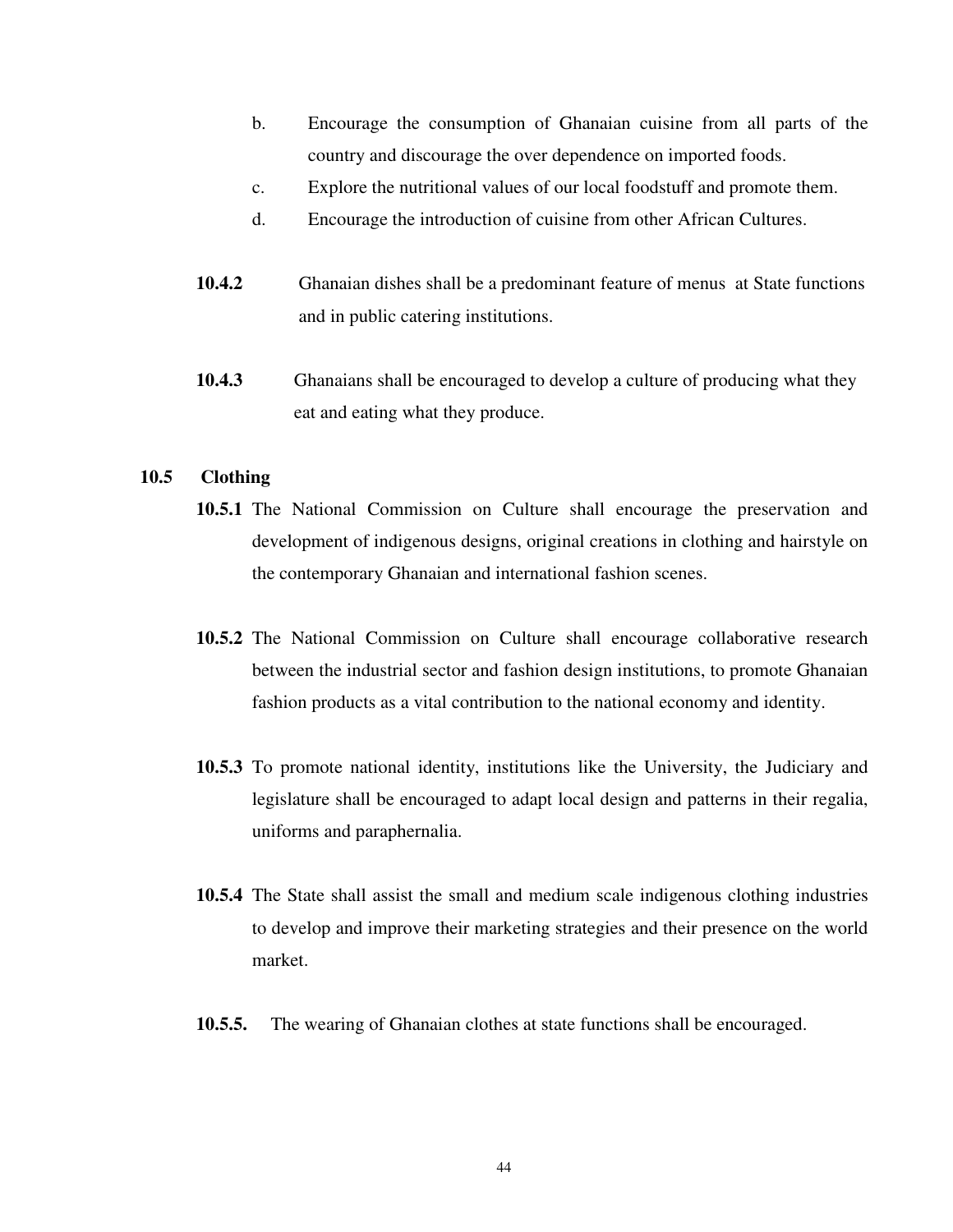#### **10.6 Gift Shops**

- **10.6.1** The state, through appropriate agencies shall support and encourage entrepreneurs to operate gift shops and markets in and outside Ghana for artistic and cultural products.
	- **10.6.2** Ghanaians shall also be encouraged to develop the culture of exchanging gifts of locally produced cultural objects.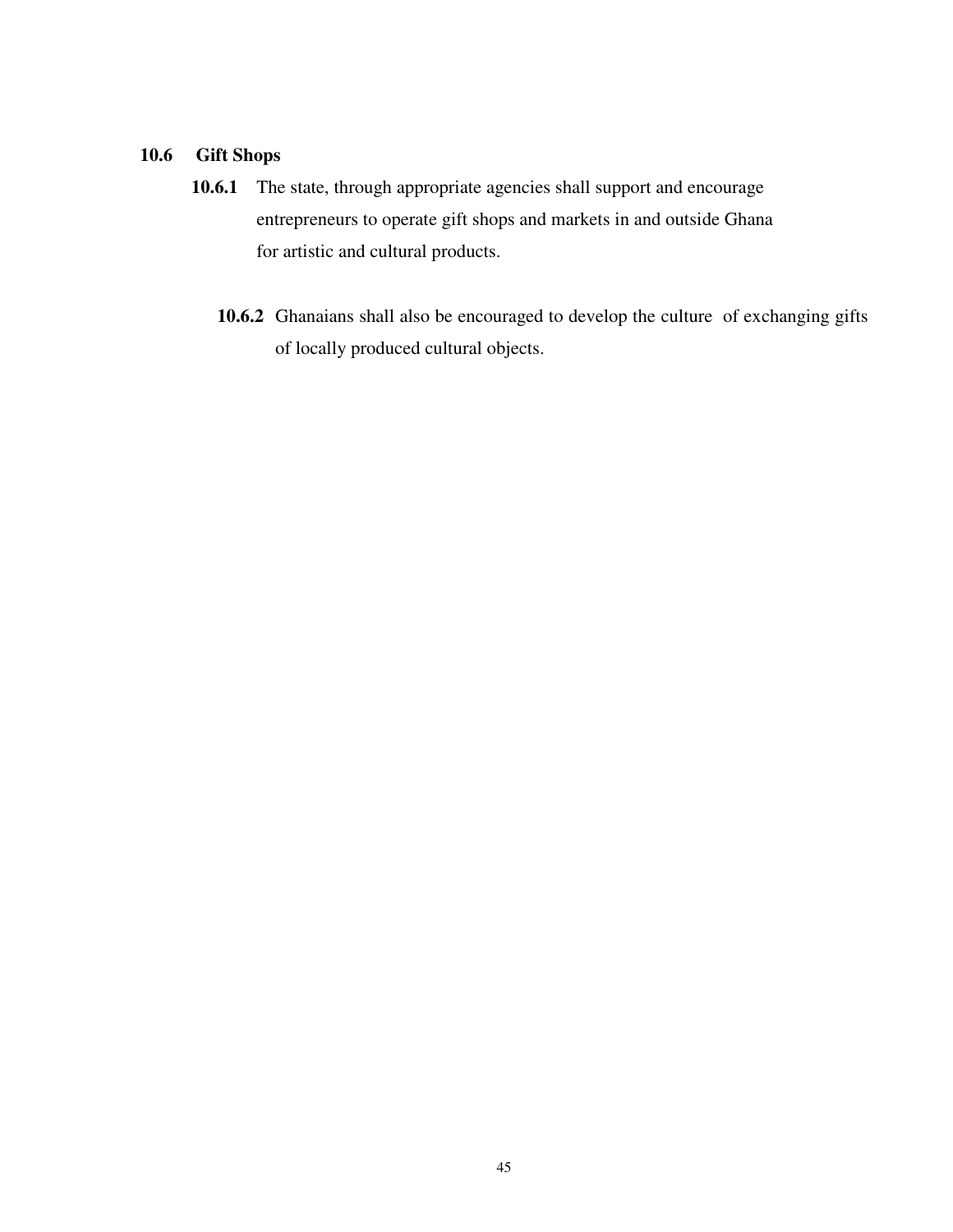#### **CHAPTER VII**

#### **11.0 THE MASS MEDIA**

- **11.0.1** The mass media shall be encouraged to promote national consciousness, national self-sufficiency and a strong sense of national identity.
- **11.0.2** The National Commission on Culture shall collaborate with the relevant institutions to ensure the effective use of the press, radio, television, film and other audio visual aid to promote Ghana's heritage, cultural values and aspirations within the context of our national development and the challenges of globalisaion.

#### **11.1 CINEMA, FILM AND VIDEO FOR CULTURAL EDUCATION**

- **11.1.1** Recognising the audio-visual media as an important means of education, information dissemination and entertainment, the National Commission on Culture shall collaborate with all media agencies to promote the social, political, economic and cultural integration of the nation and thus achieve national stability and peace.
	- **11.1.2** Recognising that a virile film industry is an indispensabletool for cultural promotion, the state shall;
		- a. encourage the establishment of institutions and agencies for film production and development;
		- b. encourage banks and other lending institutions to promote investment in the film industry by offering special financial terms to film makers.
		- c. promote the indigenisation of film distribution, assist in the marketing of Ghanaian films and establish standards in exhibition facilities compatible with acceptable theatre usage;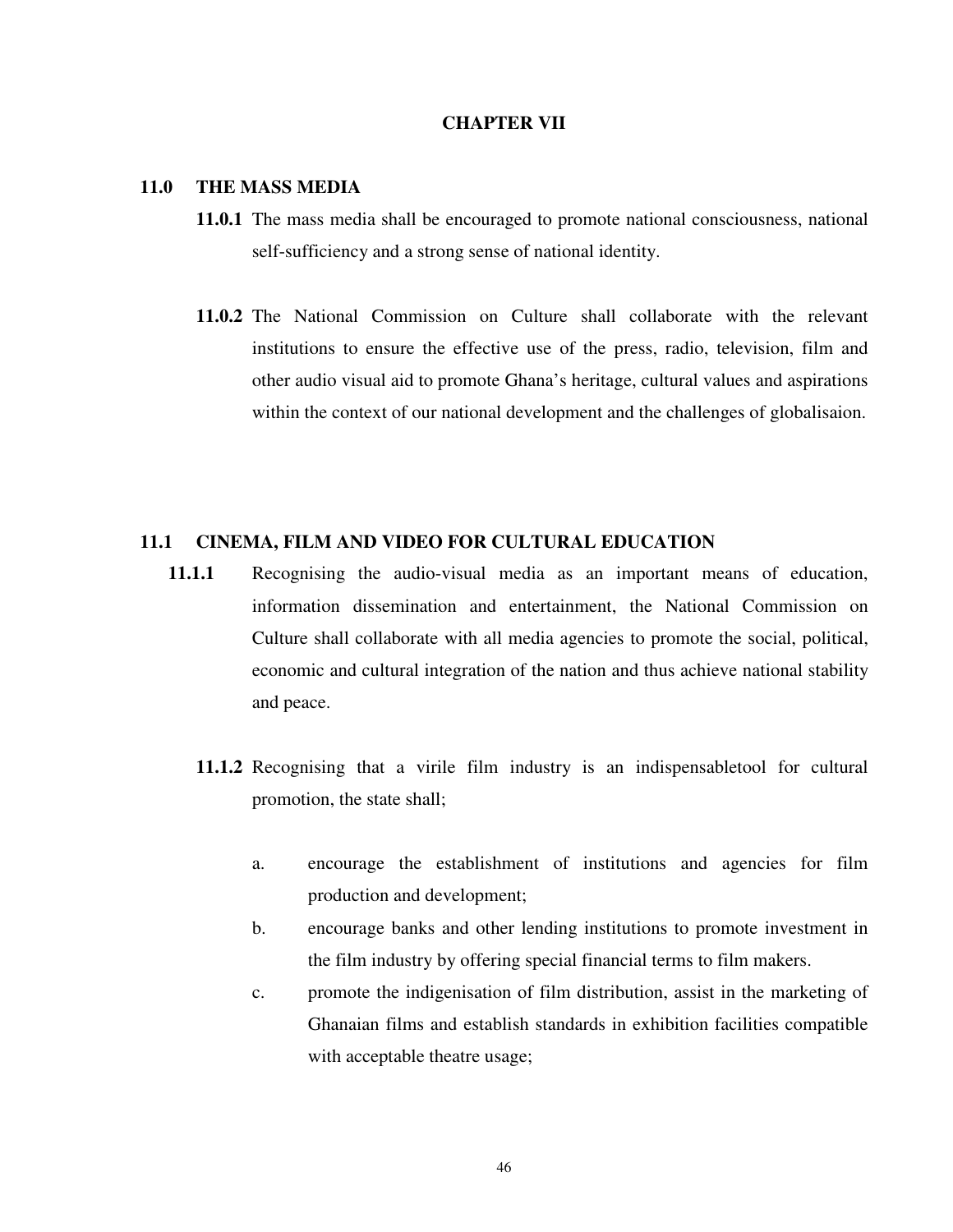d. enact appropriate regulations to guide both public and private broadcasting stations as well as importers of films to safeguard Ghanaian values and the national interest.

#### **11.1.3** The State shall:

- a.. encourage private entrepreneurs to establish laboratories and invest in equipment to ensure self-reliance, productivity and viability of the film industry;
- c. Support the establishment of institutions for archival documentation of films and for the training of film personnel.

#### **11.2 Television**

**11.2.1** Television shall be used to;

- a. project Ghanaian arts, culture and value systems;
- b. enhance national consciousness and self-reliance by;
	- i. making its programme content from indigenous resource,
	- ii. making its programme content relevant to Ghanaian realities, history and aspirations;
	- iii. giving adequate attention and coverage to programmes featuring children, traditional intellectuals, custodians of culture and public service.
- c. making its programmes 70% Ghanaian and 30% foreign.
- **11.2.2** The state shall ensure that television establishments produce high quality cultural materials for the nation and for distribution abroad.
- **11.2.3** The public broadcasting and television network shall be adequately resourced to play a leading role in making cultural programming attractive.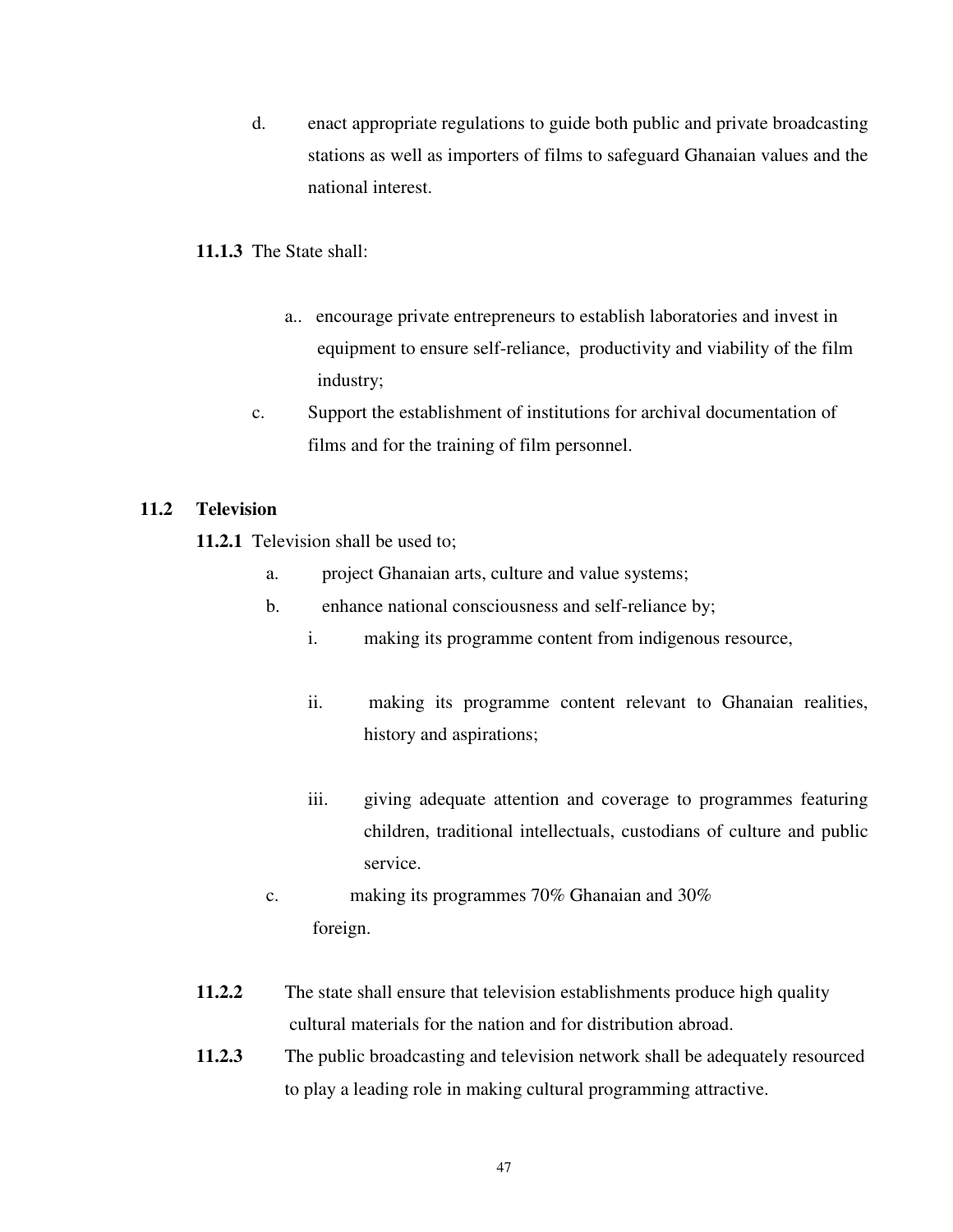#### **11.3 RADIO**

11.3.1 To enhance national consciousness, identity and self-reliance;

- a. the programme content of radio shall be made relevant to the realities of contemporary Ghana, its history and achievements;
- b. adequate attention and coverage shall be given to programmes featuring children, traditional intellectuals; custodians of traditional culture;
- c. relevant Ghanaian broadcast materials shall have pre-eminence over foreign ones;
- d. radio shall be used effectively as a vehicle for projecting Ghanaian arts, culture and value systems;
- e. production of programmes in Ghanaian languages shall be increased;
- f. programmes for the teaching of Ghanaian languages on radio shall be emphasised and sustained.

#### **11.4 NEWSPAPERS AND MAGAZINES**

- **11.4.1** Encouragement shall be given to Ghanaian newspapers to provide adequate coverage on arts and culture.
- **11.4.2** The production of newspapers in Ghanaian Languages shall be encouraged.